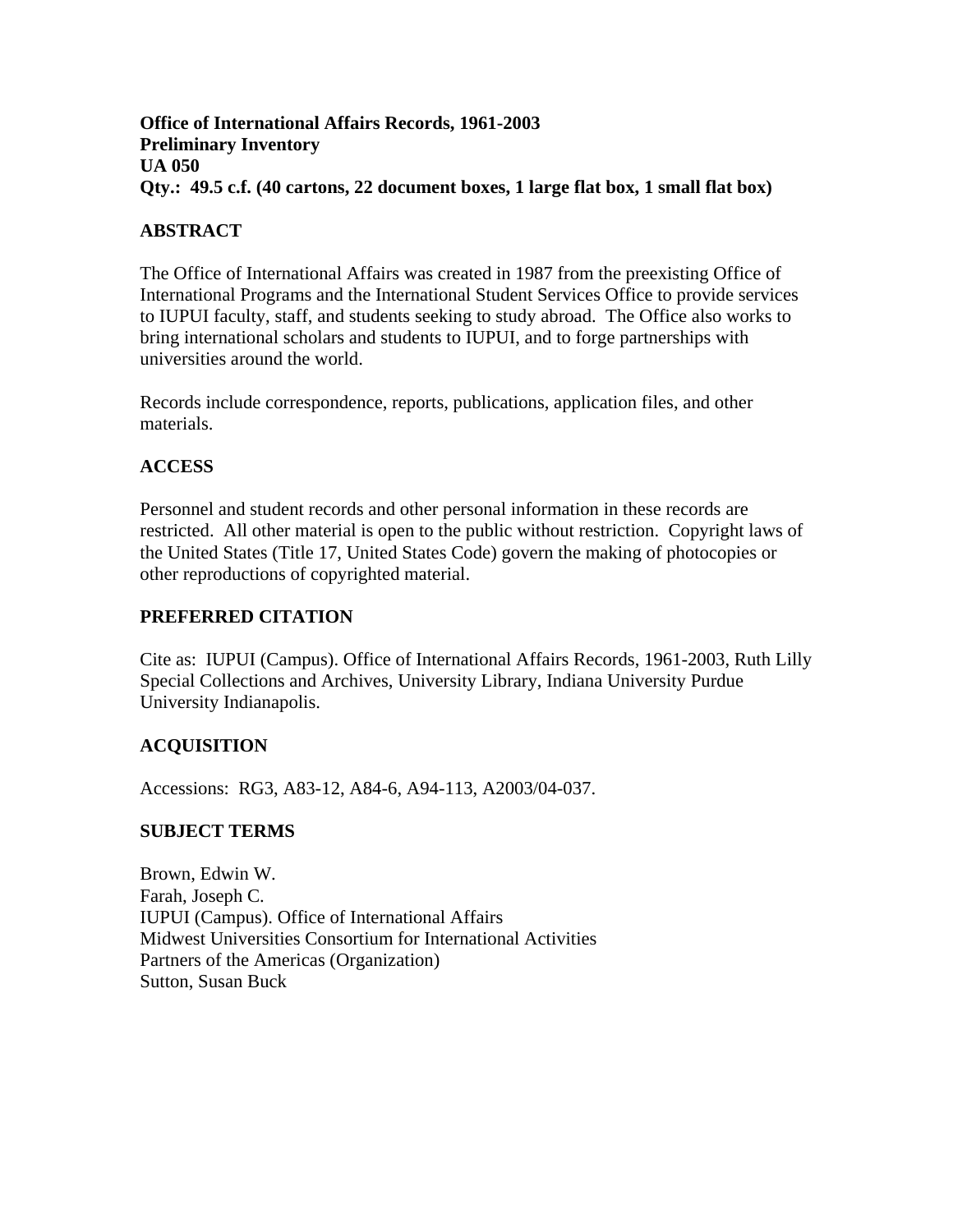## **COLLECTION STATUS**

This preliminary inventory serves as an interim guide to the described records. A finished finding aid based on final appraisal and arrangement of the records of this university unit will be prepared at a future date.

## **PRELIMINARY INVENTORY**

**Contents** Box Edwin Brown's Files, 1961-1980 **1**  American Medical Association – Volunteer Physicians for Vietnam, 1972 American Medical Students Abroad, 1972 Apartment Listings and Information, 1970-1972 Asia Foundation, 1972 Austria, 1972 Alia Wahedi, 1971 RESTRICTED American Express, 1972 Association of American Medical Colleges – Correspondence, 1972 AMDOC, Inc. (American Doctor), 1970 Agency for International Development (AID), 1966-1968 Admission Procedures (Foreign Students), 1969 "A" Miscellaneous, 1972 "B" Miscellaneous Correspondence, 1972 Canada, 1972 China, 1972 Class Pictures, ca. 1971 CODFISH (Council of Directors of Foreign/International Student Headquarters, 1972 Cross Cultural Fellowship Program Correspondence and Applications, 1972 "C" Miscellaneous Correspondence, 1972 Division of International Affairs, 1972 RESTRICTED Drug Abuse, 1969 "D" Miscellaneous, 1972 ECFMG (Educational Council for Foreign Medical Graduates) Application Forms, 1972 EDUCOM, Bulletin of the Interuniversity Communications Council, 1968 Emergency Care, n.d. Epidemiology, 1970 ESL (English as a Second Language), 1972 Experiment in International Living, 1970 "E" Miscellaneous, 1972 Facultade de Medicina de Vitória Brasil, n.d. **2**  Faculty Annual Report, 1968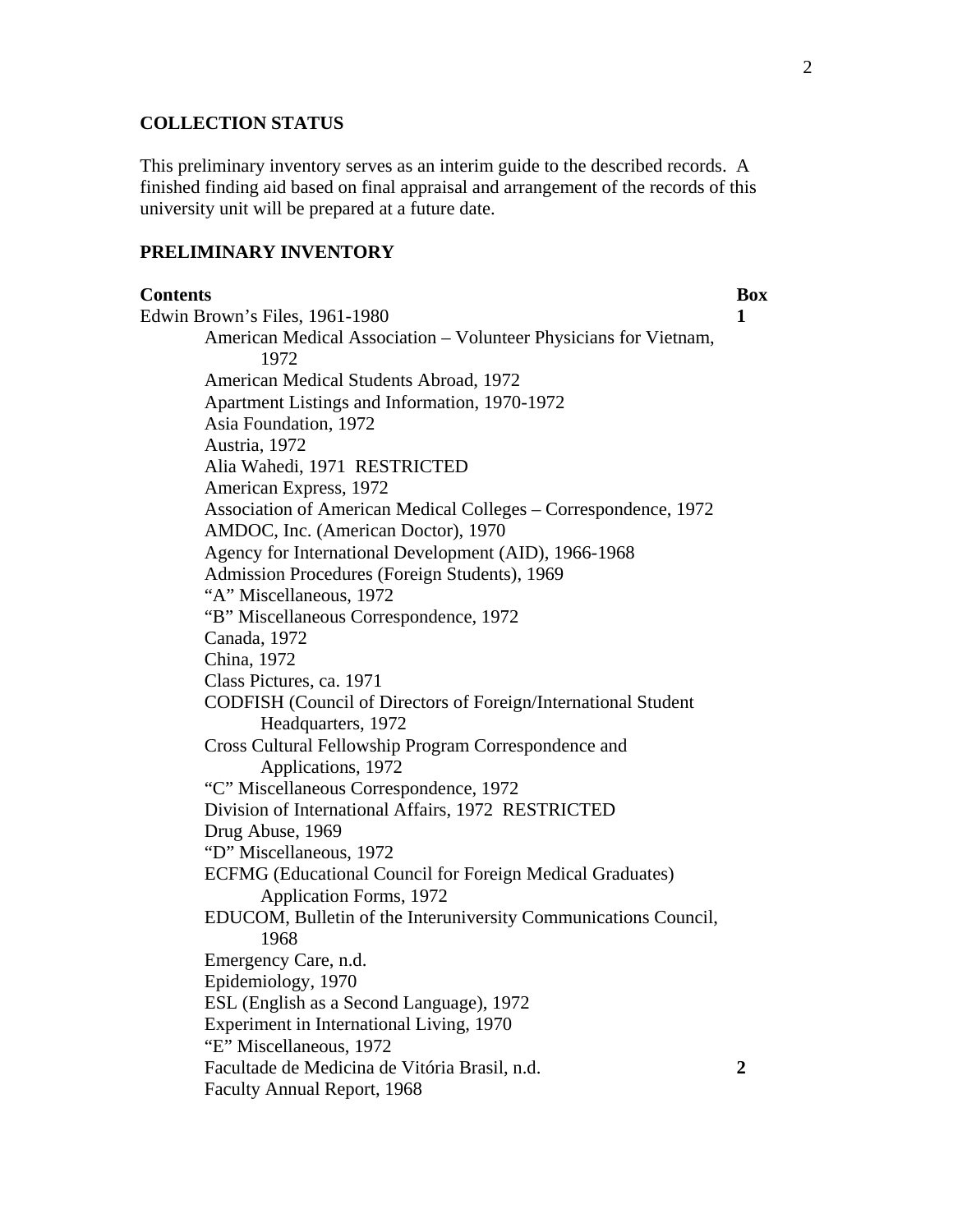Follow-up Sheets on Faculty Abroad, 1971 Family Medicine Committee, 1966 Family Planning, 1967-1968 Far East Study Club, 1971 Fellowship Information, 1966-1970 Fellowships – Israel and Yugoslavia, 1971-1972 Financial Aid, 1972 Financial Report, Indiana University Foundation, 1968 Flanner House (Screening Program), 1966-1970 Ford International – HRD Committee Proposal, 1968 Foreign Study Program, 1971-1972 Foreign Student Advisory Committee, 1968-1971 Bloomington Information on Foreign Students, n.d. Foreign Study Centers, 1965-1966 IAC Foreign Study Program – Simmons, 1965-1966 Foster Quad, 1968 Fulbright Commission Committee on International Exchange of Persons, 1966-1968 **3**  "F" Miscellaneous, 1967-1972 Global Epidemiology Working Group, 1972 Governor's Commission on Medical Education, 1969-1970 "G" Miscellaneous, 1968-1971 Medical Education Commission, 1969-1970 Evansville Educational Park, 1969 Indiana Regional Medical Program, 1967 Medical Assistance Program, 1968 Manufacturing Pharmacy (MAP), 1969 Applications for Overseas Study Programs, 1976 RESTRICTED Haiti – Hospital Albert Schweitzer, 1969 HRD (Human Resources Development) Committee, 1966-1969 Health Care, n.d. Partnership for Health, n.d. Department of Health, Education, and Welfare, 1968-1972 Health Professions Information Center, 1971 Health Hazard Appraisal, 1966 Health Hazard Programming, 1967-1968 Hong Kong, 1968 Holocaust and Jewish Material, 1977-1979 "H" Miscellaneous, 1967-1972 Immigration Correspondence, 1969-1972 Immigration Information, n.d. Income Tax Abroad, 1970 India, 1966-1970 India, World Health Organization, 1967-1968 Indiana University Faculty Council, 1970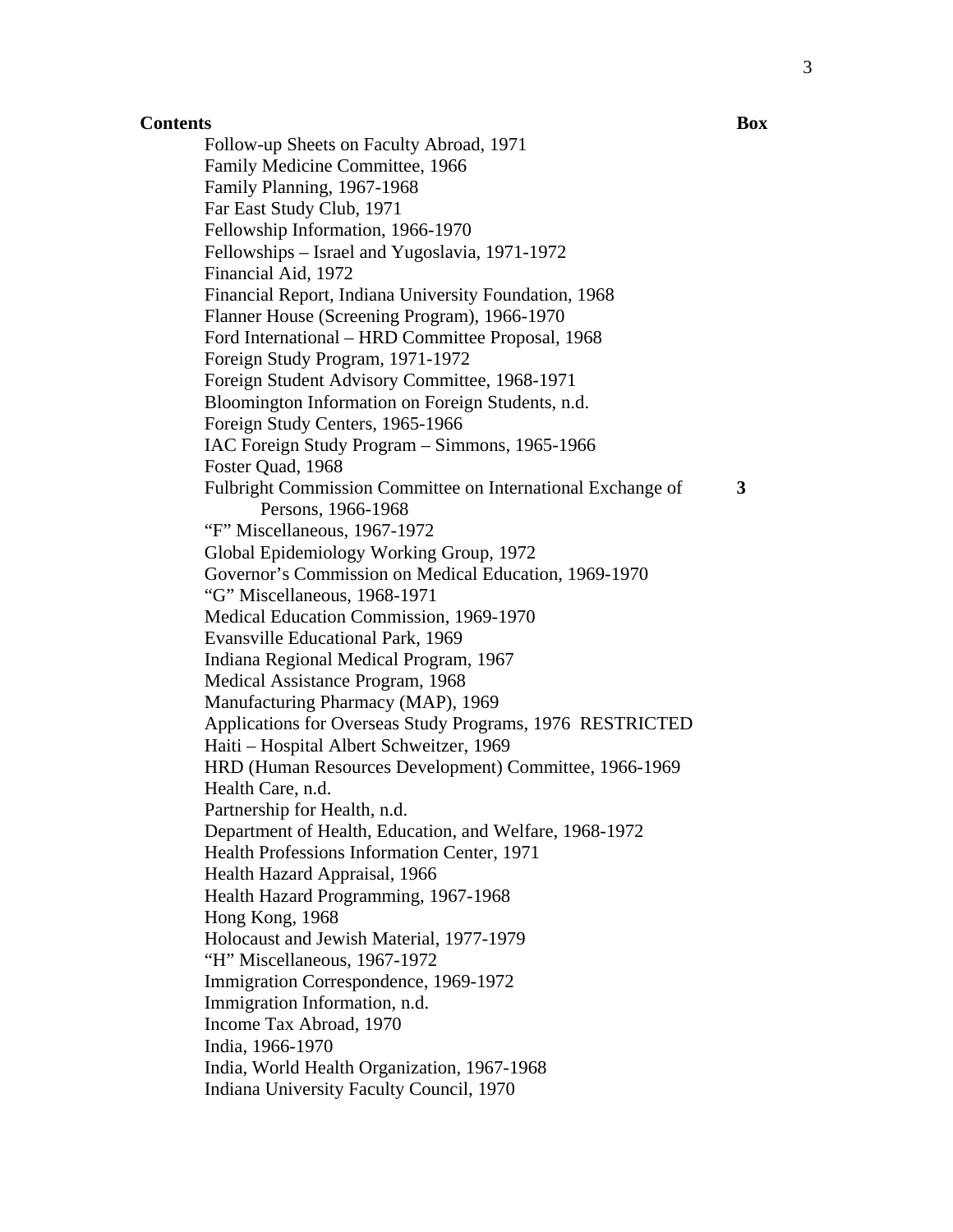Indiana Consortium for International Programs, 1972-1973 Information Sheets, 1967-1969 Indiana Language Program, 1967-1970 **4**  Indiana Leadership Luncheon, 1972 Indiana Public Health Association, 1967-1970 Indiana University Personnel Overseas, 1971 ICIV (Indianapolis Committee for International Visitors) of the Indianapolis Council on World Affairs, Inc., 1968-1971 Indonesia, 1967 Institute of International Education, 1961-1972 International Activities Newsletter, 1966 International Affairs, Committee of, 1968-1972 International Affairs, Division of, 1967-1971 International Education, 1967 International Exchange Program, 1968 International Health Advisory Committee, 1966-1972 International Medical Education, 1966-1968 International Organizations in Indianapolis, 1977-1980 International Programs – Liebenow, 1971 International Programs of Other Universities, 1967-1969 International Students, 1966-1971 International Studies, 1972 International Visitors Committee, 1968 Intercultural Training Workshop, 1979-1980 Interdepartmental Communication, 1968-1972 Iran, 1968-1972 Iraq, Baghdad, 1967 Italy, 1968 "I" Miscellaneous, 1968-1972 Jalalabad – Family Health Program, n.d. Jamaica, 1967-1968 "J" Miscellaneous, 1966-1970 "K" Miscellaneous, 1967-1972 Latin American Studies, 1967-1971 Liaison Officers for International Activities, 1967 Library, 1967 Lilly Endowment – Overseas Projects, 1972 Eli Lilly Fellowships (England), 1967-1968 LINK – Indiana Regional Medical Program, 1968 "L" Miscellaneous, 1967-1972 MAP (Medical Assistance Programs, Inc.) Annual Report, 1973 Medical Assistance Programs, 1967-1972 Medical Education, 1967-1969 Medical Students, 1967-1970 Medico Advisory Board of Care, 1971-1972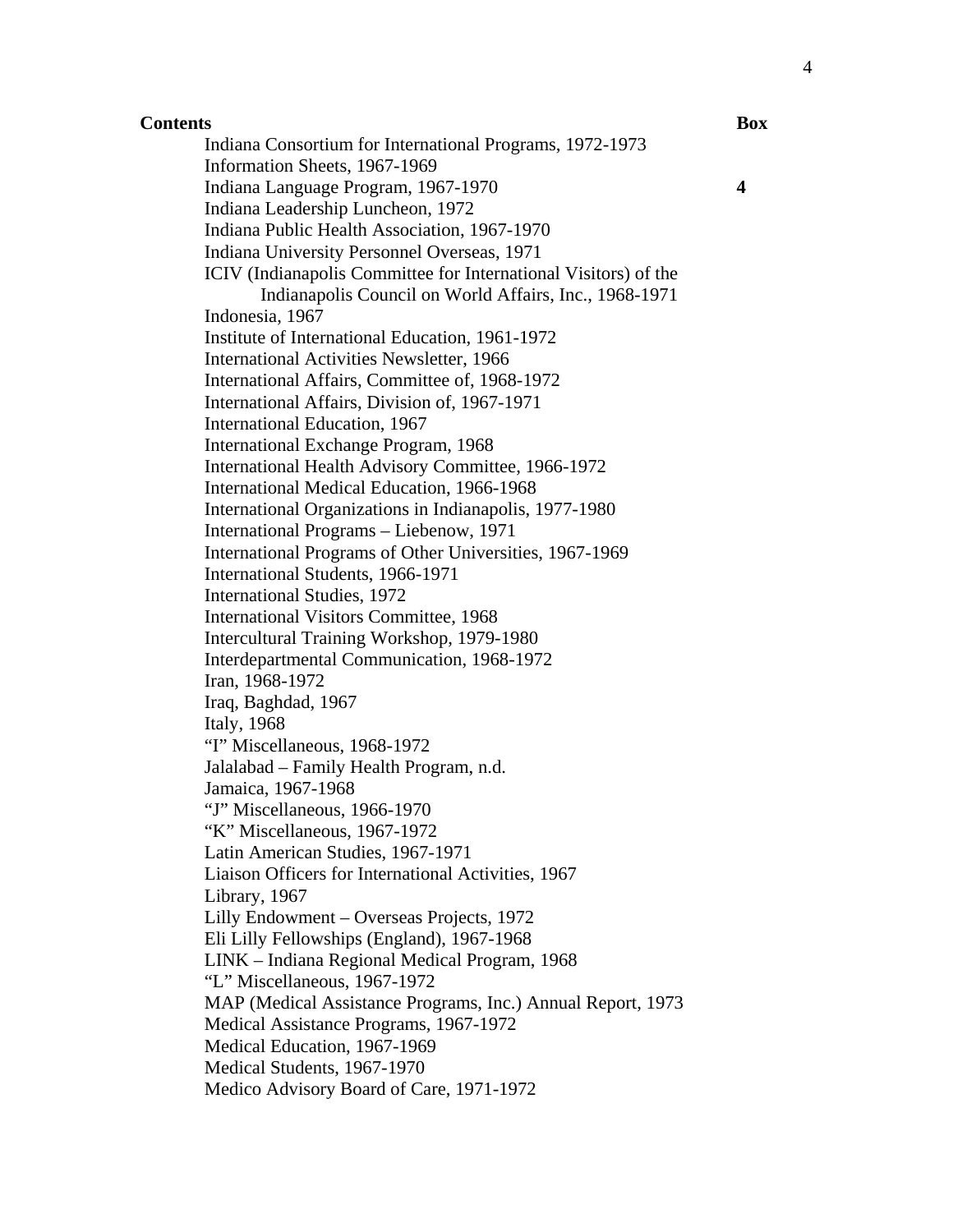**Contents** Box MUCIA (Midwest Universities Consortium for International Activities, Inc.) Correspondence, 1968-1972 MUCIA Guidelines and Correspondence, 1971-1972 MUCIA Meeting, 1972 MUCIA Vouchers and Related Correspondence, 1971-1972 MUCIA Correspondence – Ned Wallace, 1970-1972 MUCIA Statements of Account, 1968-1972 MUCIA Reports, 1969 **5**  MUCIA – Nicaragua Program, 1971-1973 MUCIA J-67 Account, Council for International Health, 1968-1972 MUCIA Statements of Account, 1970-1971 MUCIA – Illinois-Chiengmai Proposal and Correspondence, 1972 MUCIA – Nicaragua Program Correspondence, 1972 MUCIA – Miscellaneous, 1970-1972 Muslim Student Association of IUPUI, 1969-1972 Multiphasic Health Screening, 1969-1970 "M" Miscellaneous, 1966-1972 Najam, Dr. Reza, Correspondence, n.d. NASFA (National Association for Foreign Student Affairs), 1971 News Releases, Articles, 1966-1967 **6**  "N" Miscellaneous Correspondence, 1968-1974 Odyssey, 1968-1974 Opportunities Unlimited – Indiana Health Careers, Inc., n.d. Otolaryngology, 1968 Overseas Study and Travel, 1966-1972 Overseas Conference Fund, 1972 "O" Miscellaneous, 1968-1972 Pakistan, 1966-1972 Pakistan, Karachi – Jinnah Post Graduate Medical Center, 1968- 1969 Partners of the Alliance Program, 1969 Peace Act, 1969 Peace Corps, 1969-1971 Personnel, 1972 RESTRICTED Personal Data Sheets, 1966-1968 RESTRICTED Personnel Department, 1969-1972 RESTRICTED Persons Inquiring About Service Abroad, 1968-1969 Peru, Lima – University of San Marcos, 1966-1968 Physician's Assistants, 1967-1972 Postgraduate Medical Education, 1970-1973 Preventive Medicine, 1967-1969 European Medical Students Placement Service, Inc., 1972 Isaac Powell, 1968 Butler University and Indianapolis International Programs, 1980 IUPUI Office of International Programs, 1977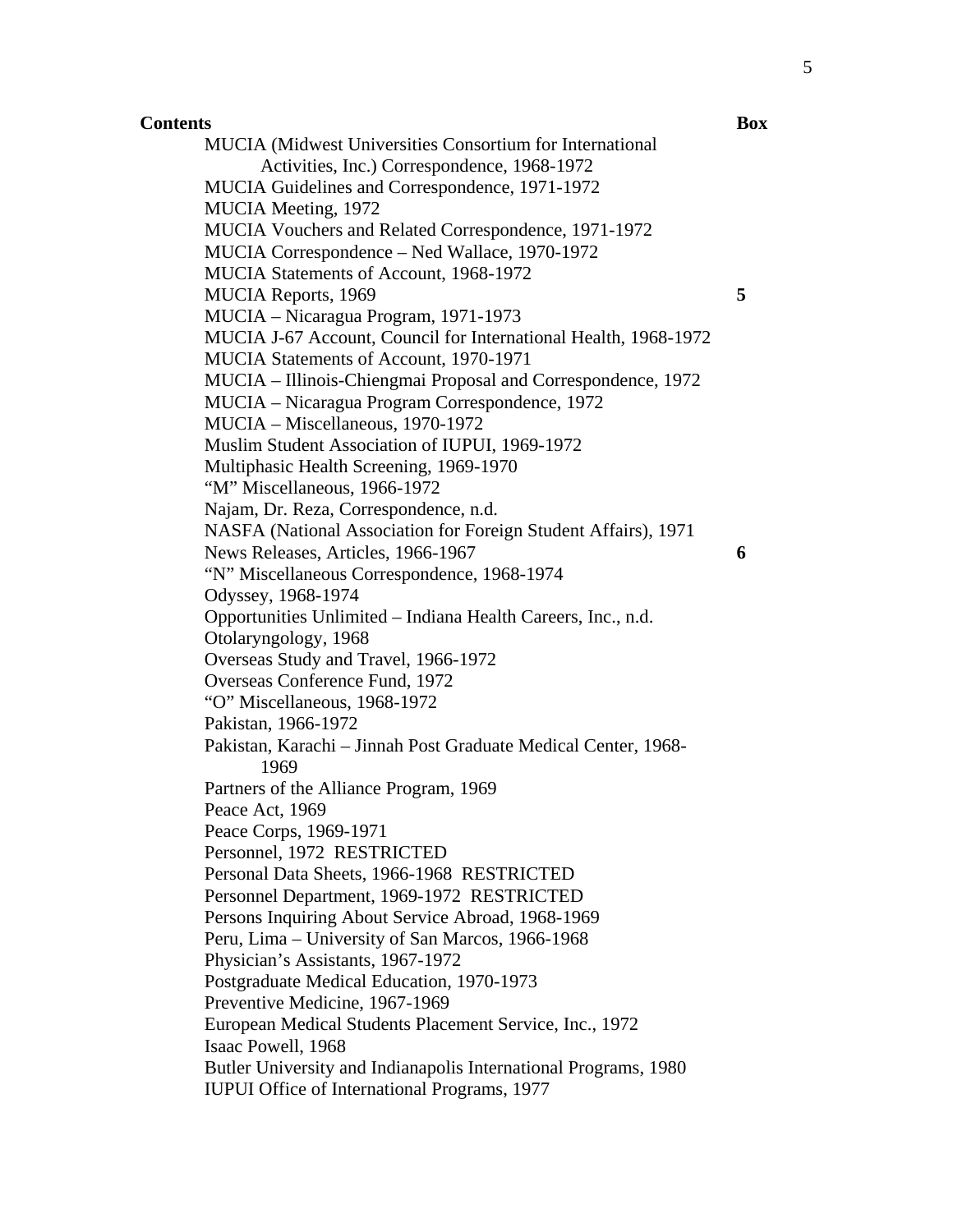Public Health Service, 1967-1969 Publications, Lists of Available, 1967-1969 *Indy International*, n.d. "P" Miscellaneous, 1966-1972 Qayum, Dr. Abdul, India, 1972 "Q" Miscellaneous, 1968-1972 Reference Materials, 1968 Report by Roy K. Hunteman re Medical Fellowship in India, ca. 1967 Reception – International Students, 1970 Returned Data Sheets, 1964-1965 Ritter, 1966 Roster of Foreign Students in the Medical and Dental Schools, 1967-1971 RESTRICTED "R" Miscellaneous, 1967-1972 Applications for AAMC/PHS International Fellowship Program, 1970-1972 Saudi Arabia, 1972 Schiller College, Europe, n.d. School of Nursing, 1967 Senior Electives, 1972 Smith, Kline, and French – Foreign Fellowships for Medical Students, n.d. Sorbonne, 1971 State Department, 1966-1972 **7**  Students Abroad, 1968 Student and Employee Health Service, 1971 Student Fellowship Placement Opportunities, 1968 Student Inquiry Sheets, n.d. Survey of International Activities at IU, 1967 "S" Miscellaneous, 1969-1972 Thailand, 1967-1970 Thailand – Health Officers, 1966 Thompson, Miss Nancy, 1968-1969 TOEFL (Test of English as a Foreign Language), 1973 Travel Information, 1972 "T" Miscellaneous, 1967-1972 Undergraduate Curriculum Planning, 1967 United Nations Official Records, 1970-1972 University Committee on International Activities, 1964-1971 Applications for Overseas Studies, 1968-1971 Students Abroad (Off Quarters), 1964-1966 Correspondence, 1968-1972 University of Kansas Medical Center, 1967 University of Kentucky, 1965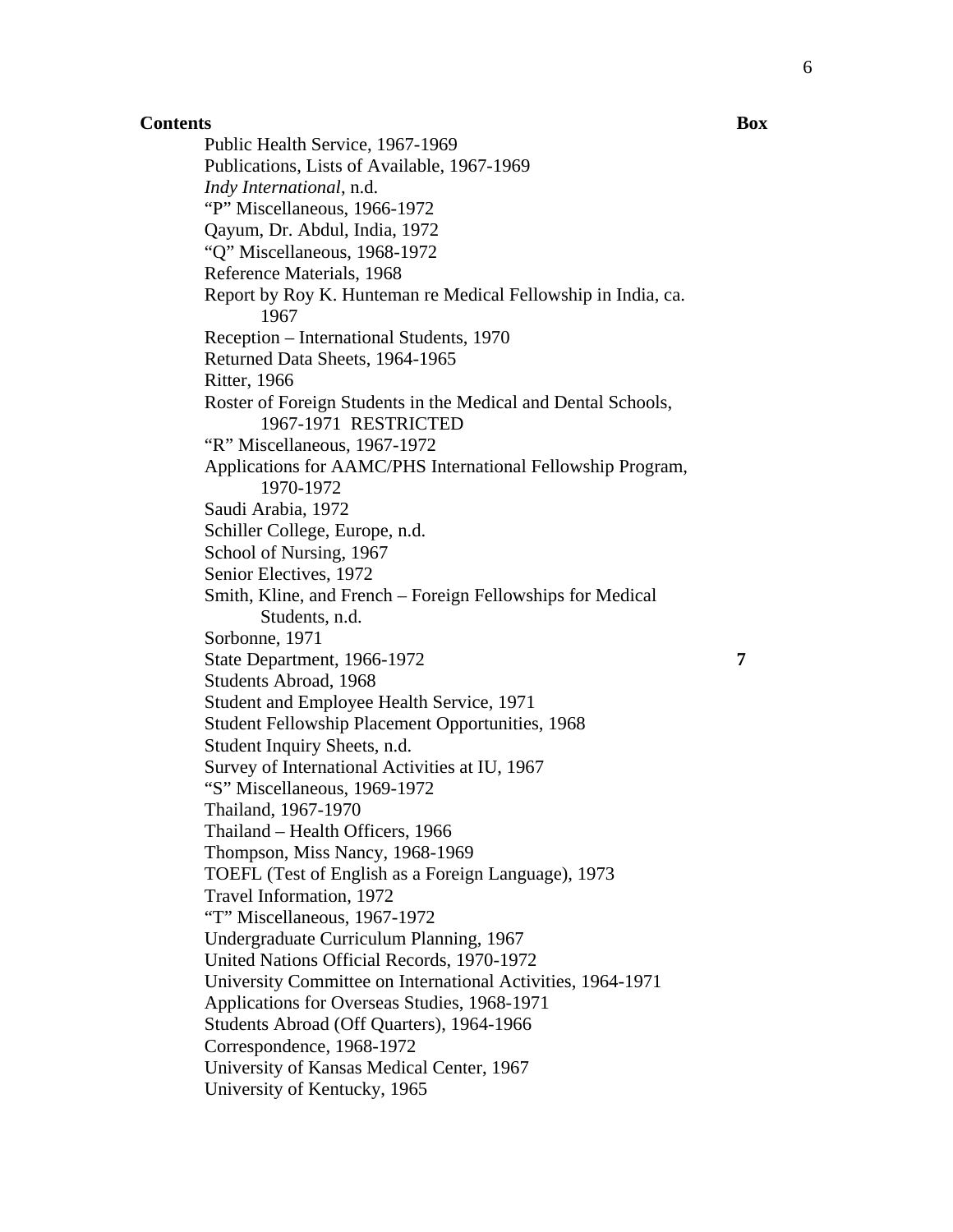**Contents** Box University of West Indies, 1967-1969 University of West Indies Proposal, 1967-1968 "U" Miscellaneous, 1967-1972 Vietnam, 1968 "V" Miscellaneous, 1972 Wells Committee, 1967 West Indies Material, 1973 World Health Organization, 1967-1970 "W" Miscellaneous, 1967-1972 Young, Stuart Wesley, 1968 "X, Y, Z," 1967-1972 AAMC – Planning Task Force for the International Health Education Program, 1974 Administrative Committees, 1974-1975 Agency for International Development, 1973-1974 American Medical Association, 1973 Association of American Medical Colleges, 1973 American Public Health Association, 1973 American Universities Field Staff, 1974 "A" Miscellaneous, 1973-1974 Boone, Craig – Medical Student Application to Yugoslavia, 1973- 1975 "B" Miscellaneous, 1973-1974 Christian Medical Commission, 1974 Conference – Developing an International Focus for IUPUI and Regional Campuses, 1973 "C" Miscellaneous, 1974 DIME (Division of International Medical Education, Association of American Medical Colleges), 1973 "D" Miscellaneous, 1974-1975 **8**  English as a Second Language, 1973-1974 Experiment in International Living, 1974 "E" Miscellaneous, 1972-1974 Fee Remission, 1972-1973 Fellowships – Yugoslavia, 1973 Financial Aid, 1973 Ford Foundation Letters, 1973 Foreign Student Advisory Committee, 1973 "F" Miscellaneous, 1973-1974 "G" Miscellaneous, 1974 **9**  "H" Miscellaneous, 1973-1974 Immigration Correspondence, 1973 Indiana Consortium for International Programs, 1973-1974 Indiana University Personnel Overseas, 1973 Institute of International Education, 1973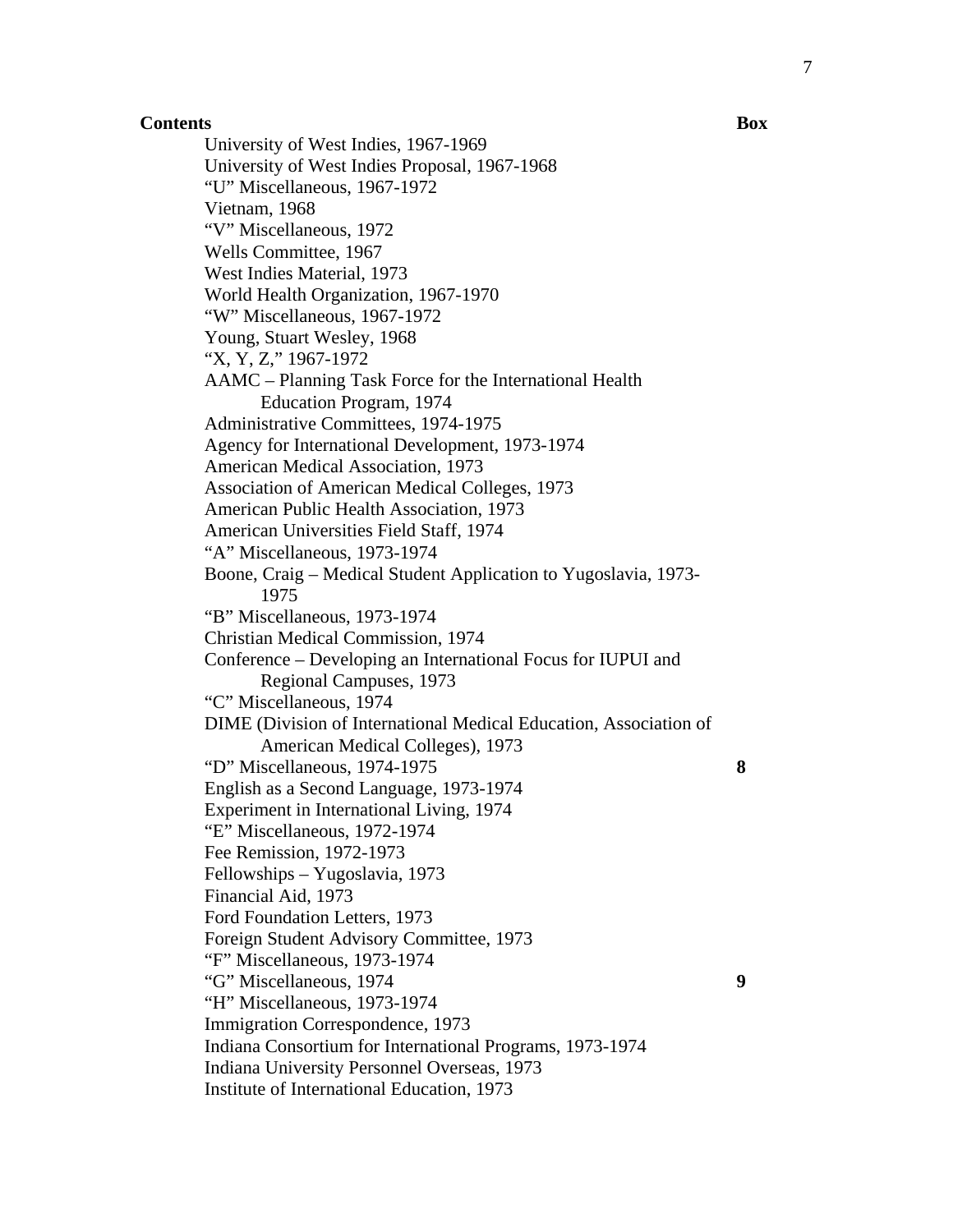**Contents** Box Instituto Tecnologio y de Estudios Superiores de Monterrey, Mexico, 1974 Intercultural Studies Information Service, 1973 International Affairs Committee – Bloomington, 1973 International Affairs Office, 1974 International Exchange of Persons, 1973 International Focus for IUPUI and Regional Campuses, 1973 International Programs, IUPUI, 1973 International Publications, 1973 International Students, Inc., 1973 International Week, 1974 "I" Miscellaneous, 1973-1974 "K" Miscellaneous, 1973-1974 "L" Miscellaneous, 1974 Medical Assistance Programs, 1974 MAP-MSI Departmental Reports, 1973 MAP Annual Meeting – MSI Board of Directors, 1973 Medico Advisory Board, 1973-1974 MUCIA (Midwest Universities Consortium for International Activities, Inc.) International Health Course, 1974 MUCIA – Meeting Held by Dr. Wallace and Group, 1974 MUCIA, Inc., 1973-1974 Mailing List, MUCIA, 1974 MUCIA Council on International Health, 1973-1974 MUCIA: K-II-23, 1973 "M" Miscellaneous, 1973-1974 National Association of State Universities and Land Grant Colleges, 1973 Nicaragua Project, 1973 "N" Miscellaneous, 1973-1974 Overseas Conference Fund, 1973-1974 Overseas Study Committee, 1973-1974 "O" Miscellaneous, 1973 Personnel Information (from Mr. Duane), 1973-1974 Pakistan – Jinnah Post-graduate Medical Center, 1973 Public Health Service, 1973 "P" Miscellaneous, 1972-1974 "Q" Miscellaneous, 1972-1973 "R" Miscellaneous, 1973 Sehlinger, Peter J., 1974 Saudi Arabia, 1973 Society for International Development, 1974 State Department Correspondence – Exchange Visitor Reports, 1973 "S" Miscellaneous, 1973-1974 Telephone Services, 1973-1974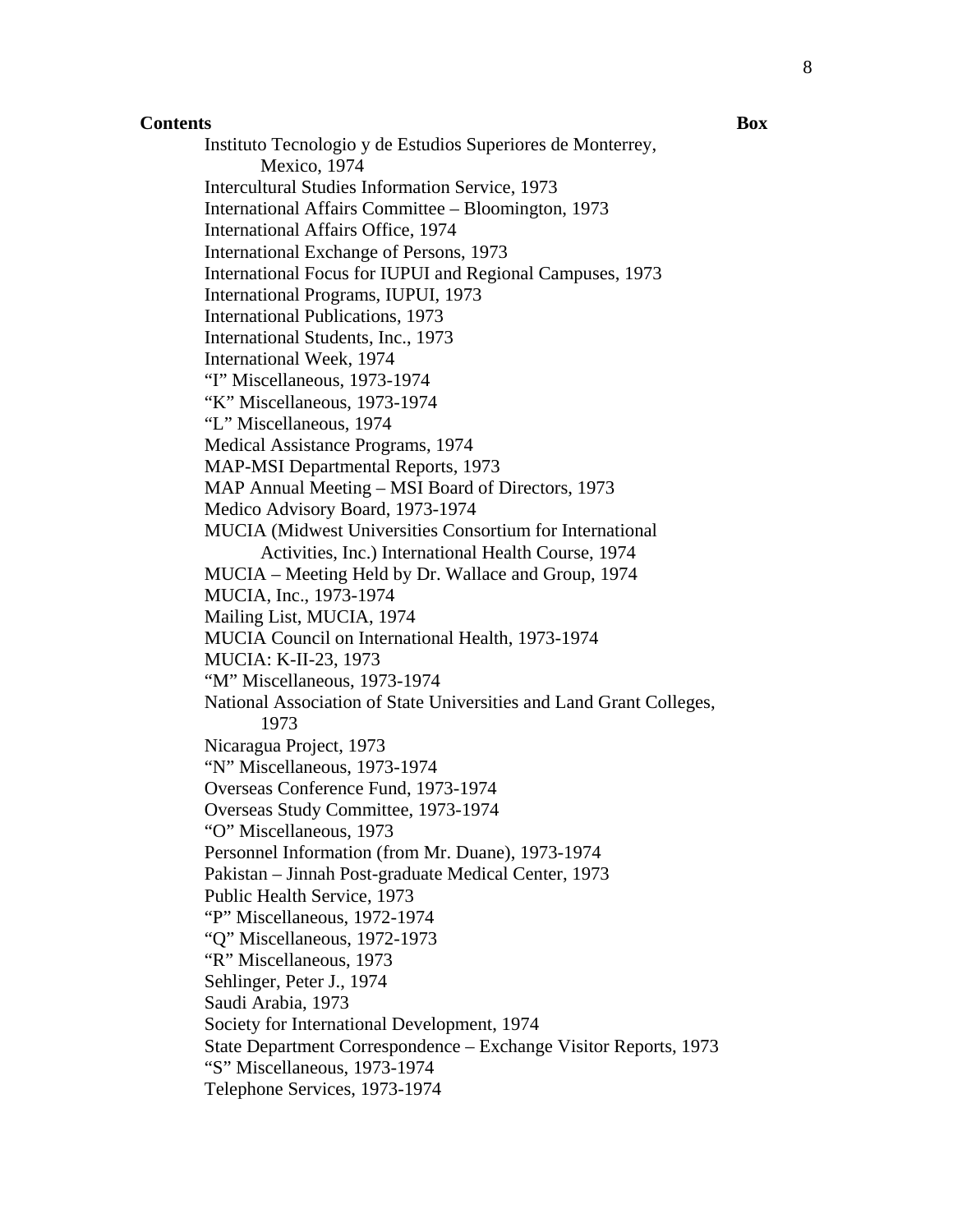Travel Vouchers Paid, 1967-1974 "T" Miscellaneous, 1973-1974 Unsolicited Applications, 1978 "U" Miscellaneous, 1974 West Indies, University of, 1973 Wilson, George M., 1973-1974 Wisconsin, University of (Dr. N. Wallace), 1974 World Health Organization, 1972-1974 World Neighbors, n.d. "W" Miscellaneous, 1973-1974 "X, Y, Z" Miscellaneous, 1972-1974 Academic Procedures Committee, 1976 "A" Miscellaneous, 1976 Dr. Brown, 1975-1977 Brown, Edwin, Reports, 1975 "B" Miscellaneous, 1975-1976 "C" Miscellaneous, 1975 English as a Second Language, 1975-1976 Financial Aid – International Students, 1976 FIVE (Ford International Visitors Exchange) Program Proposals, 1976 Grade Computation – "F" Policy, 1976 Green Sheet – Publicity, 1976 "G" Miscellaneous, 1975-1976 International Center of Indianapolis, 1976 "I" Miscellaneous, 1975-1976 "L" Miscellaneous, 1975 MAP Fellowships (Reader's Digest), 1975 **10**  MAP Missionary Medicine, 1975 Medico Advisory Board, 1975 Dr. Molstad – Norway, 1974-1975 MUCIA (Midwest Universities Consortium for International Activities, Inc.) – Mobile Clinics, 1975 MUCIA Council on International Health, 1975 "M" Miscellaneous, 1975-1976 N.A.S.F.A. (National Association for Foreign Student Affairs), 1975-1976 Nicaragua Project, 1975 "O" Miscellaneous, 1975 Personnel (Mr. Duane), 1975-1976 "P" Miscellaeous, 1976 Restraint of Student Information, 1976 RESTRICTED "R" Miscellaneous, 1975 Search and Screen for Chief Administrative Officer of International Services and Foreign Student Advisor, 1976-1977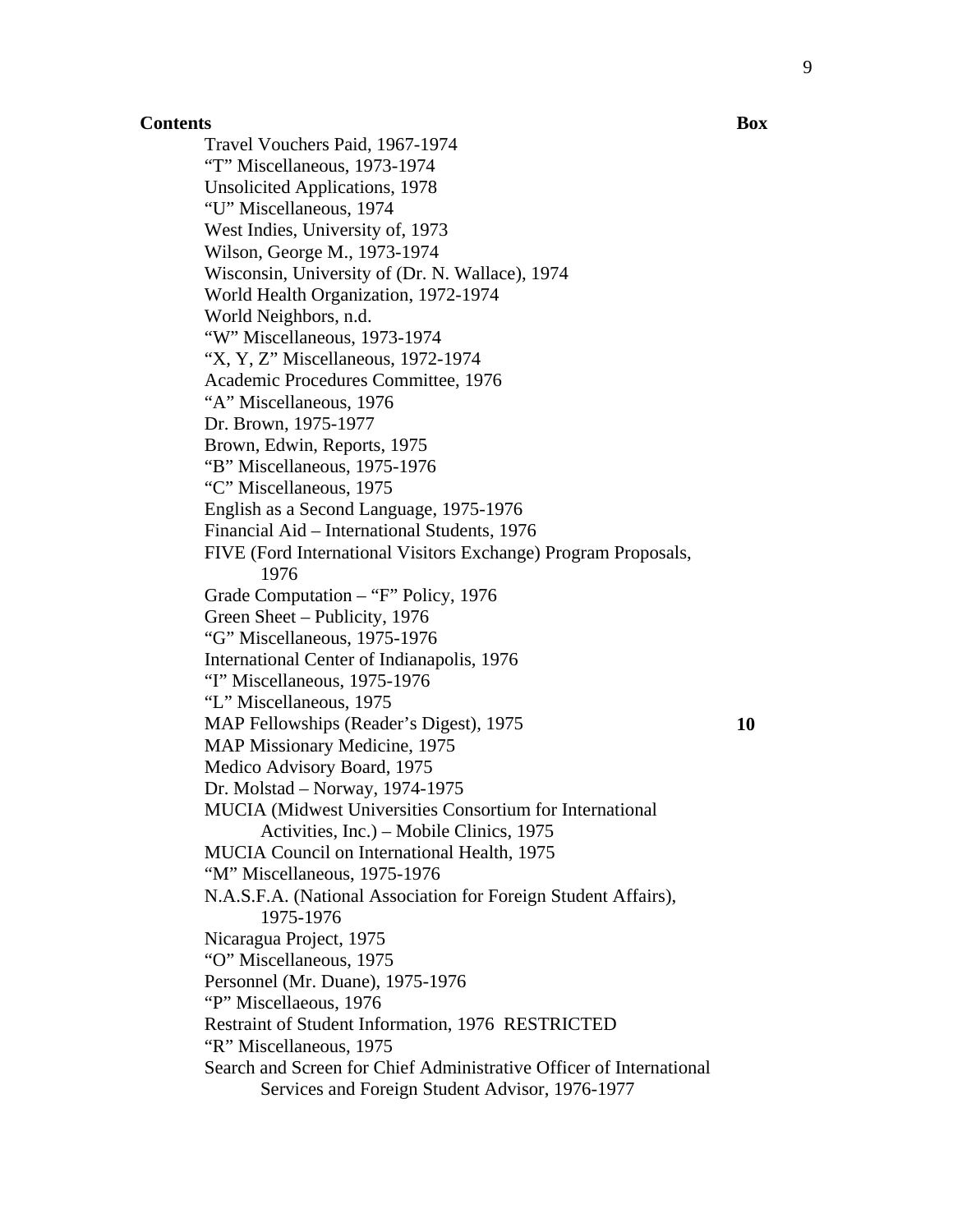Speakers and Information Services, 1976 "S" Miscellaneous, 1975 Teacher Education Program – Japan, 1976 TOEFL (Test of English as a Foreign Language), 1976 "T" and "U" Miscellaneous, 1975 Vice President's Committee for International Programs, 1976-1977 "V" Miscellaneous, 1974-1975 "W" and "Y" Miscellaneous, 1975-1976 Partners of the Americas Files, 1976-1981 **11**  Administration – Fund Raising, 1978-1979 Administration – General Membership, 1978-1979 Administration – Incorporation and By-Laws, 1978-1979 Administration – Interpreters, 1978-1979 Administration – Legal Matters and Corporation/Income Tax Administration – Report of Specialists Visit, 1978-1979 Administration – Travel Approval, 1978-1979 Administration – Tri-Annual Review, 1978-1979 Administration – Yoho Medal Presentation, 1978 Annual Board and Executive Committee - Correspondence, 1978- 1979 Annual Board and Executive Committee – Board of Directors Minutes, 1978-1979 Annual Board and Executive Committee – Correspondence and Minutes, 1978-1979 Annual Board and Executive Committee – Executive Committee Correspondence, 1979 Annual Board and Executive Committee – Meeting Minutes, 1978- 1979 Indiana Partners Annual Meeting, 1979 Partners of the Americas Annual Reports, 1976-1977 Partners of the Americas – Art Exhibit Reception, 1980 Partners of the Americas Booklet, n.d. Partners of the Americas Community Education Project, 1980 Partners of the Americas Correspondence, 1980 Partners of the Americas Correspondence and General Information, 1980-1981 Partners of the Americas Executive Committee, 1980 Partners of the Americas – Publicity, 1978-1980 Partners of the Americas – Telegraph and Telex, 1980 Partners of the Americas – Miscellaneous, 1978 Partners of the Americas, 1980-1981 Brazil, 1980 Student Exchange, 1979-1980 Partners of the Americas – General Information and Correspondence, 1979-1980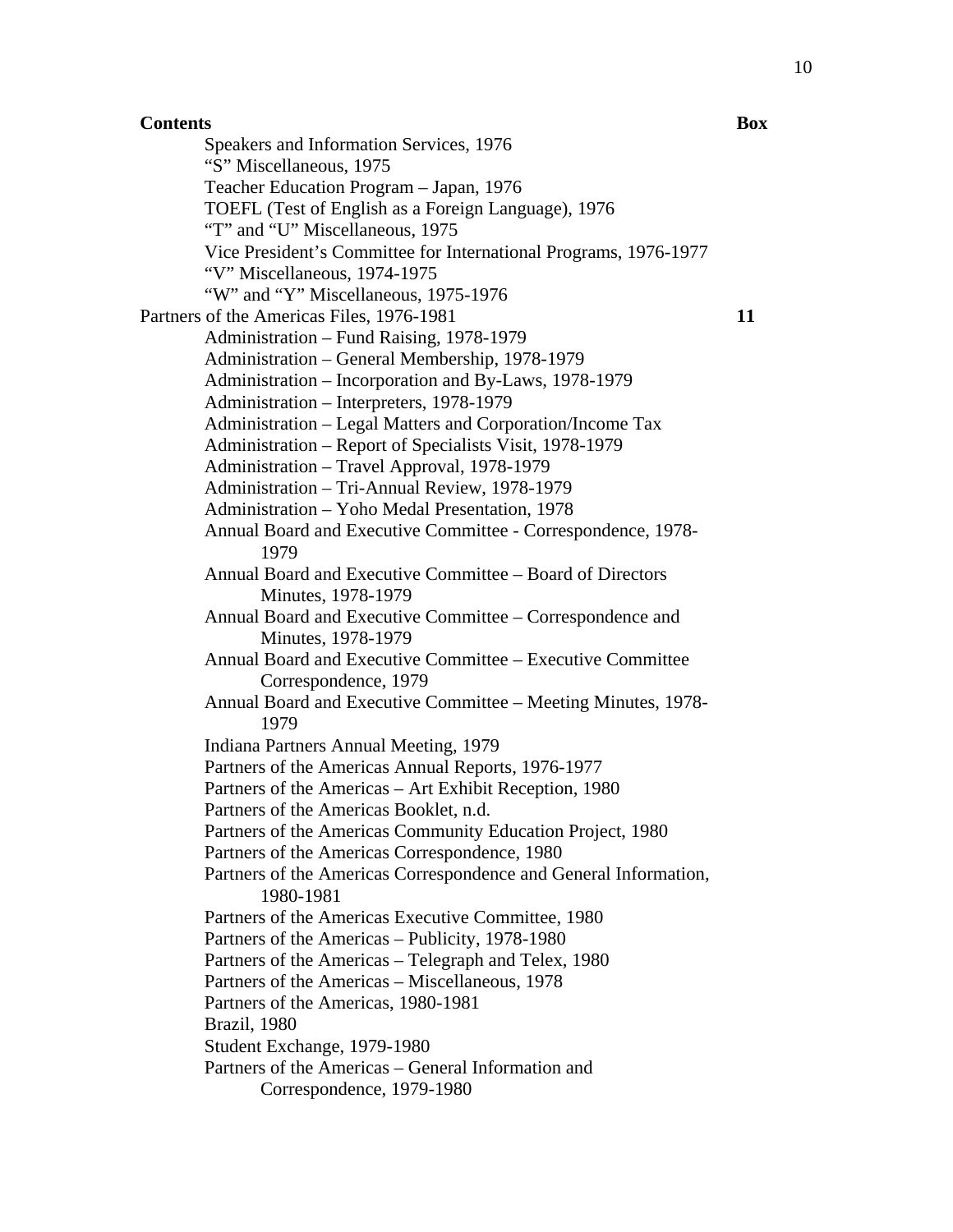**Contents** Box Correspondence with RGS (Rio Grande do Sul) Partners and Gilberto Hanke, 1976-1979 Correspondence with RGS Partners – Visit of Richard Wright, Universidade Federal do RGS, 1978 Correspondence with RGS Partners – Visit of William Carson, Federal University of Santa Maria, 1978 Correspondence with RGS Partners – Visit of Gilberto Hanke, Rio Grande do Sul, Brazil, 1977 Correspondence with RGS Partners – Visit of Colla Duo, Classical Guitarists, Sao Paulo, Brazil, 1977 Correspondence with RGS Partners, 1978-1979 Agricultural Committee, 1978-1979 Business and Industry Committee, 1978-1979 Community Education, 1979-1980 Cultural Committee, 1978-1979 Education Committee, 1978-1979 Rehabilitation and Medical Committee, 1978-1979 Sports Committee, 1978-1979 **12**  Vocational Rehabilitation Committee, 1978-1979 Jayne Werner Dos Reis, 1979 Ione Caravalho de Medeiros, 1979 Communications with NAPA (National Association of Partners of Americas), 1978-1979 NAPA Materials Sent to Indiana Partners - Annual Meeting, 1978- 1979 NAPA Materials Sent to Indiana Partners – AID (Agency for International Development) Evaluation, 1979 NAPA Materials Sent to Indiana Partners – Board and Executive Committee, 1977-1979 NAPA Materials Sent to Indiana Partners – Communications and Publications from Other Organizations Working in Latin America, 1977-1978 NAPA Materials Sent to Indiana Partners – Fund Raising, 1977- 1979 NAPA Materials Sent to Indiana Partners – Monthly Financial Statements, 1976-1979 NAPA Materials Sent to Indiana Partners – Newsletters from Other Partners, 1976-1979 NAPA Materials Sent to Indiana Partners – Program Review, 1976- 1977 NAPA Materials Sent to Indiana Partners – Publications Received from NAPA, 1976-1979 NAPA Materials Sent to Indiana Partners – Quarterly Report Activities, 1976-1979 Joseph C. Farah's Files, 1969-1981 **14** 

**13**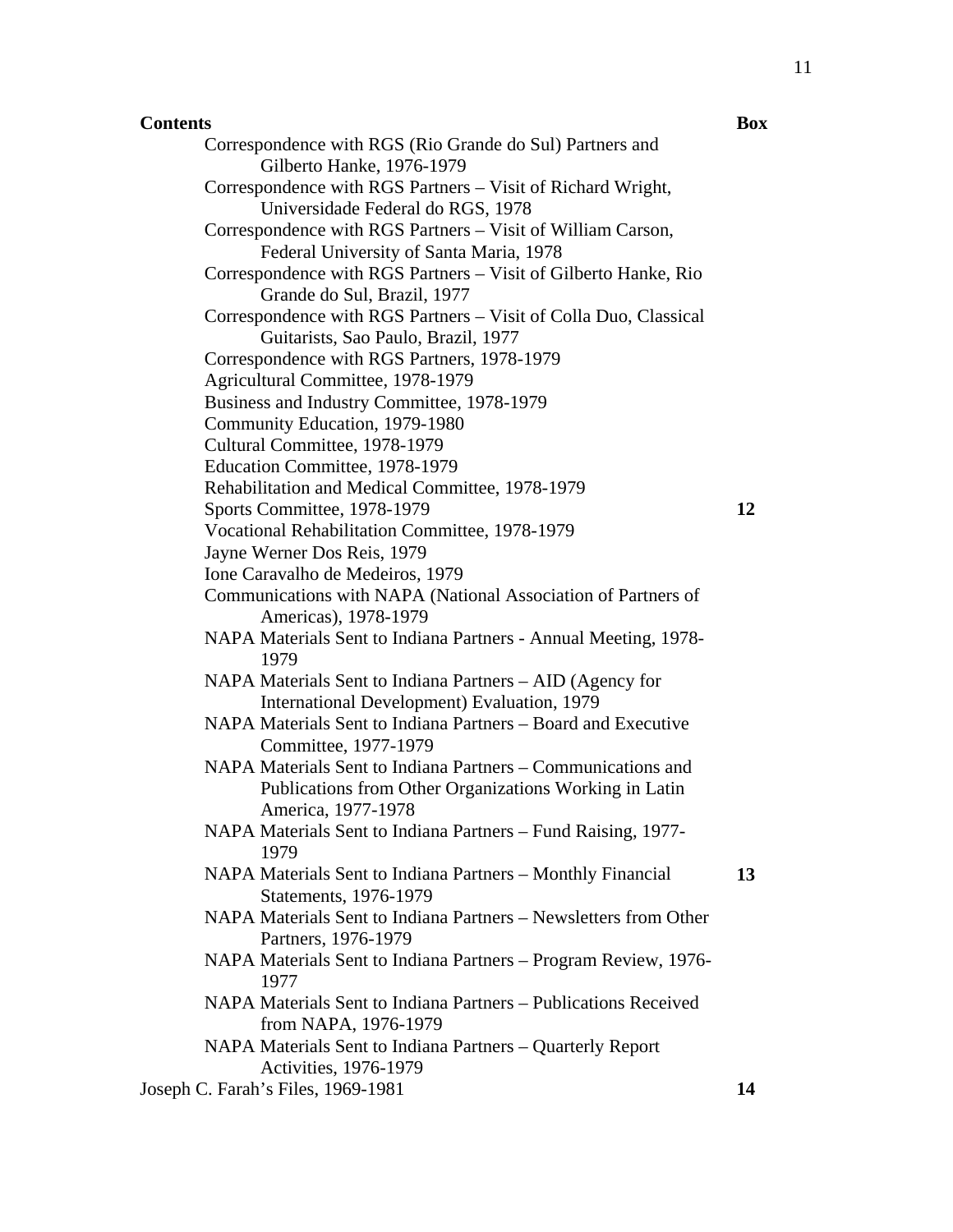Miscellaneous, 1980-1981 Correspondence, 1978-1980 Memos, 1978-1980 AAHE (American Association for Higher Education), 1978 AASCU Memo "International Programs-Memo to the President," 1980 African-American Institute, 1975-1979 A.U.F.S. (American Universities Field Staff), 1976-1980 AID (Agency for International Development), 1978-1979 Algerian Students Agreement, 1978 American Council in Education, 1978-1979 Association on Third World Affairs, 1976 Brazil Project – Les Wood, 1977 Bugaku, 1978 Brochures, 1975 CIP (Council of International Programs) Program, 1978-1979 Campaign News (Newsletter of the Institute of Cultural Affairs), 1978 Career Counseling and Placement, 1977 Center for Global Studies Policy Committee Campus Coordinators, 1979 *Change Magazine* editorial "The Future Forsaken," 1978 CISP (Council for Intercultural Studies and Programs) International Studies Funding Book, n.d. Council for Intercultural Studies and Programs, 1977 Commission on Foreign Medical Graduates, 1972-1977 Consulates, n.d. Council for International Visitors, Inc., 1980 Council for International Exchange of Scholars, 1979 CUE (Consortium for Urban Education) – 10, 1979 Dead Letter File, 1978 Dedications, 1980 Distinguished Speakers Series, 1979 ELS Language Center, 1977 Faculty Handbook, n.d. Faculty Workshop, 1978 Financial Aid, 1978 FIVE (Ford International Visitors Exchange), 1976-1978 Foreign Aid, 1969 Foreign Inquiries, 1978 Foreign Service List, 1972 Foreign Student Advisory Committee, 1976-1978 Foreign Student Associations, 1977 Foreign Student Data, 1975-1980 Foreign Student English, 1979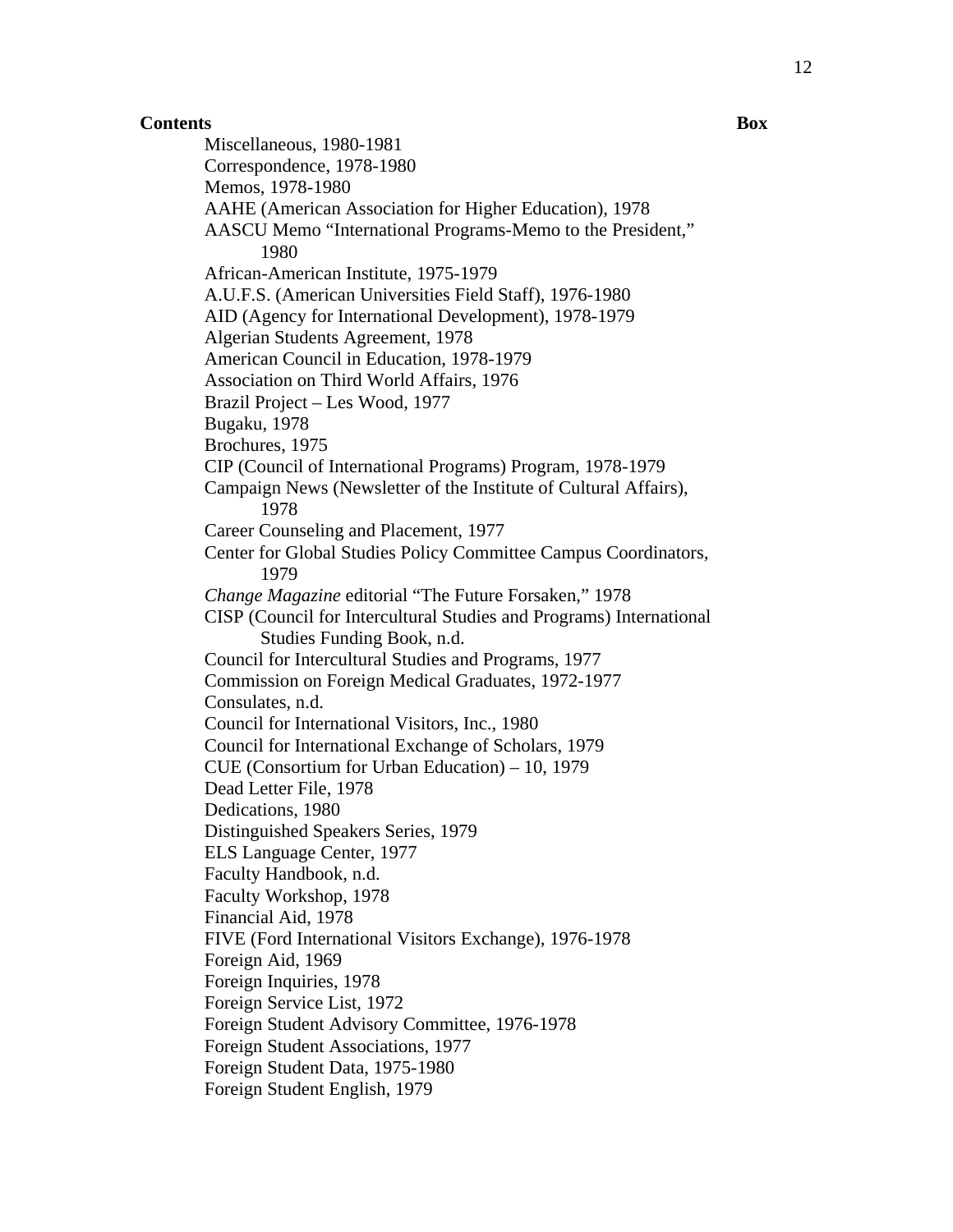Foreign Student – Ethnic Dress, n.d. Foreign Student Housing, 1978 Foreign Student Peer Counselors, n.d. Fund Raising Letters, n.d. Fulbright-Hays Program, 1975-1982 The German Marshall Fund, 1979 Global Education Conference, 1978 Global Education Conference (Guests), 1978 "Germany Today" – Scholarships, 1980 Fredland, Richard, 1980 **15**  Resumes, 1977-1981 Global Education Conference (ICH Proposal), 1978 Graduate Council Meeting, 1979 Grants, 1978-1980 Great Decisions, 1978 Great Decisions Workshop, 1979-1980 Guided Study Program, 1978 *Gist*, 1979-1981 **16**  HEW – Title VI International Funding Information, 1977 HFE (Hoosier Friendship Exchange), 1978-1979 Immigration Seminar, 1978 IAC (Indiana Arts Commission) Task Force, 1976-1978 ICA (International Communication Agency), 1978-1979 ICED (International Council for Educational Development), 1976- 1979 ICIA (Indiana Consortium for International Activities), 1975 *IE&R Newsletter* (Office of International Education and Research), 1978-1979 IIE (Institute of International Education), 1977-1980 IJCRC (Indianapolis Jewish Community Relations Council) Programs, 1980 IMA-NEH (Indianapolis Museum of Art-National Endowment for the Humanities) Program, 1977-1979 Immigration Procedures for Iranian Students, 1979 Immigration Workshop, 1979 Indiana Committee for the Humanities, 1978-1980 Indiana Insight, 1980 Indiana Council of Churches, 1977 IU-Bloomington Operas/Dinners, 1981 IU School of Business, 1978 IUPUI Convocations and Lectures, 1977-1978 Institute for World Order, 1974-1981 Indianapolis Committee on Foreign Relations, 1979 Intercultural Studies Information Service, 1978-1979 Intercultural Training Workshop, 1979-1981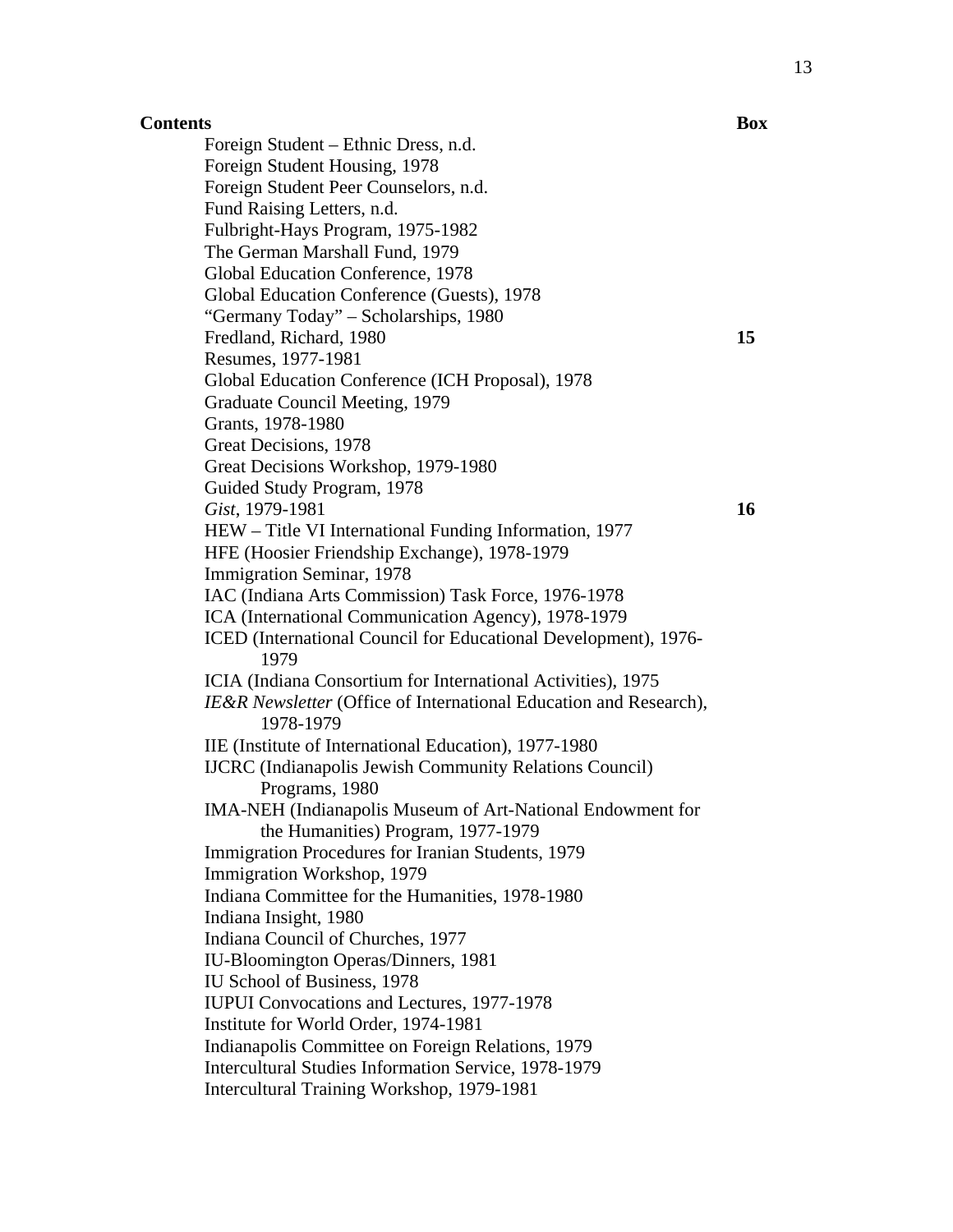International Affairs Program Steering Committee, 1977-1981 International Center of Indianapolis (ICI), 1977-1981 ICI Membership Drive, 1979 ICI – International Student Association, 1979-1980 International Dinner, 1977-1980 "International Fortnight" by the ICI, 1975 International Communication Agency, 1978 International Development Institute – Grafton Trout, 1977-1978 International Education, 1978-1979 International Film Series, 1977-1979 International Guests, 1977-1979 **17**  International Programs Advisory Committee, 1978 International Programs (Memo to the President), 1979 International Programs – IU Bloomington, 1976-1980 ISA (International Studies Association) Midwest Meeting, 1979 International Student Association, 1979 Material for Incoming International Students, 1979 International Student I.D. Card, 1977-1979 International Studies Association, 1977-1978 International Studies Newsletter, 1978 International Studies Notes, 1978 International Visitors Service (COSERV), 1978-1980 Introduction to College Life, 1979 Job Opportunities, 1978 Career Conference, 1980 Jeonbug National University, 1978-1979 League of Women Voters, 1978 Lecture and Convocation Committee, 1979-1980 Liberal Arts Notes, 1979 Program Announcements, 1975-1982 Lunch and Learn, 1978-1980 Mannon, Golam – Personel, 1977 Metro Grant, 1979 Mid-America Program, 1979-1980 Miscellaneous, 1977-1979 MUCIA (Midwest Universities Consortium for International Activities), 1977-1980 NAFSA (National Association for Foreign Student Affairs, 1978 NAFSA Projects, 1978-1979 NAFSA Report – Program Evaluation, 1979 NAFSA In Service, 1979 Naval Academy Foreign Policy Conference, 1977-1978 Newsletter, 1978-1979 Newsletter Deadlines, 1979 Neighbors on a Small Planet, 1977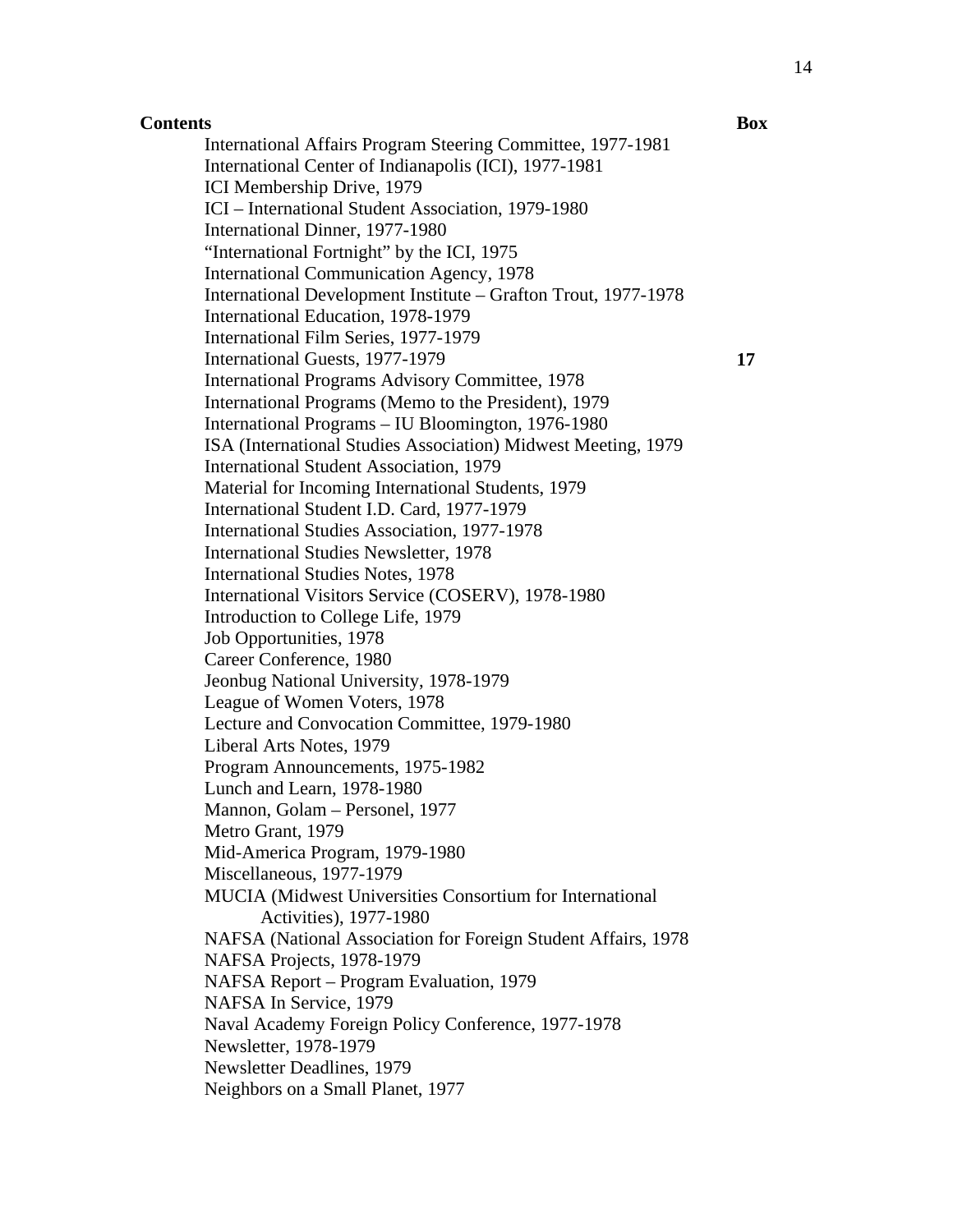**Contents** Box *New York Times* Article on Foreign Student Problems, 1980 Overseas Conference Fund, 1978 Overseas Study Committee Meeting, 1979 Passport, 1972 Patten Lectures, 1976-1978 Penrod, 1978 Plato, 1979 Political Science – IUPUI, 1976-1978 **18**  Political Science Y103, 1979 Practicum Student (Martha Van Cleeve), n.d. President's Council on International Programs, 1979 Promotion, 1977-1978 Purdue, 1977-1978 Realia, 1979 Research and Graduate Development, n.d. Resumes, 1976-1978 RESTRICTED Russia and East European Exchange, 1980 Salt II, 1979 Scholar Diplomat Seminars, 1977 Society for International Development, 1979 Speakers, 1980 Special Projects, 1981 Spring Conference and Banquet, 1981 State Department, 1978 State of Indiana Commission for Higher Education, 1980 Student Health Insurance Program, 1979 Study Abroad, 1978-1979 Survey, n.d. Symposium Account Number and Receipts, 1977-1978 Theater Advisory Board, 1980-1981 **19**  Third World Orders – Periodicals, Films, Books, 1977 Third World Study Center, 1977-1979 Third World Symposium, 1977 U.S. State Department, 1980 U.N. Day Report, 1979 USICA (US International Communication Agency), 1979-1980 Willa Thomas, 1973-1976 World Affairs Center – University of Minnesota, 1978-1980 **20**  World Development Letter, 1979-1981 Faculty/Dean/Director Mail List, 1978-1979 Press Mailing List, 1980 International Film Festival, 1977-1979 Greater Indianapolis Project Committee, n.d. Office of International Programs files, 1972-1985 Universidade Federal do Rio Grande do Sul, 1977-1979 **21**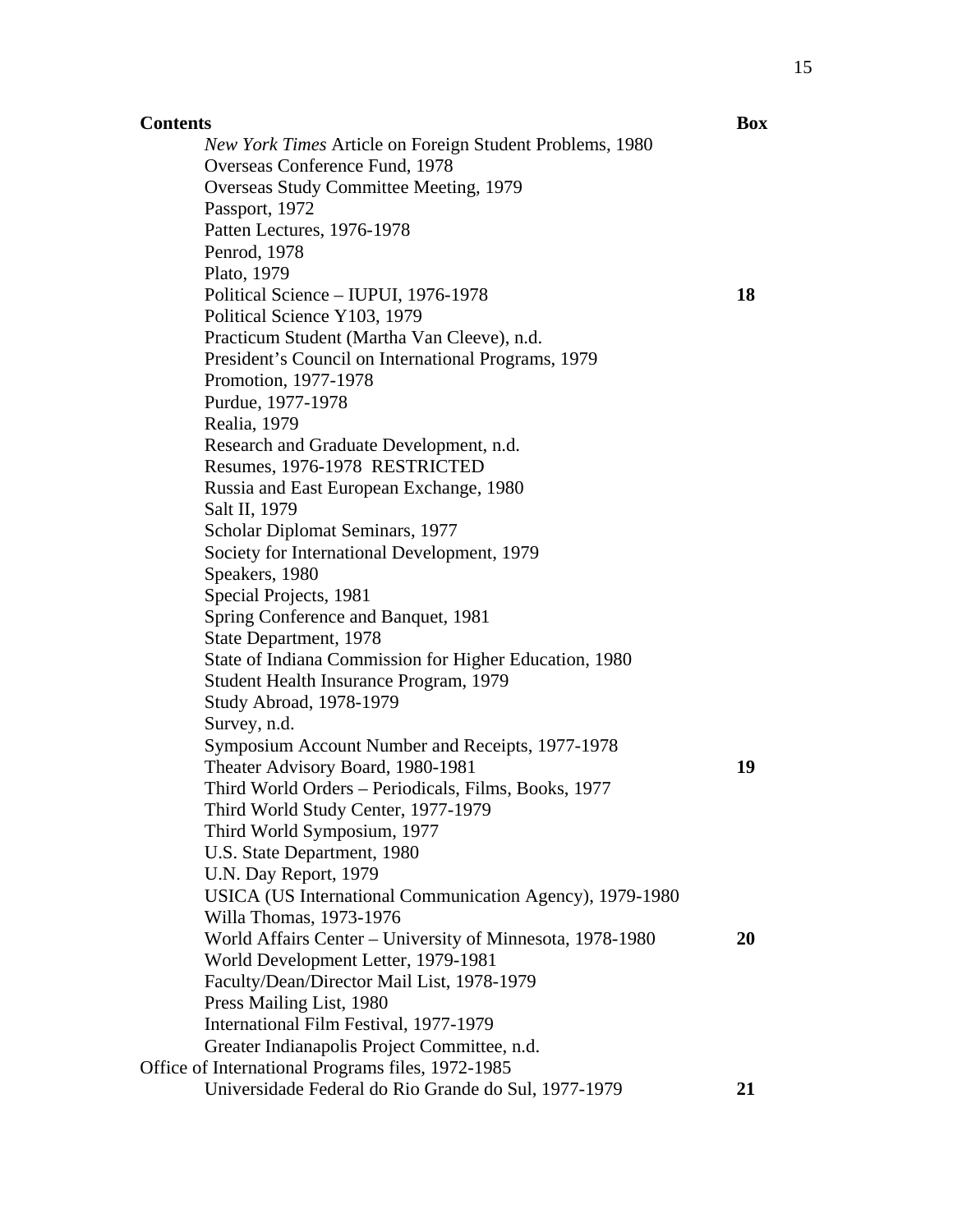**Contents** Box *Brazil Today*, 1977-1979 Partners of the Americas, 1978-1980 Indiana Department of Commerce, 1978 *AAHE Bulletin*, 1978 **22**  *AFS World*, 1979 Foundations and International Affairs, 1976-1977 Global Education Conference, 1978 The Experiment in International Living, 1978 School for International Training, 1978 United Nations Association of the United States of America, 1977- 1979 Campaign for U.N. Reform, 1980 International Year of the Child, 1979 UNICEF, 1977 United Nations, 1972-1979 Miscellaneous Publications, 1976-1979 Rosa Parks Story, 1975 **23**  United Nations Day Film, n.d. Partners of the Americas, 1977-1985 International Programs Records, 1972-1982 **24**  Nels Ackerson, 1981-1982 Address List, n.d. Annual Reports, 1972, 1980-1981 Brochures – Other Councils of World Affairs, 1980 Chicago Council on Foreign Relations, 1973-1979 Council on World Affairs of Central Indiana Annual Meeting, 1981 Council on World Affairs, 1981 Council on World Affairs (Board of Directors), 1980-1981 Council on World Affairs (Development), 1980-1981 Council on World Affairs (Executive Committee), 1980 Council on World Affairs (Miscellaneous), 1977 Council on World Affairs (Programs), 1980-1981 Council on World Affairs (Publicity), 1980-1981 Corporate Community Council, 1981 Correspondence File, 1973-1979 Development Membership Drive, 1980 Dialogue with the Third World, 1977 Dialogue with the Third World, 1977 **25**  European Communities, 1979-1981 Finance, 1973-1979 Great Decisions, 1976 Great Decisions Book Orders, 1979-1980 Great Decisions – Foreign Policy Association, 1977 Great Decisions – Publicity, 1977-1980 Great Decisions Workshop, 1979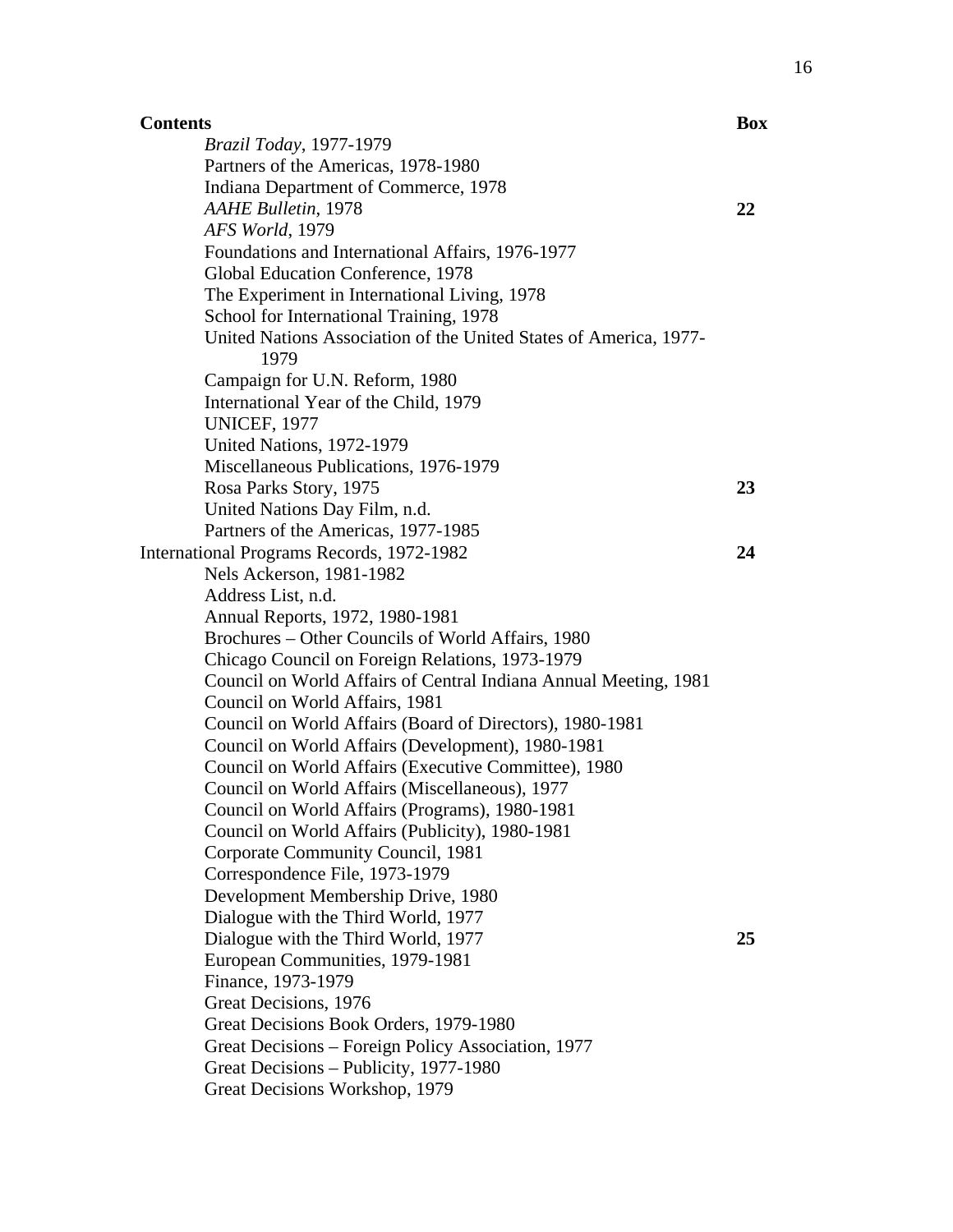**Contents** Box ICIP (Indiana Consortium for International Programs), 1976-1979 **26**  ICIP Bills, 1979-1980 ICIP Board, 1979-1980 ICIP Bulletin, 1979-1981 ICIP Bulletin – Media Issue, 1979 ICIP Bulletin – Spring Issue, 1979 ICIP Executive Committee, 1980 ICIP Mail List Additions, n.d. ICIP Newsletter – Fall Issue, 1978-1979 ICIP Newsletter "Final Copy", 1979 ICIP Newsletter– Summer Issue, 1980 ICIP Newsletter – Winter Issue, 1977-1980 ICWA (Indianapolis Council on World Affairs) Mailing List, 1973- 1975 ICWA – Office Files, n.d. ICWA – President File, 1973-1979 ICWA – President File, 1977 **27**  IRS Letters and Income Tax Exempt Status, 1973-1981 ICIP, 1973 ICWA, 1973-1975 ICWA Mail List, 1980 League of Women Voters Education Fund, 1981 ICWA Letters of Endorsement, Casper Award, Mayor's Proclamation, 1980-1981 Council on World Affairs of Central Indiana (CWACI) Lilly Endowment Request, 1980 ICWA Meetings, 1974-1976 CWACI Minutes, 1974-1975 Model U.N. Evaluations, n.d. NCCWAO (National Council of Community World Affairs Organizations), 1978-1979 ICWA Name Change Poll, 1981 **28**  National Council of World Affairs Organizations Special Briefing, 1980 OIP – ICIP (Office of International Programs – Indiana Consortium for International Programs), 1979 Opportunities (CWACI), 1979-1980 Organization (ICWA), 1974-1975 Postal Permit, 1981-1982 President, 1975 Program (CWACI), 1980-1981 Publications, 1977-1980 M. Etienne Reuter, 1981 Travel – Dr. Mannan, 1977 Trade Winds (Indiana Department of Commerce), 1976-1979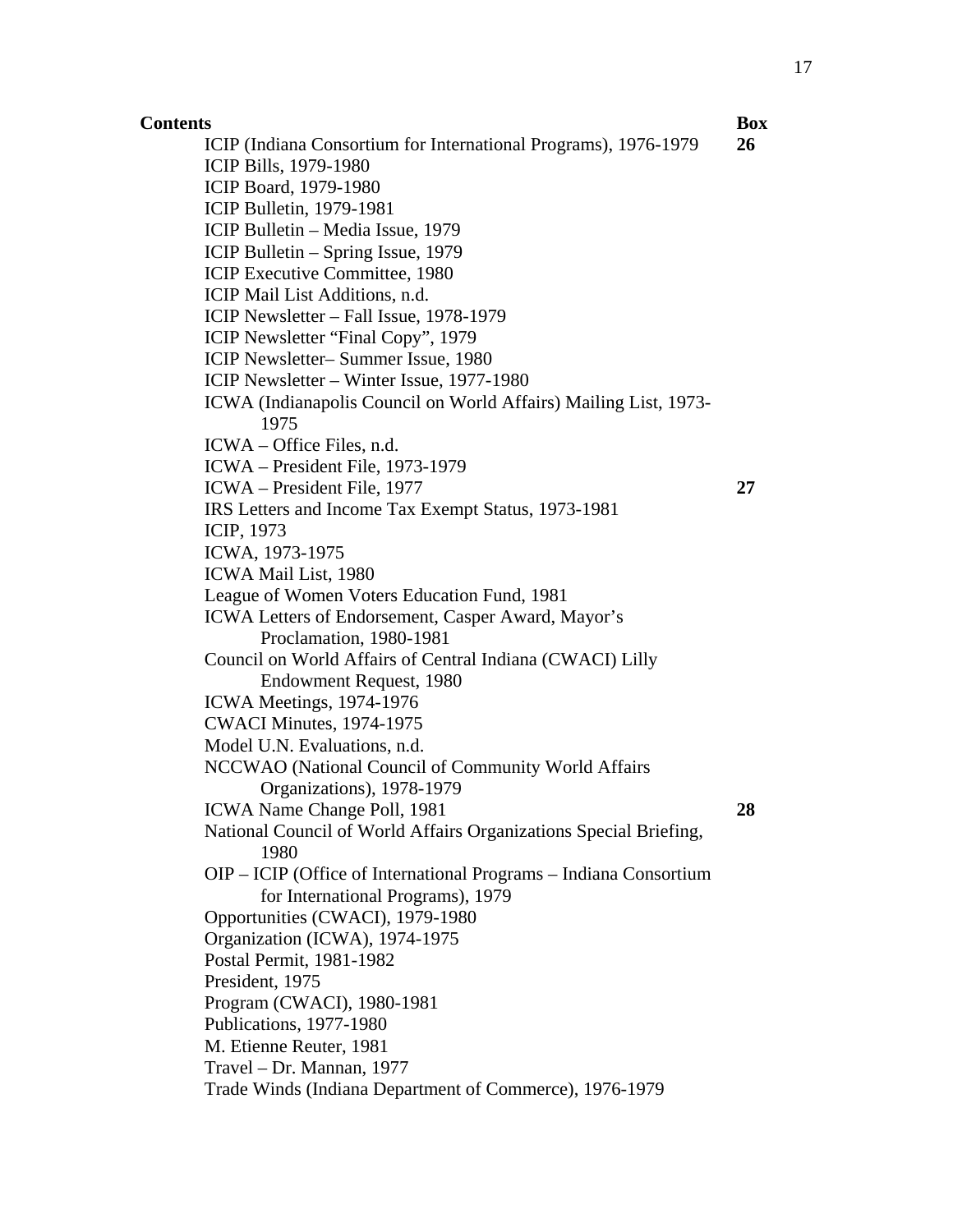| <b>Contents</b>                                                               | Box |
|-------------------------------------------------------------------------------|-----|
| United Nations, 1980                                                          |     |
| United Nations Day, 1979                                                      |     |
| United Nations Reform, 1978-1979                                              | 29  |
| VPCIP (Vice President's Committee on International Programs),<br>1976-1978    |     |
| VIP Invitations, 1976-1977                                                    |     |
| Vietnam Conference, 1979                                                      |     |
| Volunteer Agencies in the International Arena, 1981                           |     |
| World Bank Seminar, 1978                                                      |     |
| World Affairs Center, 1979-1980                                               |     |
| World Affairs Council Board Members, 1975-1977                                |     |
| International Programs: Events, Student Affairs, 1974-1976                    |     |
| International Students, 1977 RESTRICTED                                       |     |
| Brown, Edwin – Medical Director of Indiana Department of<br>Corrections, 1975 | 30  |
| International Programs: Events, Projects, 1973-1975                           |     |
| Indianapolis Council on World Affairs: Speakers, 1978                         |     |
| United Nations, 1979                                                          | 31  |
| International Programs - Publicity, 1976                                      |     |
| Publications - non-IUPUI, re: International Affairs, 1980-1982                |     |
| ICIP (Indiana Consortium for International Programs), 1978-1981               |     |
| Office of International Affairs Files, 1977-1993                              | 32  |
| Dialogue with the Third World Symposium, 1977                                 |     |
| Center for Global Business Report, 1991                                       |     |
| International Student Information, 1993                                       |     |
| International House Bulletin, 1992-1993                                       |     |
| International Affairs Steering Committee Files, 1973-1983                     | 33  |
| Susan Sutton Files, 1983-2002                                                 | 34  |
| Friedrich-Naumann-Stiftung, 1997                                              |     |
| Fulbright Program, 1994-2003                                                  |     |
| Undergraduate Study and Scholarships, 1994                                    |     |
| SDI Grant, 1995-1997                                                          |     |
| Germany, 1993-2002                                                            |     |
| Grant Information - External, 1987-2000                                       |     |
| Grant Submission Information, 1997                                            |     |
| Great Decisions, Department of Education, 1995                                |     |
| Indiana Humanities Council, 1997-2000                                         |     |
| Middle East, 1994                                                             |     |
| National Humanities Center, 1992-1995                                         |     |
| NSEP (National Security Education Program), 1994-1996                         |     |
| NSF (National Science Foundation, 1995)                                       |     |
| Researchers and Librarians, 1993-1994                                         |     |
| Russia/East Europe, 1994-1997                                                 |     |
| Funding and Grants, Russia, 1995                                              |     |
| South America, 1994                                                           |     |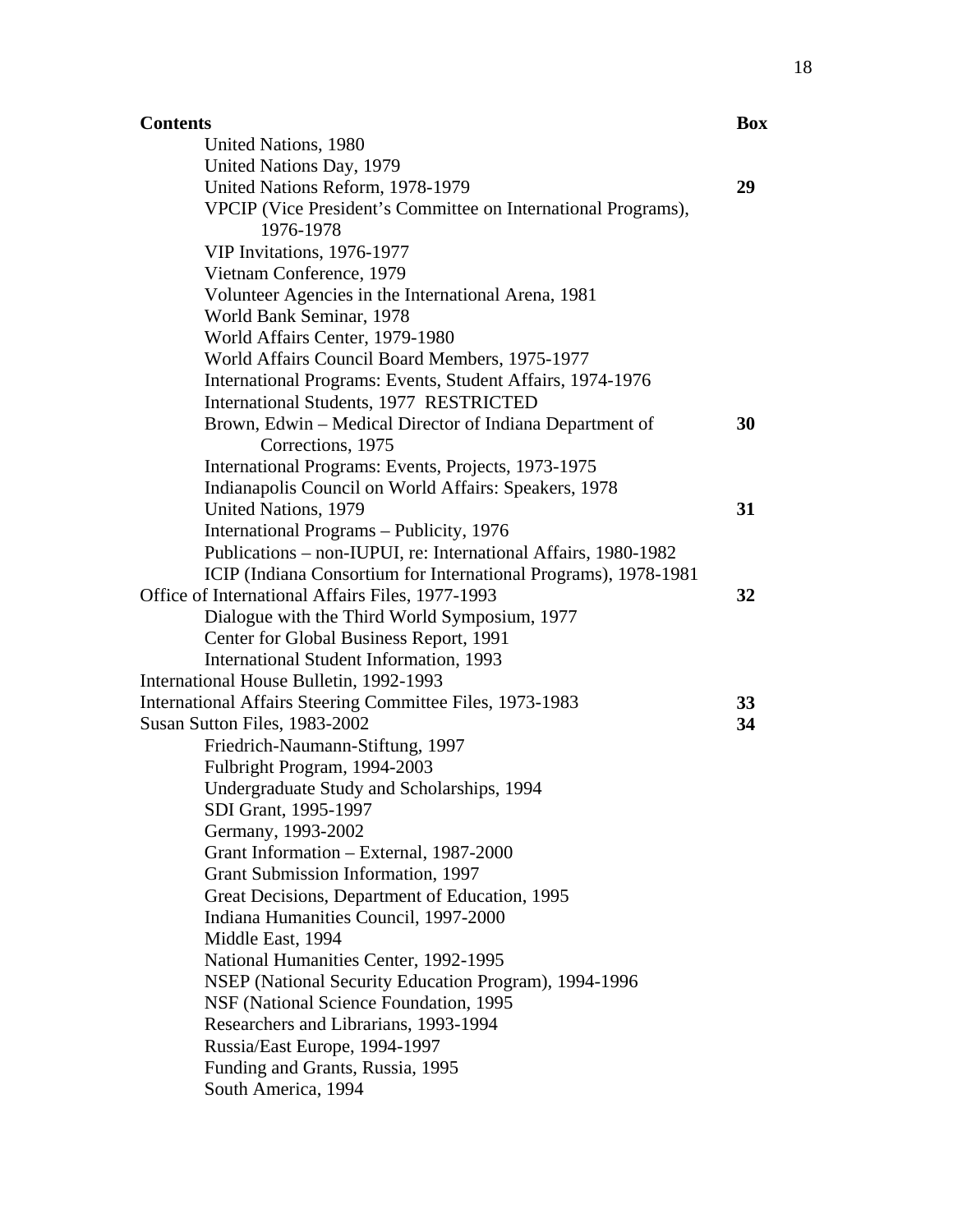**Contents** Box Spain/Humanities, 1995 Strategic Directions – Brashear, 1995-1996 How to Find More Information, 1994-1995 IU Internal Funding Opportunities, 1995 For IU Faculty Only, 1996-1999 Grant/Project RFP's – New, 1996 Grad Student Funding, 1996-2000 Ford Foundation, 1997 General International, 1993-1998 Computer Technology, 1991 Egypt, 1994 FIPSE (Fund for the Improvement of Postsecondary Education, 1995-1996 Carl Duisberg Gesellschaft e.V., 1993 China, 1994 Canada, 1994 **35**  Central America, 1994 USAID (United States Agency for International Development), 1996 United States Institute of Peace, 1992-1993 National Security Education Program, 1995 United States Information Agency, 1998 Directory of Funding Opportunities for Dissertation Research Abroad, 1995 Aiken, Rebecca, Report, 1997 Alternative Medicine, 1997 Applied International Center, 1994 CAFLIS (Coalition for the Advancement of Foreign Languages and International Studies), 1989 Office of International Affairs – An Overview, n.d. International Affairs Report, 1997 NASULC Summer Meeting, Commission on International Affairs, 1996 Mission Statement Presentation, 1999 CIEDA (Center for International Education and Development Assistance), 1995 ICIC (Indiana Center for Intercultural Communication) Proposal, 1998 Project ASPIRE, 1996 Atlantic Initiative, n.d. Baker, Connie, 1996 Bremen Project, 1997-1999 Communications Technology Complex Initiative, 1997 Congress, 1995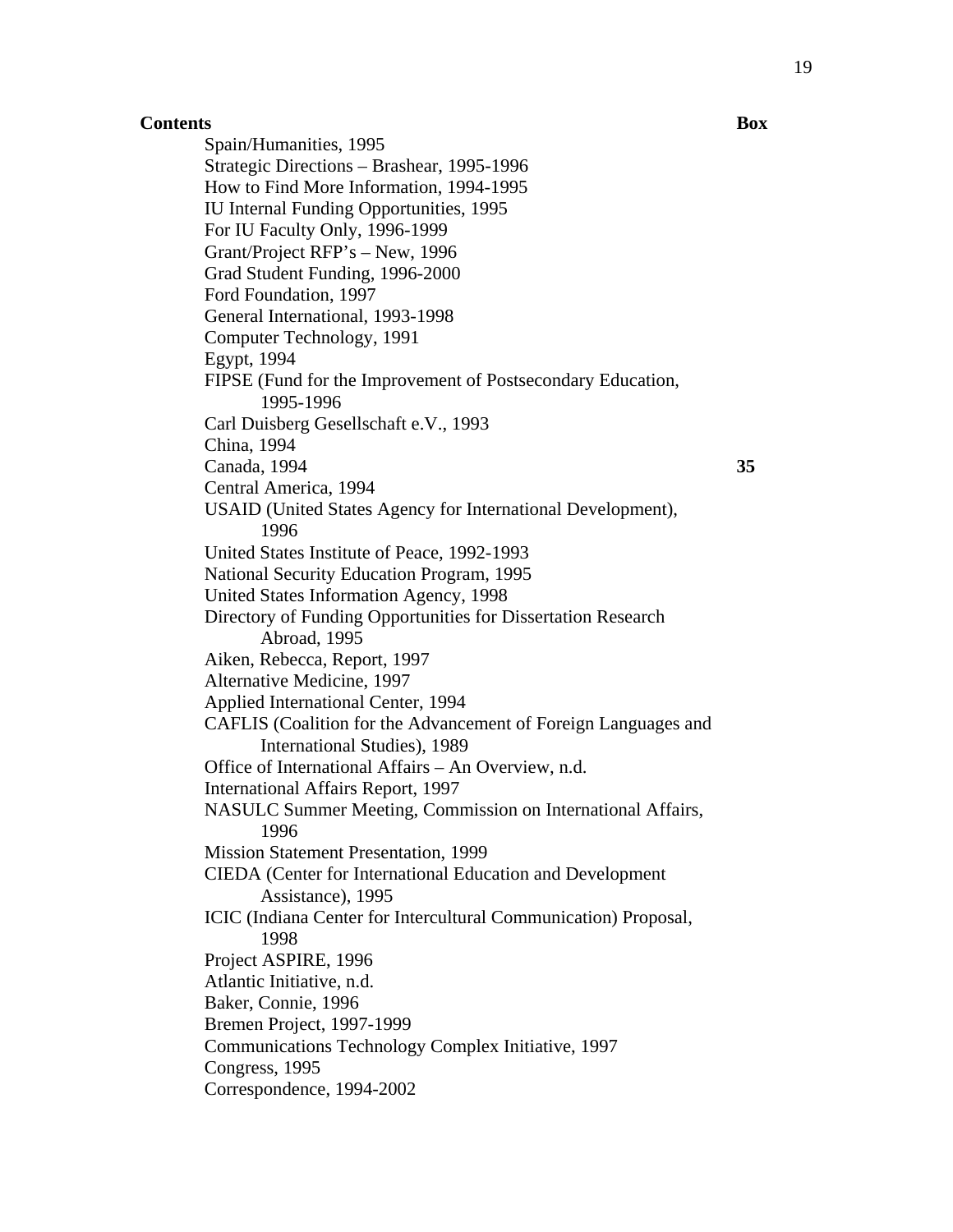Deusdilandrine, 1993 Distributed Learning, 1994-1996 Economic Initiatives, Governor's, 1996 Engineering, School of, 1997 Erasmus, 1995 ESL (English as a Second Language), 1991-1999 ESL Search, 1998 RESTRICTED ESL Testing, 1995-1999 Evaluation of Administrative Services, 1998 Fund Raising School, 1997 Graz Review, 2000 Hanzehogeschool, n.d. Housing – Request for Proposal, 1994-1997 IAPC (International Affairs Program Committee), 1997-1998 India Celebration, 1998 India Studies, 1996 Indiana Training Experts, 1996 **36**  Indianapolis and Central Indiana High-Tech Taskforce, 1998 Office of International Affairs Budget Planning Report, 1997-1998 International Affairs Correspondence, 1992-1993 International Affairs Matter, 1992-1993 International Program Task Force, 1994 Internships – Switzerland, 1996 ITA (International Teaching Assistants) Programs Report, 1997 Khalid Health, 1996 Khlebnikov Case, 1995 RESTRICTED Koln – Indy Exchange, 1992-1995 Lembeck, 1996 Library Project, 1997 Miscellaneous, 1994 Overseas Study Reports, 1995 Report of Philanthropic Giving, 1995 People to People, 1998 Pierce College, 1996-1997 Plater Review, 1997 President Brand's Asia Trip Report, 1997 Plater Southeast Asia Trip, 2000 Public Health Program, 1998 International Affairs, Rabinowitch Review, 1983-1992 RESTRICTED Review of Pat Biddinger, 1998 RESTRICTED Sister Cities International Forum, 1995 Sister Cities International – Trade – Touring, 1995 Setje-Eilers, Peggy, 1997 Tobias, Randall – Human Resources, 1997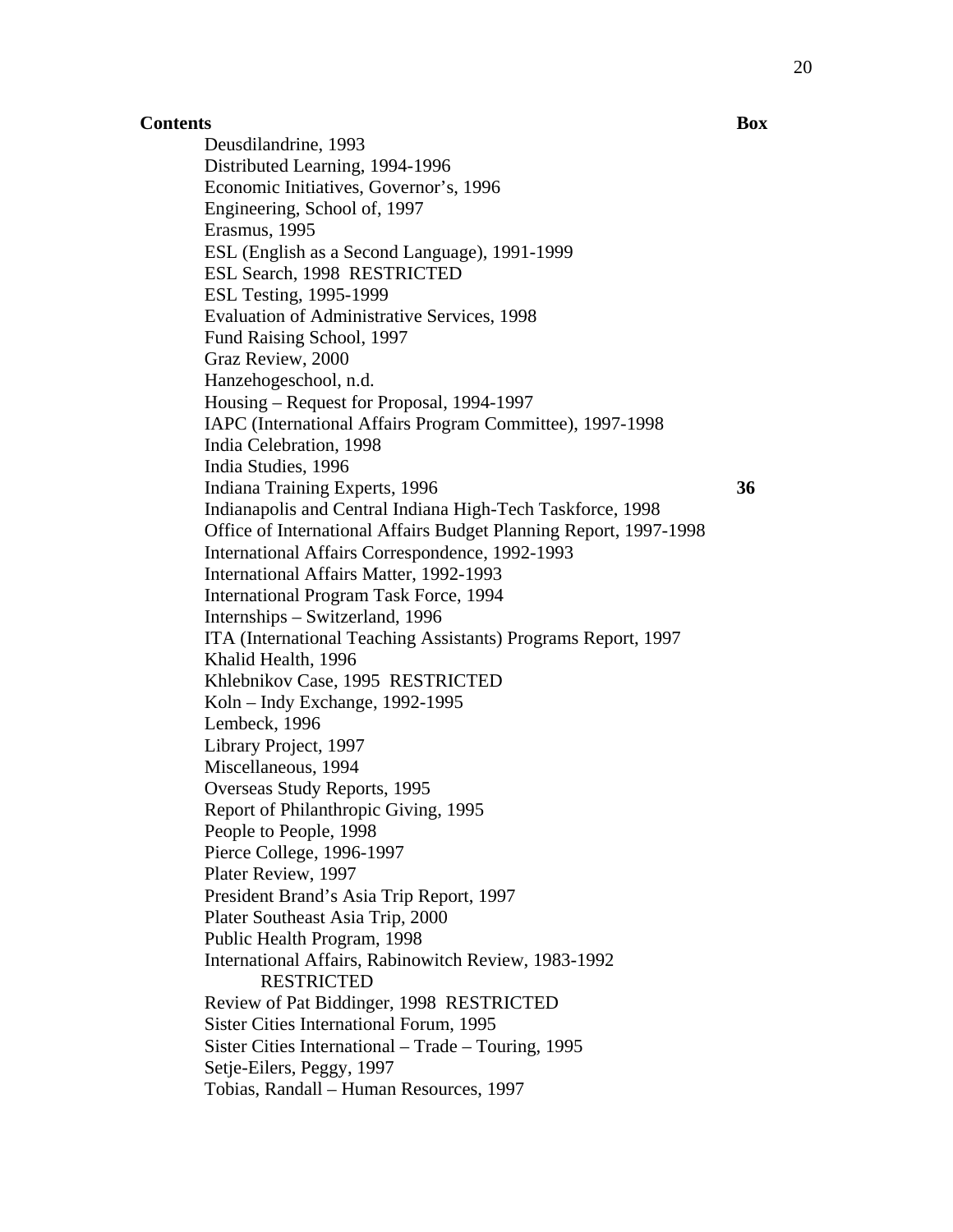Trademark Royalties Scholarships, 1994 Trip Report, 1998 University Information Technology Services, 1997 Visitors, 1994-2002 World Center for New Thinking, 1995 YOU – German Exchange Program, 1995 Young Professionals Abroad Proposal, 1993-1994 Touponce, 1994 Sustainable Development Working Group, 1995 Schumacher, Susan, ca. 1995 Routes to the Roots, 1996 Projects, 1997-2000 McNeil, Claude, 1999 McDonald Services, 1995 Ikatan, 1997 India Center – Activities, 1997-2000 India Consortium, 2000-2001 University of Applied Sciences Heilbronn, 2000 Grossmann, Claudia – Review, 1996 RESTRICTED "Global Connections," 1996 Dean's Meetings, 1994 Curriculum Items, 1993 Credit Union, ca. 1996 Cregor, Caterina, 1993-1994 Children of the World, 1995 CLAS, 1995 "Consider This," 1994-2000 Visitors – Woods, David, 2002 Certificate Apps., 1997 Centers – Funding – Structures, 1993 Capital Campaign, 1998 Baden-Wuerttemberg Exchange, 1994-2000 Baden-Wuettenberg Administrative Intern, 1994 Brand, Myles, 1994-1995 Brothers, Tim, 1993 US ASEAN, 1999 Raksasataya, Amara – Honorary Degree, 1999 Assessment – Banta International, 1994 Religious Studies, 1993 Service Learning, 1996-2001 South Africa Project – CIEDA (Center for International Education and Development Assistance, n.d. AIEA (Association of International Education Administrators), 2002 American Studies, 1994-1998 Museum Studies, 1997 RESTRICTED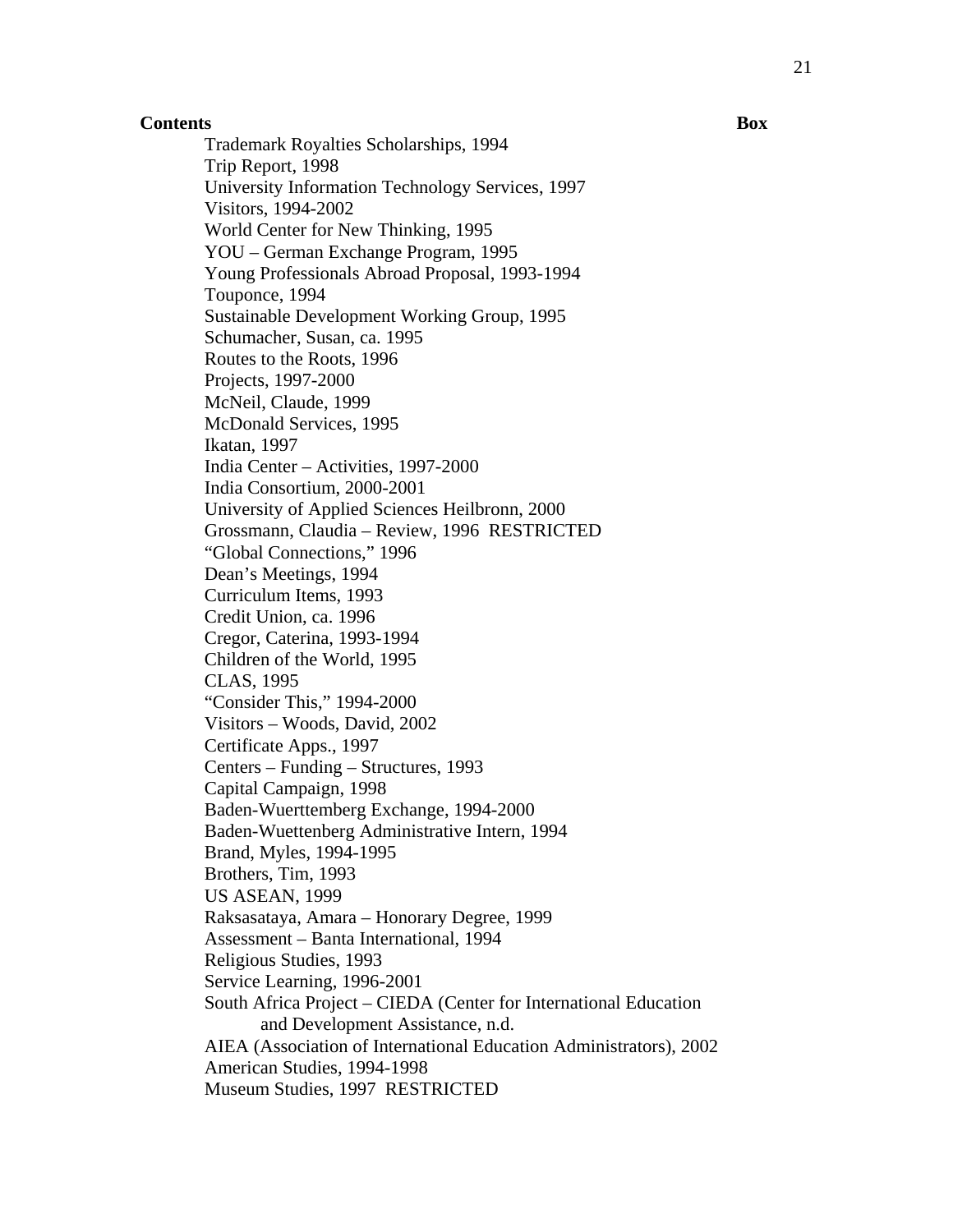**Contents** Box Pierce Project – Visitors, 1993 International Affairs – Program Development – Anthropology, n.d. POLIS, 1999 IUPUI Information, 1997-2002 Admission/Enrollment Ratios, 2001 **37**  Alumni Tour/Explore IUPUI, 2001 Health/Disabilities, 2001 Residential Learning Community Plan – Breckenridge Report, ca. 2001 Space/Connor, 2001 Willsey, Sacha, 2001 Dorsett, James, 2001 RESTRICTED IAPC (International Affairs Program Committee), 2001 *International News*, 2002 Status of Indiana University Research and Graduate Programs: Indicators from the 1990s, n.d. Luminy Faculté des Sciences, Université de la Meditarranée, 2002 Annual Enrollment Survey Report for 2001-02 – Foreign Students at Indiana University, 2002 Office of International Affairs Staff, 2001 Office of International Affairs – Miscellaneous, 2001-2002 DAAD Trip, 2002 MBA Columbus, 2002 Proposed Strategic Plan for International Program Development, 1999 IUPUI Guide to Academic Programs for International Students, 2001 Office of International Affairs Budget Information, 2002 IUPUI Campus Center, 1999 Campus Housing, 1999 Planning and Institutional Improvement Annual Report, 1998 Campaign for IUPUI, 2001 Office of International Affairs General Files, 1973-1998 **38**  Cooperation in Higher Education and Vocational Education and Training between the European Community and the United States of America, 1995 Academic Affairs Staff Meetings, 1992-1993 Academic Alliance, 1988-1990 Academic Alliances for Foreign Language Study, 1991 Admissions, 1994 Admissions Workshop, 1993 Advocates for Language Learning, 1992 Academy for Educational Development Awards, ca. 1985 Afghanistan, 1988 Africa, 1984-1994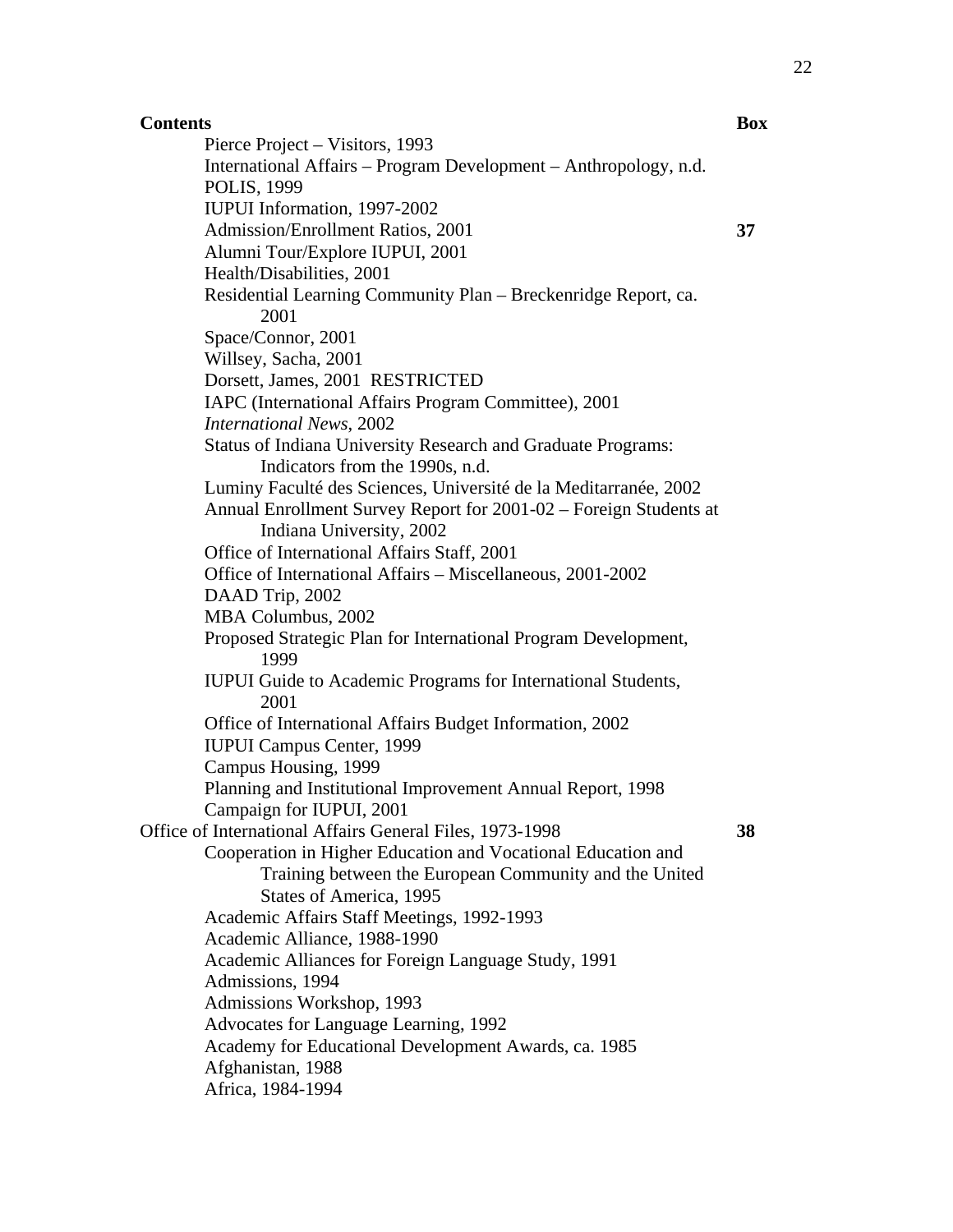AID Center for University Cooperation in Development, 1992 AID/PIET Grant Program for Eastern and Central Europe, 1992 Alliance of Universities for Democracy, 1990 Allmann, Dr. David, 1998 Alternative World Foundation, Inc. n.d. American Association of University Women, 1988-1989 American Center for International Leadership, 1985-1990 American Council of Learned Societies, 1987 American Express Corporate Card General Office, 1986 Americas Society Council of the Americas, 1987-1990 Amideast, 1980-1993 Amideast/PIET, 1991 Amigo Project, 1984 Amity Institute, 1992 Anglo-Japanese University Exchange Committee, 1987 Annual Report – Representational Functions, Promotion of International Awareness Faculty Award Summary Report, 1992-1994 Annual Report, 1992-1997 Apartment Inventory at International House, n.d. Area Studies Committee, 1989 ASEAN: Lilly, 1993 Award Information from Bloomington, 1993 Assessment Committee, 1991-1994 Asia Foundation, 1987 Association of International Education Administrators, 1990-1991 Ball State University, 1991-1993 Bank One International Scholar Awards, 1991 Benue State Scholarship (Nigeria) Awards, 1984-1986 Annual Report – Program Services, 1992-1994 Bernard Zell/Leonard W. Lurie Award for Teaching of Entrepreneurship, n.d. Robert Bosch Foundation Fellowship Program Awards, 1990-1992 Brazil – Rio Grande do Sul, 1980-1990 Brazil, 1988-1991 Bread for the World, 1980-1981 British Marshall Scholarships, 1991 Brochure (Possibility) International Programs General Office, 1989- 1990 Bryn Mawr Women (BMW), 1992-1994 Bulletin Mailings, 1991 Business, School of, IUPUI, 1994 Campbell Communications, 1991 Canadian Studies Advisory Committee, 1988-1990 Canadian Studies Grant Program, 1987-1993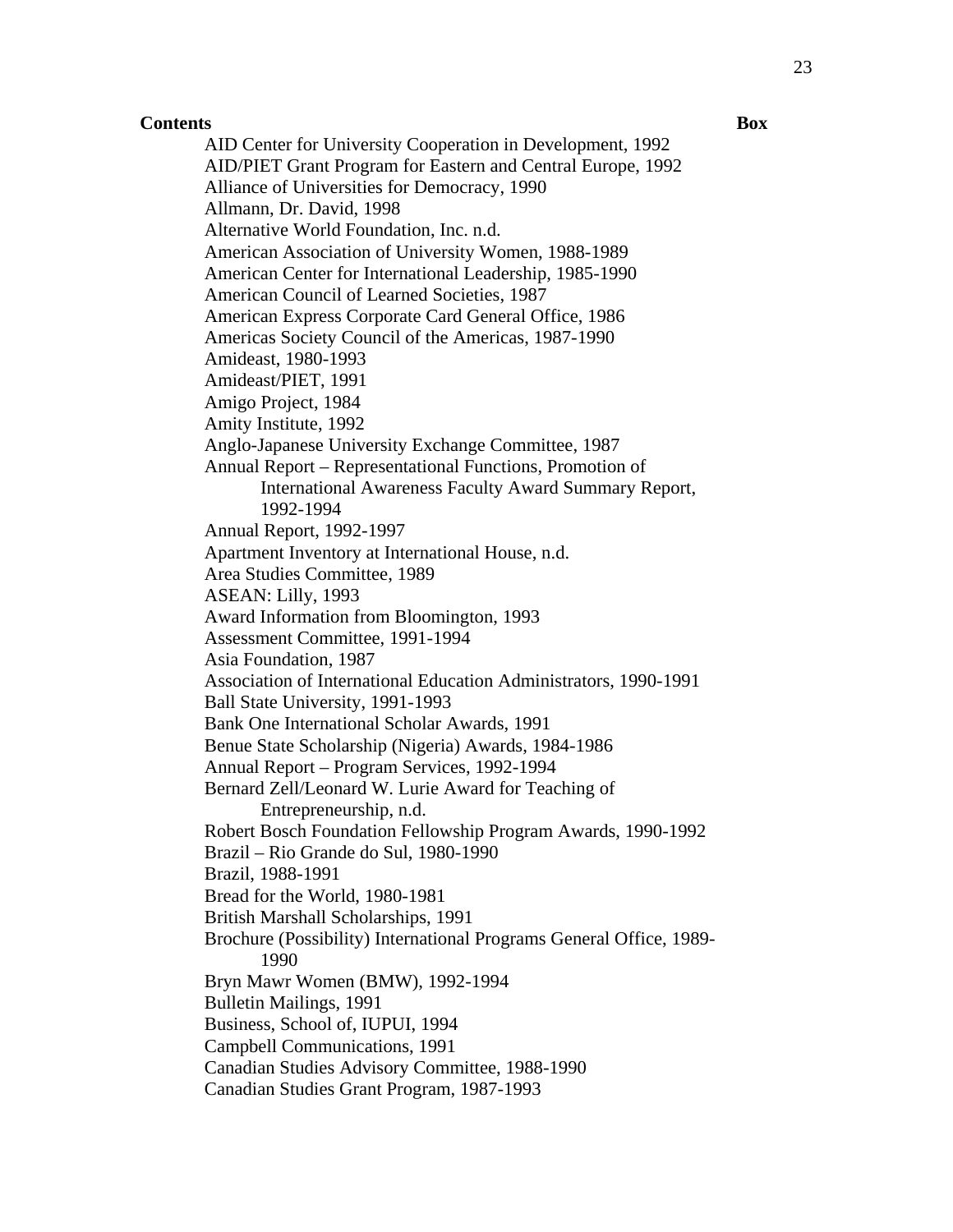**Contents** Box Carl Duisberg Society, 1989 Cassell and Mansell Reference and Research Titles, 1994 CEIP Fund, Inc. Awards, 1990-1993 Center for Entrepreneurial Resources, 1987 Center for Urban Government Citizenship, 1990-1992 Center for Urban Policy and the Environment, 1993 Center on Global Studies, 1987 Children' Museum, 1987 Christmas International House, 1987 Church World Service, 1985 Central Indiana International Student Advisory Council, 1989-1991 Centers at IUPUI, 1994 Chinese Exchange Agreements, 1986 China – Law School, 1995 China – Nursing School, 1997 China, 1979-1991 CIEDA (Center on International Education and Development Assistance), 1994-1995 CIEE (Council on International Educational Exchange) – Organization, 1984-1992 CIP (Council of International Programs in Social Welfare) – Organization, 1985-1995 CIP/USIA Negotiations, 1991 CIP Program Vietnam, 1993 Indiana Chamber of Commerce Education Coordination Working Committee, 1991 Coffee Hours at International House, 1994-1995 College Consortium for International Studies, 1985 Colombia, 1990 Commission for Higher Education, State of Indiana, 1987-1988 Communication and Language Line, 1986 Congressional Correspondence, 1991 Consolidation of IU and Methodist Hospitals, 1995 Consortium for Urban Education (CUE), 1993 Corporation for Indiana's International Future, 1988-1989 Correspondence, 1989-1990 **39**  Council for European Studies, 1985-1992 Corporation for Indiana's International Future, 1987-1989 Council on Foreign Relations Indianapolis Committee Affiliation, 1984 Council of International Programs Advisory Committee, 1988-1993 Council for International Exchange of Scholars (CIES), 1988-1991 Czechoslovakia, 1988-1991 Debtek, 1987

Department of Commerce – Indiana, 1984-1992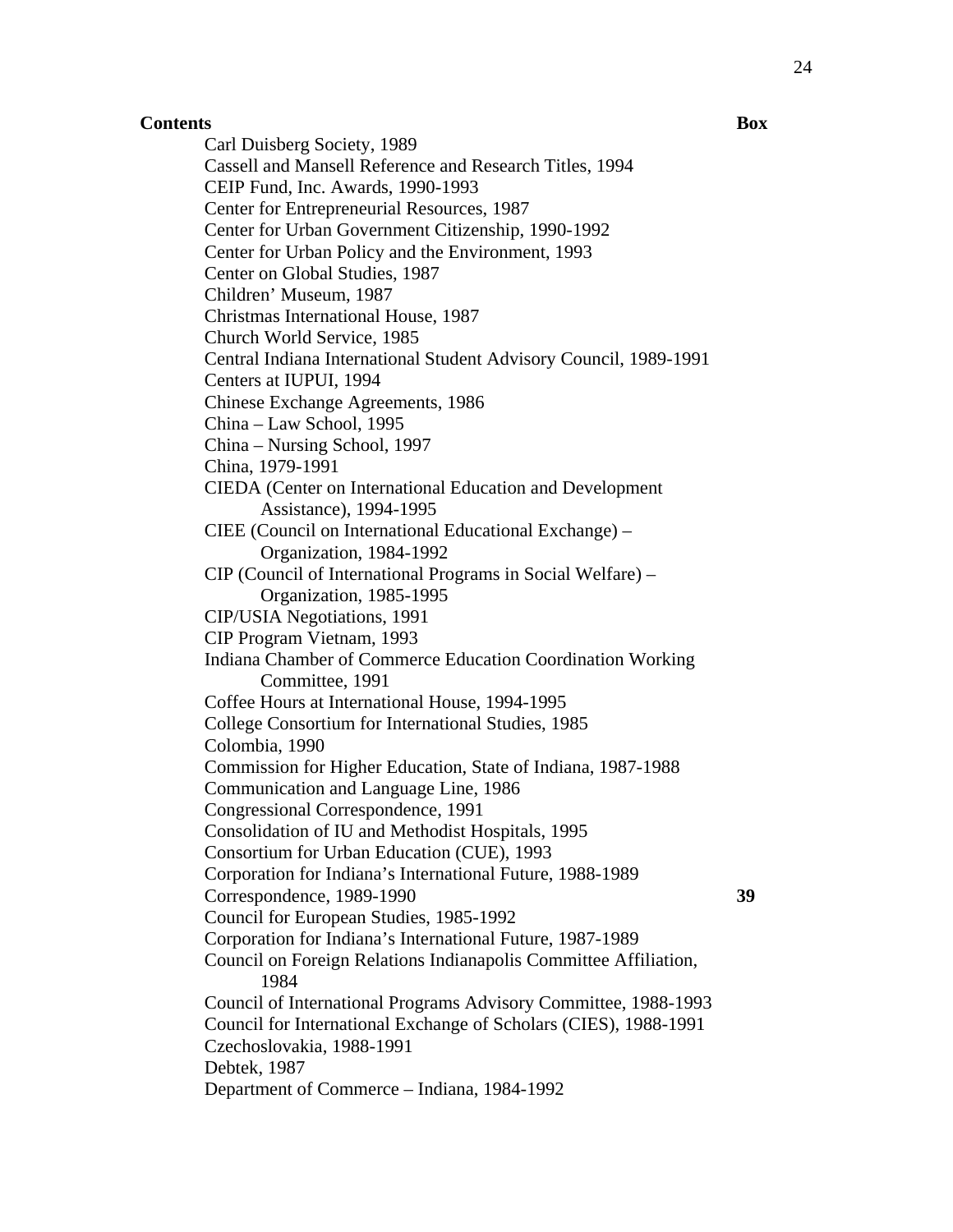Department of Commerce – US, 1988-1990 Department of Defense – National Defense University, 1986 Computing Services/Computer Information General Office, 1987- 1991 Distance Learning: Edmonton, Alberta, Canada, 1992-1993 Distance Learning: Singapore, 1993 Dijon Summer Program Advisory Committee, 1988-1989 East Central Europe, *Where Walls Once Stood*, 1992 East China Institute of Politics and Law, 1992 East West Center, 1981-1993 East-West Center Films, 1991 Educational Choice, 1990 Educational Commissions for Foreign Medical Graduates, 1986- 1992 Educational Credential Evaluation, 1989 Eli Lilly, Inc., 1987 El Salvador, 1989 ELS Marian College, 1994-1997 Emergency Procedures General Office, 1990 Employment Opportunities, 1995 English Classes/Indianapolis Public Schools, n.d. Erasmus University/SPEA, 1991 ERIC, 1986-1987 ESL Program Advisory Committee, 1988-1993 ESL – IUPUI, 1995 European Council on International Scholars, 1989-1990 IU Exchanges, 1987-1991 Executive Council on Foreign Diplomats, 1984-1991 Executive Council on Foreign Diplomats – Midwest Policy Advisory Panel, 1990 Faculty Annual Summary Report, 1991 Faculty Development, 1992 Faculty Exchange Opportunities, 1986-1992 Far East, 1983-1989 Federal Express and Express Mail General Office, 1989-1990 Fee Courtesy, n.d. Fee and Expense File General Office, 1987-1990 Fellowship of Reconciliation, ca. 1985 Finland, 1984-1991 Five-Year Plan for International Affairs General Office, 1992 Foreign Language Public Opinion Lab Telephone Survey, 1989- 1990 Foreign Policy Association, 1985-1990 Foreign Student Enrollment (Ken Rogers, IUB), 1993-1994 Foreign Student Programming General Office, 1987-1988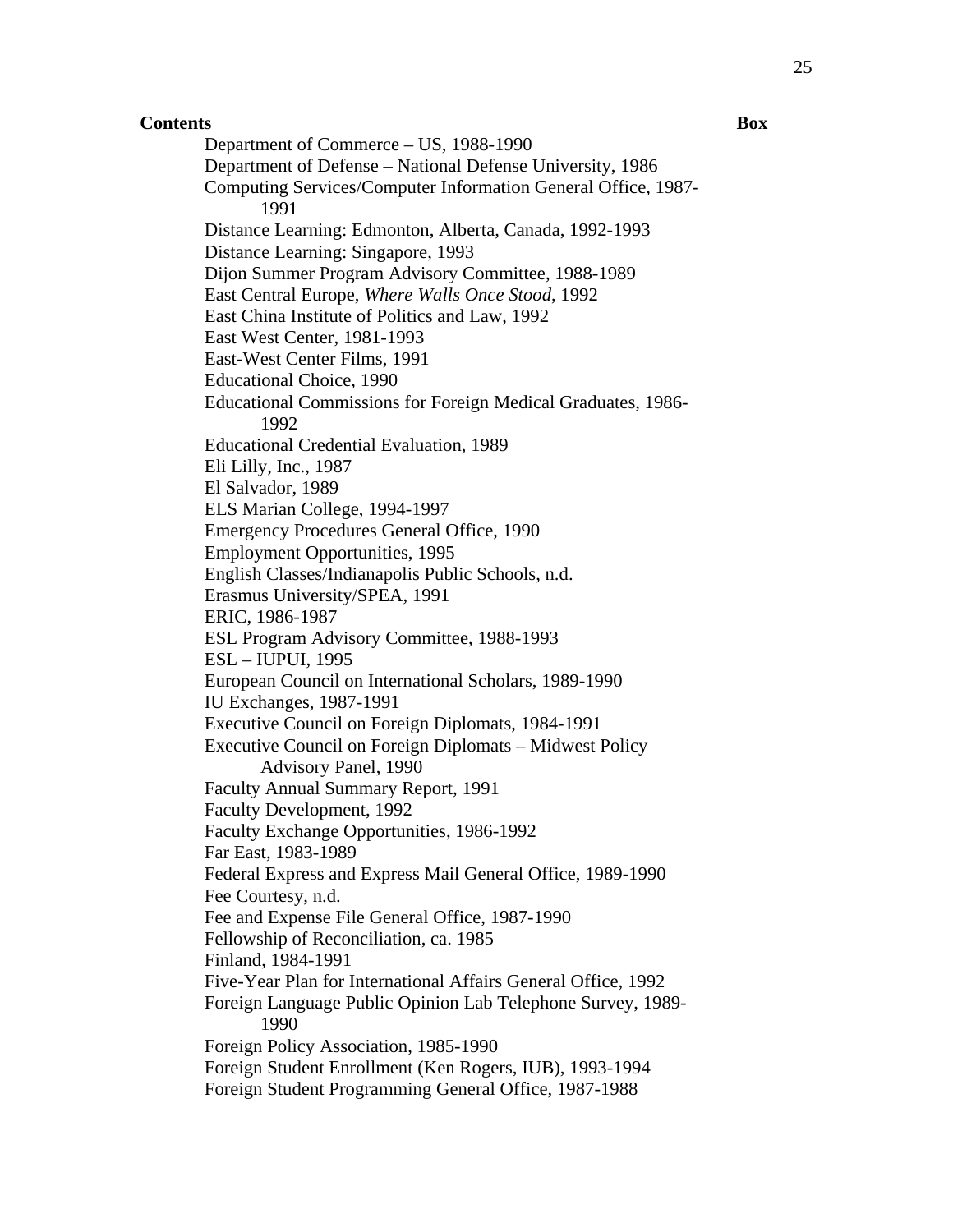Foreign Student Service Council (Cheap Housing in D.C.), 1994 Fort Benjamin Harrison, 1988 Forum for International Professional Services, 1985 Forum on Campus Interrelations, 1987-1988 Foreign Student Listing Computer Readout, 1993 RESTRICTED Foreign Student Reception, 1995 Foreign Teaching Assistants, Manual of, 1986 France, 1985-1994 Franklin College – German Unity and European Unification, 1992 Freedom 50 Events, 1998 **40**  French Luncheon, 1995 Fulbright Awards for China, 1987-1991 Fulbright Recipients Awards, 1983-1994 Fulbright Competitions Faculty CIES, 1986-1993 Fulbright Campus Representatives, 1992 Fulbright Scholar Packets, 1992-1993 Fulbright Workshop, 1992 Fulbright Scholar in Residence Program, 1992 Fulbright Scholarship, 1993-1994 Funding Sources – Awards, 1983-1989 Furnishings and Equipment General Office, 1992 Global Business Center, 1993-1994 Geography Educators Network of Indiana (GENI), 1989-1990 Global Business Information Network, 1993 Graduate Foreign Students, 1988-1990 Graduate Scholarships, 1987-1989 Grant Information Opportunities, 1992-1994 Grant Search – Awards, 1986-1994 Grants – Miscellaneous, 1985-1994 Great Britain – Scotland, England, Wales, 1988 Guidelines on International Affiliations, 1994 Hariri Foundation – Awards, 1986 Hewlett Faculty Award, 1987-1990 Hewlett Library Grants, 1989-1994 HIPPY (Home Instruction Program for Preschool Youngsters) Advisory Council, 1998 Hoosier Friendship Exchange, 1982-1984 Housing (Campus), 1994 Hudson Institute, 1984-1992 Hungarian Youth Exchange, 1989 Hungary, 1986-1989 ICIP (Indiana Consortium for International Programs) Guidelines for Grants, 1983-1985 IMMI (Indiana Mills and Manufacturing, Inc., 1988 Incoming Correspondence, 1988-1992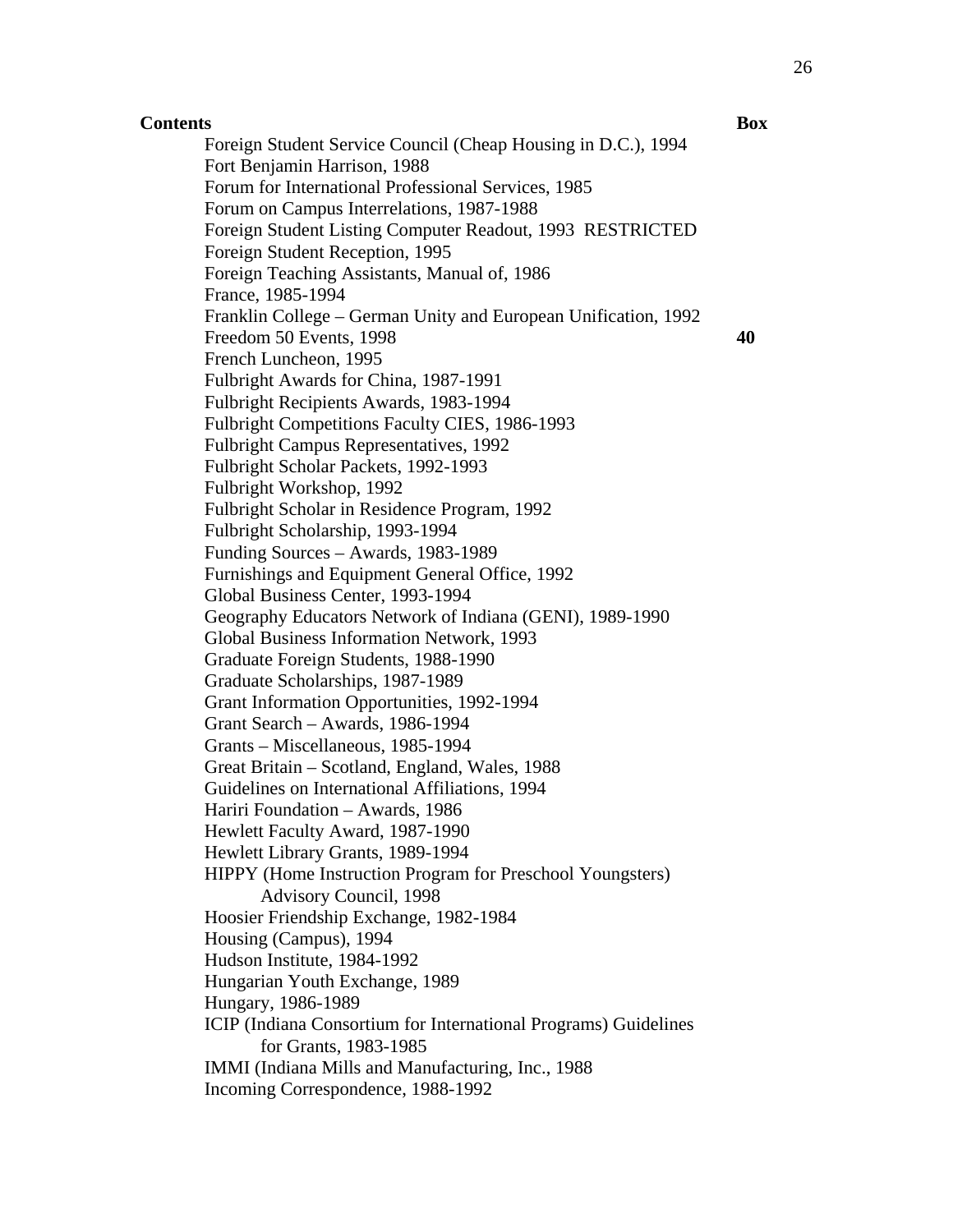Index Program, 1983-1987 India, 1987-1994 India Studies, IU Bloomington, 1995 Independent Colleges and Universities, 1994 Indiana ASEAN – Student Association, 1995 Indiana Business Network, n.d. Indiana Center for Global Business, 1986 Indiana Center on Global Change and World Peace, 1989-1991 Indiana Chamber of Commerce, 1991-1992 Indiana Committee for the Humanities, 1986-1988 Indiana Committee of U.S.-Arab Relations, 1992 Indiana Consortium for International Programs (ICIP), 1991-1995 Indiana Council on World Affairs, 1987-1992 Indiana International Council, 1984-1994 **41**  Indiana District Export Council, 1984-1987 IAPC (International Affairs Program Committee), 1991-1992 Indiana Fulbright Foundation, 1988-1991 Indiana Historical Society, 1988 Indiana Humanities Council, 1990-1996 Indiana International Issues Task Force, 1990-1991 Indiana Institute for New Business Ventures, 1988-1990 Indiana International Council, 1979-1990 Indiana Port Commission, 1990 Indiana Partners of the Americas, 1984-1986 Indiana State Museum, n.d. Indiana Training Exports, 1991-1992 Indiana University International Council, 1993 Indiana World Trade Center, 1990 Indianapolis Literacy Council, 1993 Indianapolis Museum of Art, 1987 Indianapolis and the World, 1986-1987 Indianapolis International Network, 1993 ITM/MUCIA (Institute Teknologi MARA/Midwest Universities Consortium for International Activities) Cooperative Program, 1992 International Club Roster, 1995 International Center of Indianapolis, 1985-1984 International Organizations Directory, 1987 International Programs Brochure, IU South Bend, 1994 International Programs Planning Committee, 1984-1985 International Service Agencies, 1989 International Society for Educational, Cultural and Scientific Interchanges (ISECSI), n.d. International Women Association, 1984-1985 Internationalization Workshop, Purdue University, 1980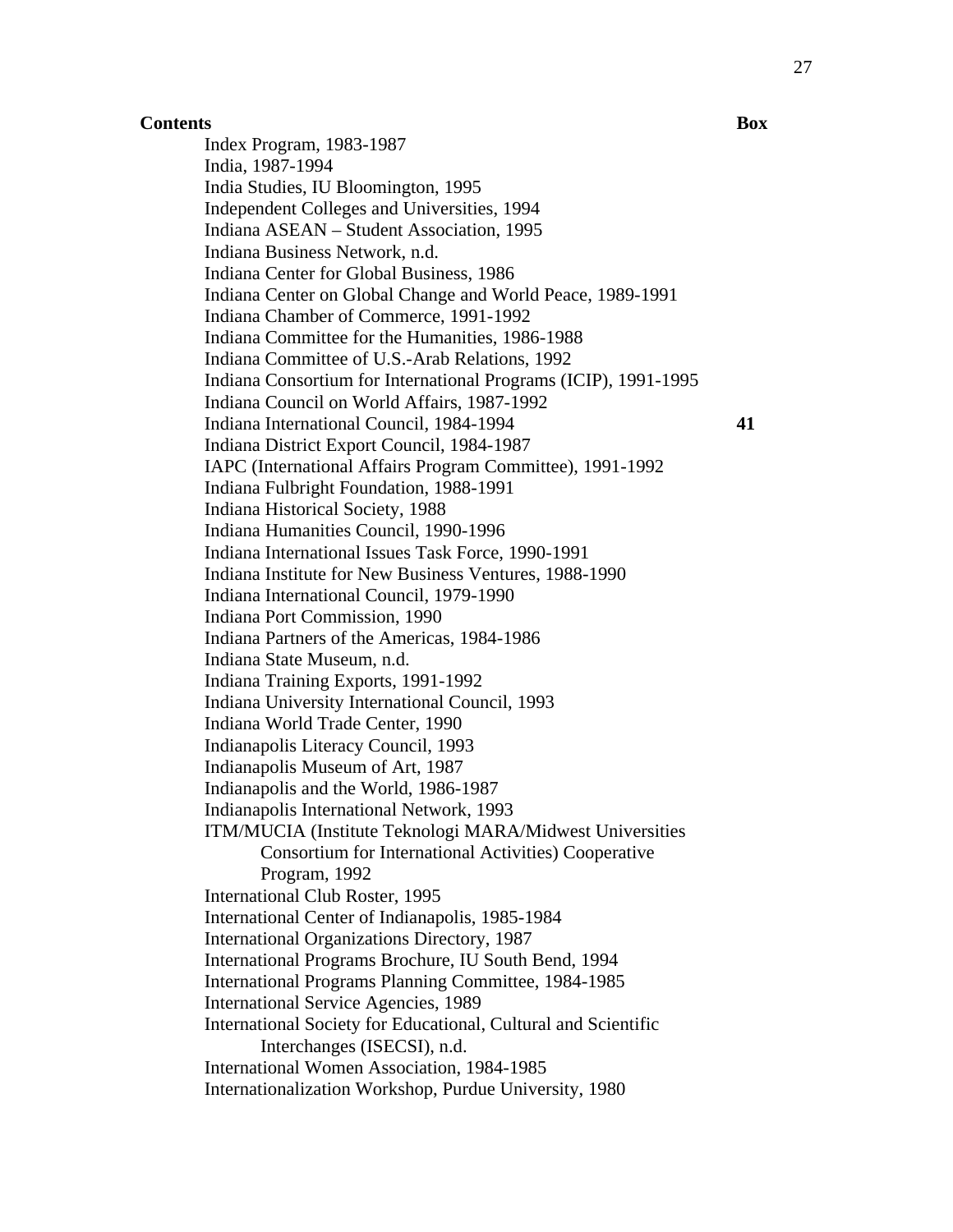Iowa State University, 1985-1986 Islamic Culture Proposal Guideline Awards, 1992 Iran, 1967-1988 Iranian Student Information, 1979-1985 RESTRICTED ITM/MUCIA IUPUI, 1991-1993 Indo-American Fellowship Awards, n.d. Inquiries, 1991 Institute of International Education, 1988-1992 Institute for Professional Education, 1987 Institute for International Cooperation and Development, 1989 Integrated Technologies – Request for Services Update, n.d. Intercollegiate Studies Institute, n.d. International Education Administrators, Association of, 1990 International Exchange Association, n.d. International Health, n.d. International House, 1994 International Health Advisory Task Force, 1987-1989 International Institute for Youth, 1988 *A Point of Departure*, International Issues Task Force, 1989 International Network for Quality Assurance Agencies in Higher Education, 1991 International Program Advisory Committee – School of Nursing, 1992 International Students General Office, 1975-1987 IUPUI Resource Fair, 1995 **42**  Jamaica, 1991 Japan, 1987-1994 Japan International Education Center, 1986-1987 Jeng Teah English Language Institute, 1989 John W. Ryan Award, n.d. Jordan, 1986 Junior Achievement, 1992-1995 Kellogg Institute, 1986 Kellogg Program in Nursing, 1995 Kenya, n.d. Kettering Foundation, 1974 Kiel Exchange, 1987 Korea, 1986-1995 Latin America, 1987-1989 Latin American Scholarship Program of American Universities (LASPAU) Awards, 1990 Latin America and Southeast Asia Interests, 1992 Lebanese Students, 1982 Leo R. Dowling Award, 1989 Liberia, 1990-1994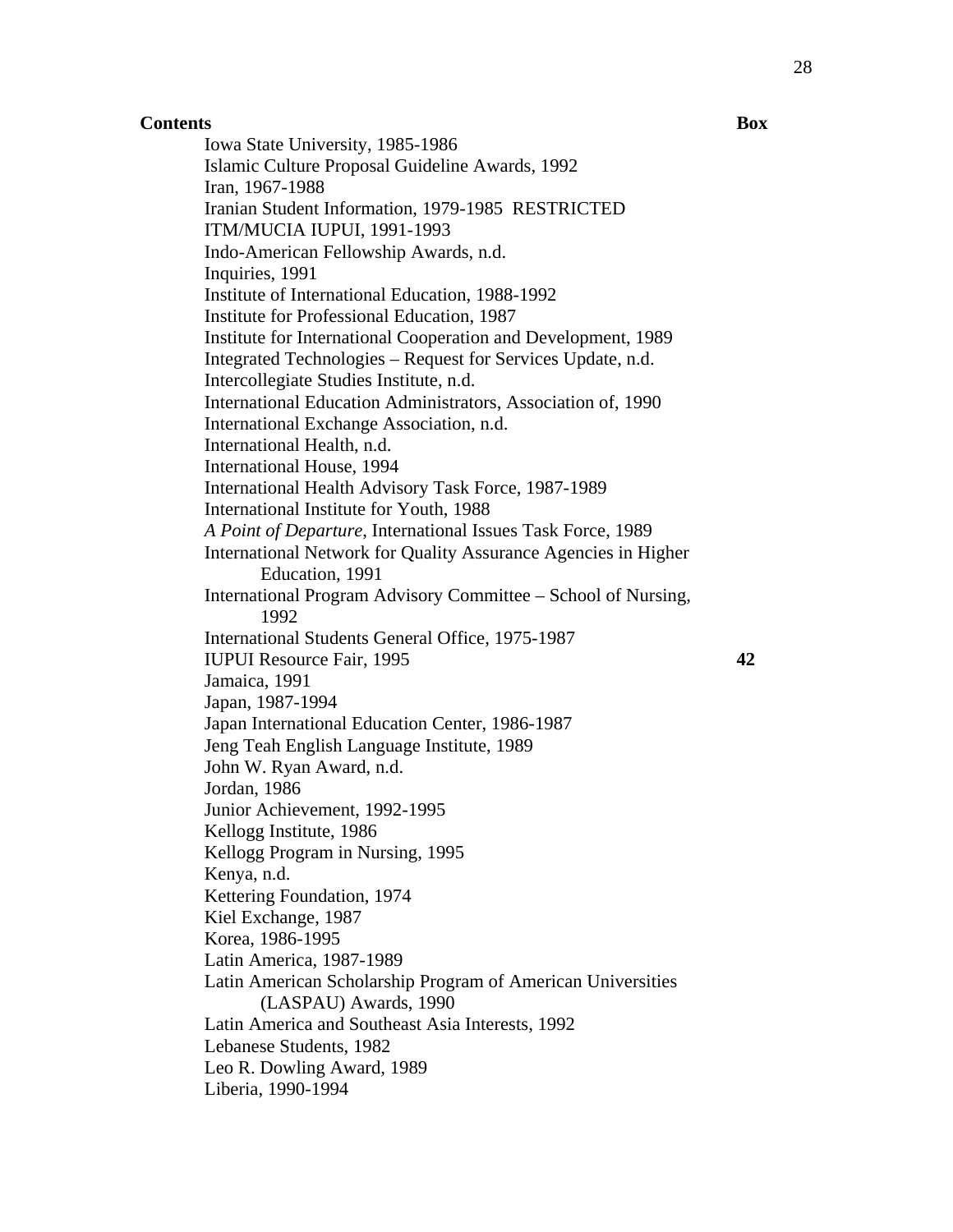**Contents** Box University of Lille II Exchange Agreement, 1994 Linden Educational Services, 1991-1992 List Management Service General Office, 1985 Living Learning Center, 1984 Local Area Network General Office, 1991-1993 Ljublijana, University of, 1993-1994 MacArthur Scholarship Awards, 1989 Malaysia – ITM/MUCIA Performance, 1991 Malaysia, 1979-1987 Malaysia – Visits, 1987-1991 Malaysian-American Commission on Educational Exchange, 1989- 1992 Mayor's Office, 1988 Malaysian Polytech Project, 1993 Malaysian Students, 1987-1991 RESTRICTED Mexico, 1984 Middle East, 1983-1991 Midwest Consortium for Latin Research, 1993 Minnesota State University, 1992 Memorandum of Understanding, 1995 Minority Teacher and Special Education Teacher Scholarship, 1990 Miscellaneous Correspondence, 1994 Mitsubishi, 1985 Model European Community, 1993 Money Transfer Awards, n.d. MUCIA (Midwest Universities Consortium for International Activities), 1980-1997 MUCIA – Faculty Recruitment, 1989-1992 MUCIA – HSIU (Haile Sellassie I University), 1973-1975 MUCIA – Indonesia, 1980-1991 MUCIA – Internships, 1987 MUCIA/ITM (Institute Teknologi MARA), 1989-1992 ITM/MUCIA – Administration, 1990 MUCIA, 1987-1991 MUCIA Retreat, 1988 NAFSA (National Association for Foreign Student Affairs), 1979- 1994 **43**  NAFSA – Cooperative Grants Program, 1988-1991 NAFSA – Consultation IUPUI, 1978 NAFSA – Election Proposal, 1988-1989NAFSA – International Living Centers Special Interest Group, 1991 NAFSA Conferences, 1988-1992 NAFSA – Malaysian Resource Panel, 1987-1989 NAFSA – SECUSSA, 1991-1992

NAFSA Symposium, 1987-1992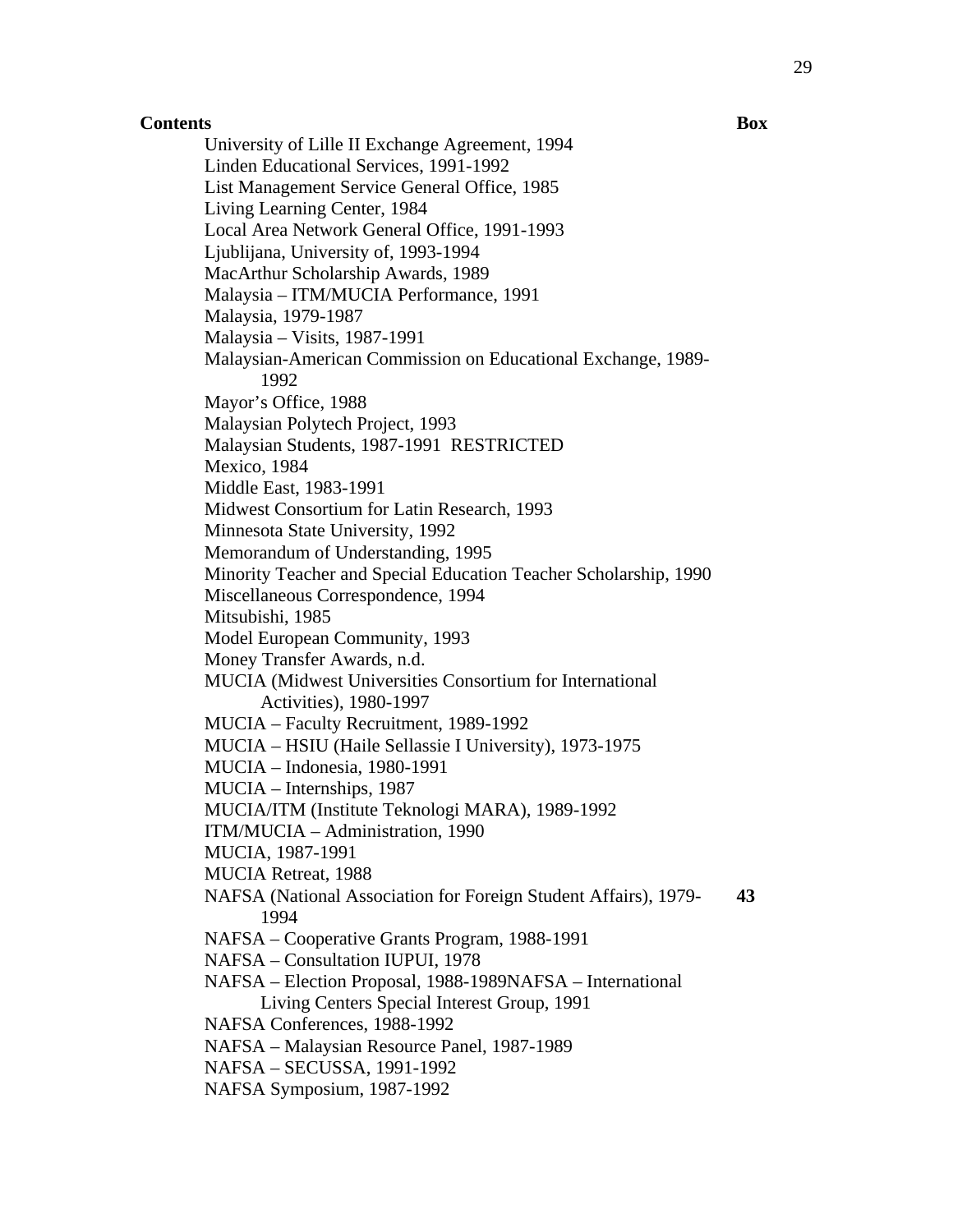NAFSA Workshops, 1987-1991 Nanyang Technological University Agreement of Friendship and Cooperation, n.d. National Academic Advision Association (NACADA) Conference, 1991 National Association of State Universities and Land Grant Colleges (NASULGC), 1989-1993 National Council on US-Arab Relations, 1986-1991 National Geographic Society, 1992 National Public Telecomputing Network, 1991 National Science Foundation, 1987 NCIV (National Council for International Visitors)/IIC (Indiana International Council), 1993 New Caledonia, 1987 Nigeria, 1980-1991 Notary Records General Office, 1988-1993 Nursing: Hong Kong Program, 1990-1994 Office Automation General Office, 1993 O'Meara Visits to IUPUI, 1993 Oldenburg Exchange Agreement, 1989 Options Program, 1991 Organization Development, 1979 Osaka University Exchange Agreement, 1996 Overseas Development Network, 1987-1988 Overseas Conference Funds Awards, 1997 Overseas Funding, 1994 Overseas Study Committee, 1984-1992 IIE (Institue of International Education), 1993 Overseas Study Development Committee, 1992-1994 Pacific Rim, 1987 PAHO (Pan American Health Organization)/NLC (National League of Cities) with Chancellor and Deans, 1991-1993 Parking Services Information General Office, 1989-1991 Partners for Livable Places, 1989 Partners for International Education and Training (PIET) Awards, 1986 Partnership for Statewide Education, 1992 Peace Center, Indianapolis, 1984-1985 Peace in Action Foundation, 1986 Peace Corps, 1987-1995 Peace Studies Committee, 1988 Performance Objectives, 1994 Persian Gulf Crisis Reading Materials, 1991 Peru – Universidad de Lima, 1986 People Positive Involvement (PPI), 1984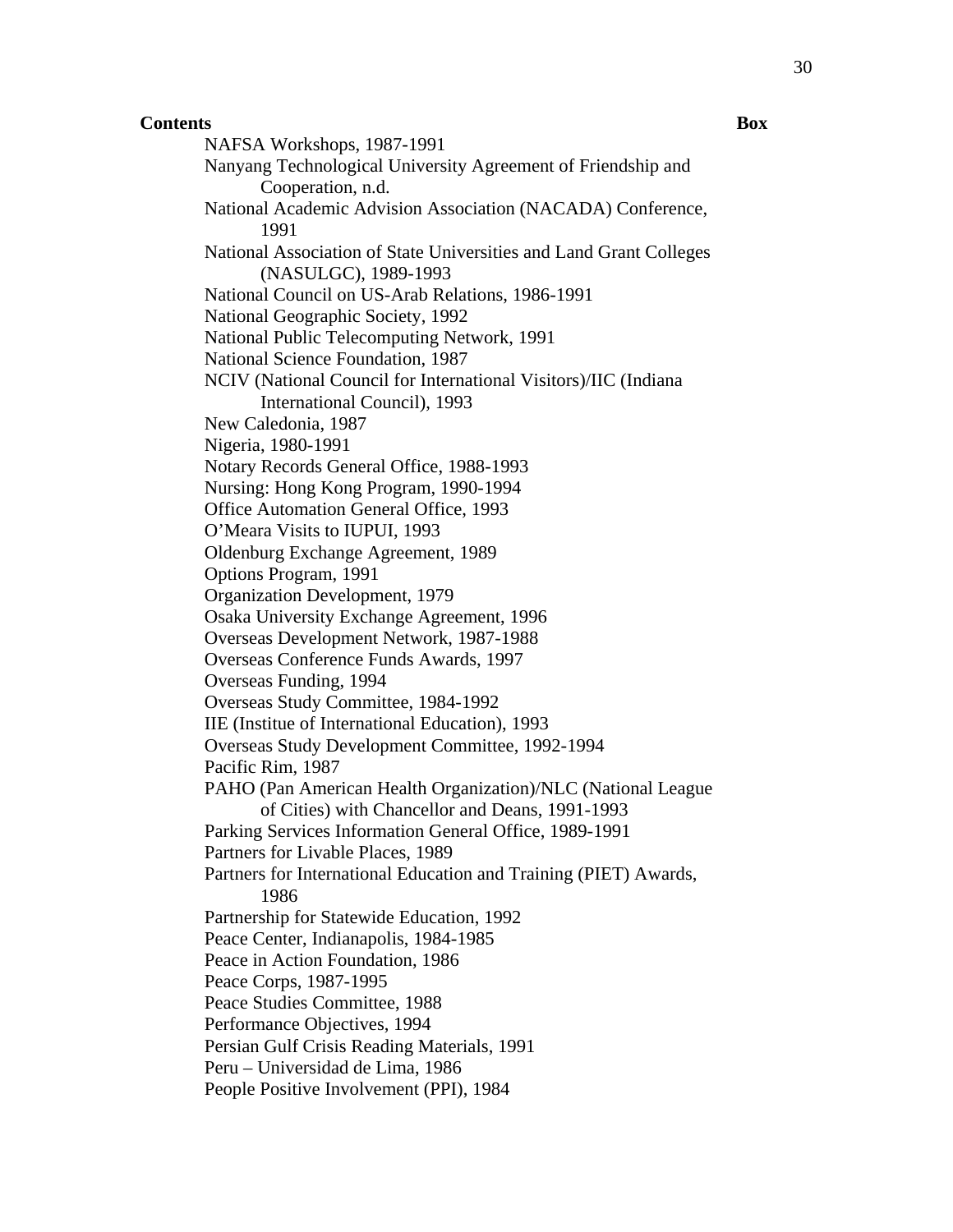Pew Leadership Award, 1995 Phelps Stokes Fund, 1989 W. George Pinnell Outstanding Service Award, 1989 Poland Exchanges, 1988-1991 **44**  Poland – Polish Ceremony, 1987-1988 POLIS, 1988 Postal Information General Office, 1989-1991 President's Council on International Programs, 1985-1992 Procedures, 1992 Program Development Committee, 1987 Public School Information, 1982-1987 Recruitment, 1997 Shah Alam – Purdue Engineering, 1988-1990 Sharing International, n.d. Shimizo Planning Committee, 1988-1989 Singapore, 1993-1994 Sister Cities International, 1987-1993 Social Science Research Council Awards, 1986 Society for International Development, 1987 Society for the Promotion of Persian Culture, 1996 Society of Friends of Korean Students at IU (SOFOK), 1989 Sojourn International, 1988-1989 School of Nursing – International Advisory Committee, 1992-1993 South Africa Internship Program at IUPUI, 1996 Soviet Home and Host, 1991 Soviet Union, 1983-1990 Space Inventory, 1992 Spirit of Philanthropy Luncheon, 1998 St. Deiniol's Library Hawarden (Wales), 1991-1992 Starr Fellowship Programs – Awards, 1989 Student Affairs, 1995-1996 Student Enrollment at IUPUI, 1993 Symphony (Indianapolis Symphony Orchestra), 1995 Syria, 1984-1986 RESTRICTED Taiwan, 1988-1989 Technology Transfer Program, 1990-1993 Technology Transfer Grant Program Awards, 1992 Thailand, 1990-1995 TOEFL (Test of English as a Foreign Language), 1992 Trademark Royalties, 1992-1994 Tradespan Scholarship – Awards, 1992-1993 Turkish Project, 1992 United States Department of State, Bureau of Public Affairs, 1986- 1987 United States Information Agency (USIA), 1988-1989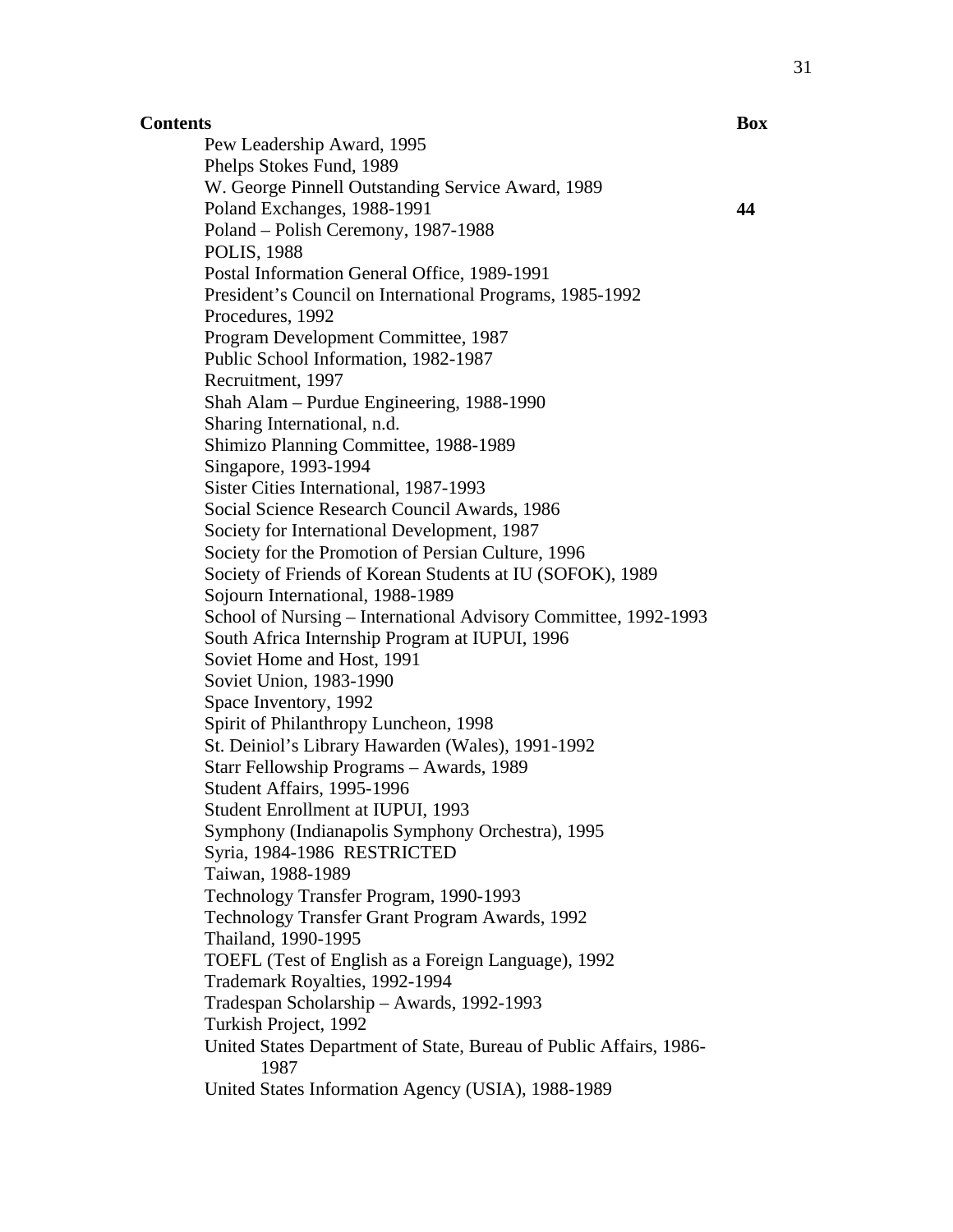**Contents** Box U.S. Government Speaker Program, 1992 United Way, 1991 Universities Field Staff International, 1982-1987 University Committees, Listing of All, 1991 United Arab Emirates, 1995 University College, 1996 University Development Linkages Program (UDLP), 1993 Ukrainian Education Program in America – Legislative Process, 1991 United Nations, 1985-1986 K. C. Wong Educational Foundation, Pei Hua Educational Foundation Awards, 1985 University of Evansville, 1993 University Of Nottingham, 1993 USSR/Eastern Europe Trip, Chancellor Bepko, 1990 USIA (U.S. Information Agency) Proposal; IU School of Business, Universiti Sains Malaysia, and National Institute of Development Administration (NIDA), 1991-1992 University of Pittsburgh, n.d. Venezuela, 1982-1984 RESTRICTED Vietnam Ministry of Health, 1995 Vietnam Conference, 1995 Washington Workshops Foundation, n.d. Warsaw University Conference, 1989 University of Wisconsin, 1986-1993 Welsch, Dr. Frederico – NCI (National Cancer Institute) Visitor, 1994 WHO (World Health Organization) Consensus Conference, 1992- 1993 Healthy Cities: WHO Collaborating Center, 1990-1993 WHO: Healthy Cities – Violence, Health, and Community, 1992 Women's International League for Peace and Freedom, 1988 World Bank, 1987 World Development Forum, 1986 World Education Services, 1989 World Trade Club, 1984-1991 World Watch, 1987 YMCA, International Services, 1989 Yonogi, Reiko, Sasakawa Fellowship Nomination, 1998 Youth for Understanding, n.d. Yugoslavia, 1986-1988 Office of International Affairs Program Files, 1983-1998 **45**  "A More Perfect Union," University Library, 1995 Dr. Somkit and Dr. Amara Raksasatayay, 1990 Amara Visit, 1994-1997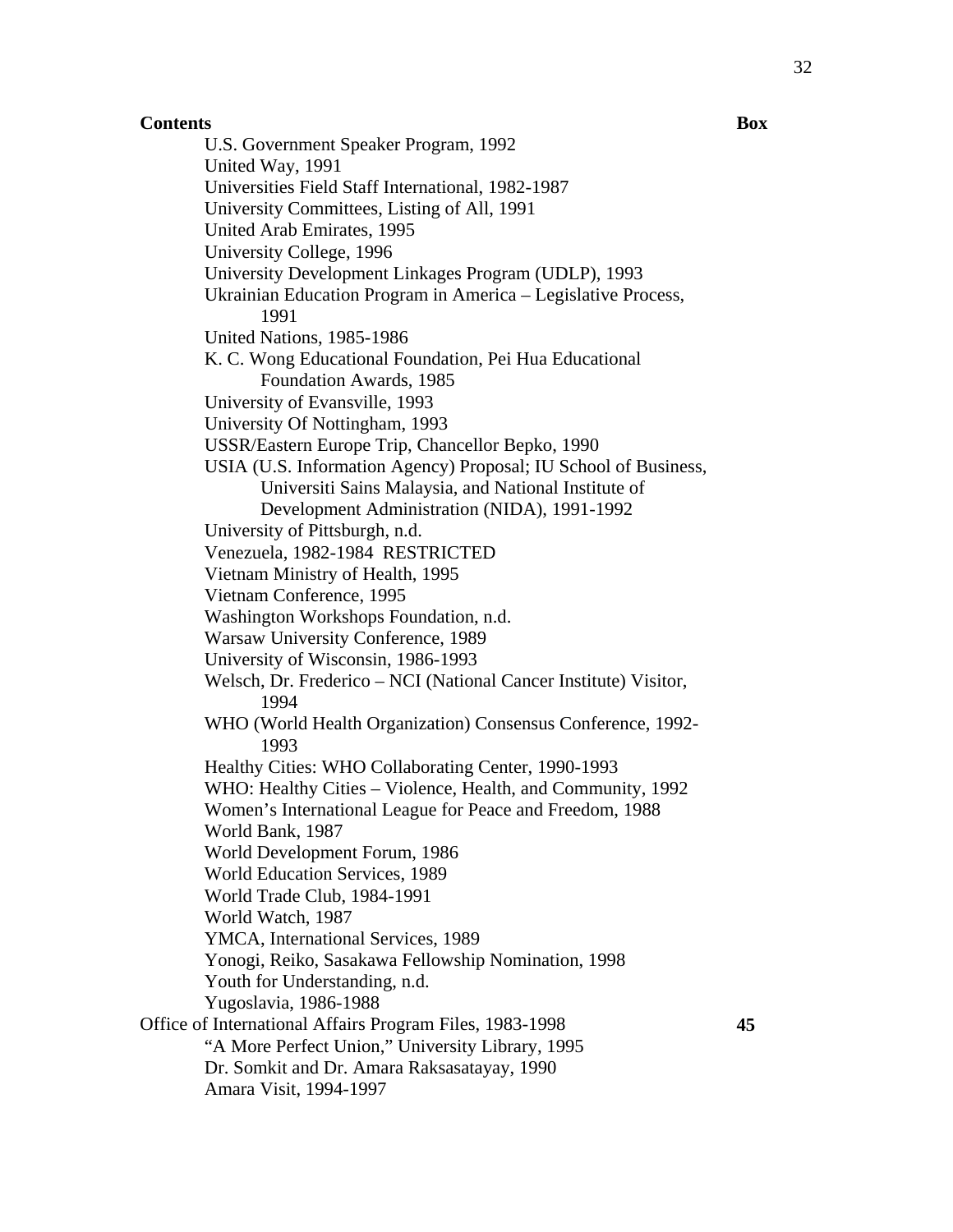Admissions/ESL Workshop, 1992 Almino, Joao (Brazil), n.d. Ambassador Lew, 1983-1985 President Anumongkol, National Institute of Development Administration (NIDA), 1996 Indianapolis Attractions, 1988-1989 Americans with Disabilities Act, n.d. Examples of Previous Activities, International Programs, 1987-1988 Guidelines for Program Support, 1989 Programming Checklist, 1988-1992 Hotel Conference Information, 1990 Inquiries and Programming: 1990 Admissions Workshops, 1987-1988 Ms. Hajjah Ainon Binte Haji Kuntom, Secretariat for Women's Affairs, Prime Minister's Department, Malaysia, 1991 Fawzi Hamad Al-Sultan, Executive Director of the World Bank, 1987-1991 Arias, Armando, 1990-1991 Aung-Thwin, Maureen, 1994 Baltic Republic, 1991 Block de Behar, Lisa, Uruguay Institute of Advanced Studies, 1992 Board of Trustees Seminar, 1987-1988 Boivin, Professor Jean-Pierre, 1987 Bonilla, Juan (Honduras), 1987 Bryn-Mawr Women Breakfast, 1994 Children in Countries at War, 1996 Chinese Delegation, 1993 Chinese Ministry, 1993 Chinese Delegation, 1987 Chua, Douglas, Singapore National Employers Federation, 1990 Crowe, Brian L., 1989 Ehrlich Visit to Thailand, 1993 ESL/USIA Visitors, 1991 El-Amine, Adnan, Visiting Fulbright Scholar, 1993-1994 Europe 1992 Seminar, 1988 European Integration 1992 Video Conference, 1988 Film Series, 1984-1987 Forum on South African Divestment, 1985 Fourie, Erna, 1989 Frank, Tibor, 1990 French Canadian Music Group, 1988 Frowick, Robert H., 1993 Friday Fortnightly, 1985 Foreign Fulbrighters, 1995 New Foreign Student Reception, 1994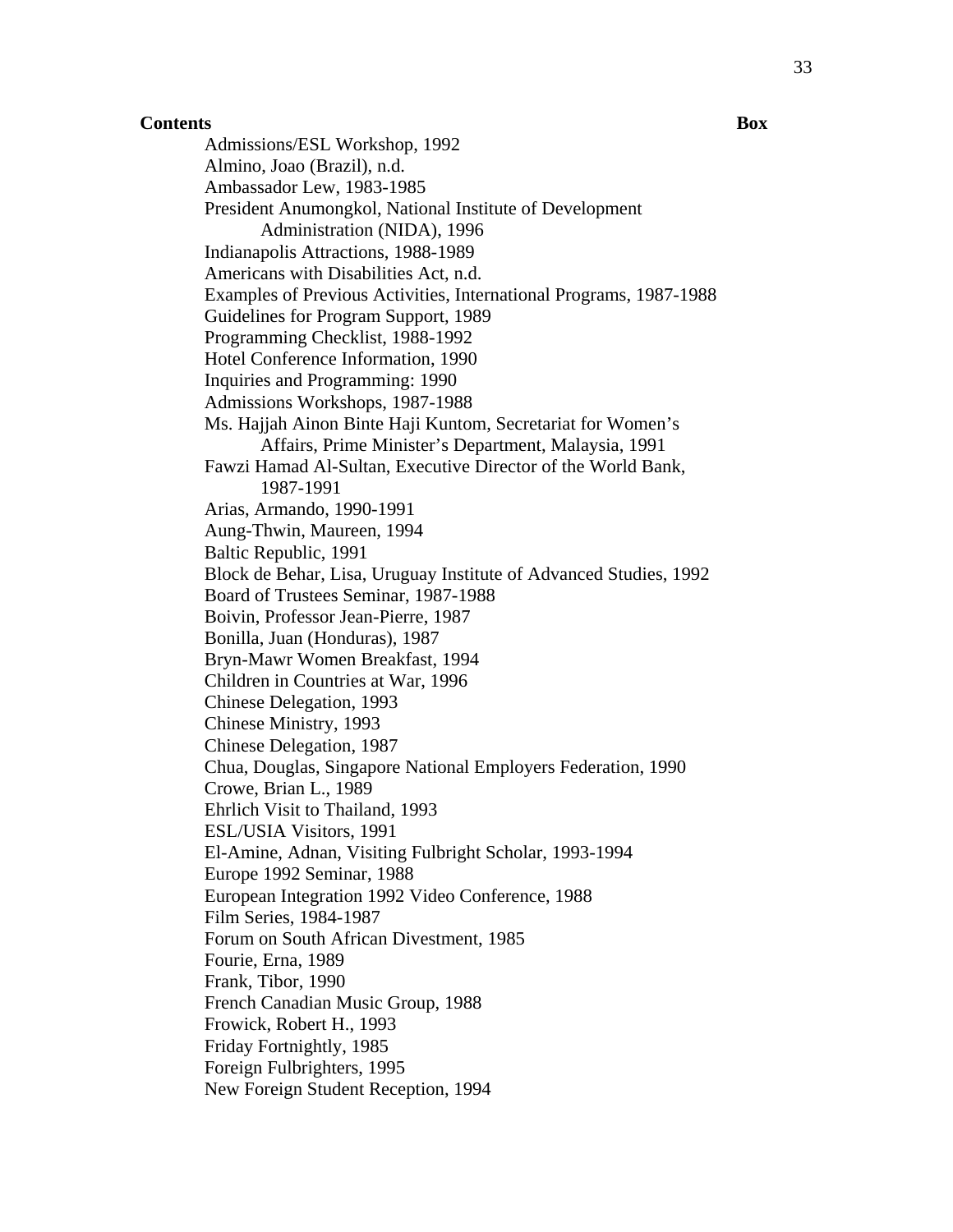German Educational Experts, 1988 Gerasimov, Gennady U.S.S.R., 1991 German Fulbrighters, 1994 German/Russian Students, 1994 Golden, Lily, International Visitor, 1989 Grand Bazaar – Thailand, 1993 Gray, Gordon, 1997 Hathaway, Michael C., 1988 Hawarden, Judith, 1993 Hamilton-Merritt, Jane, 1992-1998 Health for All by 2000: Progress in the Americas, 1987 Heard, Anthony, 1988 Henderson, Gregory, n.d. Higher Education in the U.S., 1998 Hiring Foreign Nationals Seminar, 1989 Hmong ESL Program, n.d. Hungarian Program Proposed, 1989 Dato' Dr. Ibrahim Saad, 1995 Indiana Student Field Days, 1985 International Banquet, 1989 International Business Conference, 1986-1989 International Business Education Program, 1990 IU International Council, 1993 International Reception, 1988 Jaquiery, Marian, 1992 Japanese Fulbright International Educational Administrators Tour, 1988 Japanese Student Visit, 1988 Katsenelenboigen, Grigorii Russian Translator, 1988 **46**  Kesavan, Amiya India, 1995 Kiagos Visit, 1991 Kom, Ambroise, University of Yaounde, Cameroon, 1993 Khanh, Tran Trong, Embassy of Vietnam, 1996 Dato' Ng Cheng Kuai, 1994 Latvian Scholars Visit, 1990 Learning Resources Symposium, 1987 Liberia, 1990 Licensing Technology, 1984-1985 University of Lille Delegation, 1995 Linenthal, Edward Tabor, 1990 Lunch and Learn, 1984 Makassad/School of Nursing Project, 1988 Mahathir, Prime Minister, 1994 Mansor Salleh, Dr. Mohd., 1987 Marcus, Morton – D.C., 1991-1993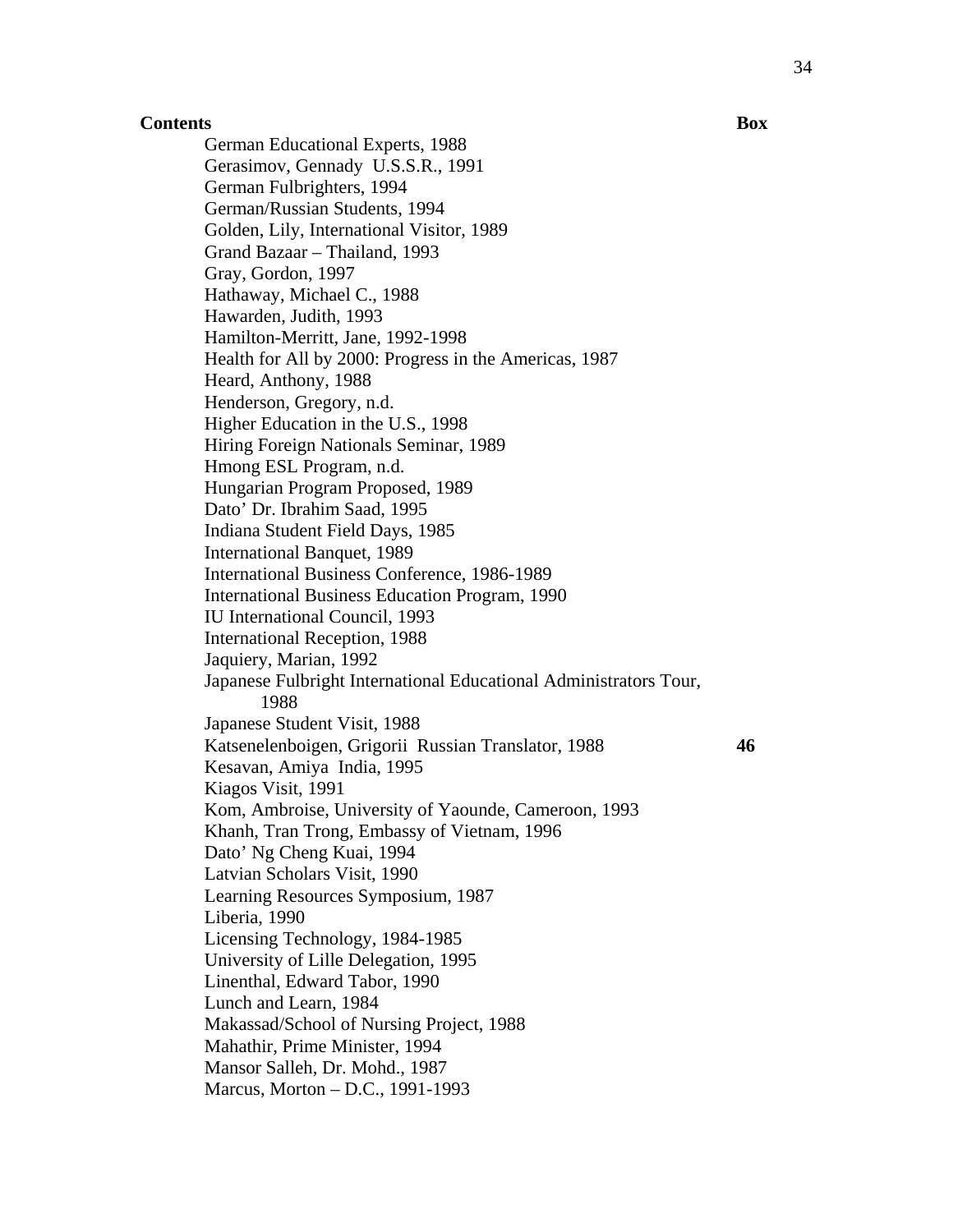**Contents** Box Mautner, Martha – U.S. State Department, 1990 McLaughlin, Robert – Oldenburg University, Germany, 1994 Mesic, Milan, 1987 Croitoru, Mihai, 1990 Minifair, 1987 NAFSA (National Association for Foreign Student Affairs) Workshop "U.S. Taxation of Foreign Students and Scholars," 1991 Nasruddin Abdul Rahim, Universiti Malaya, 1995 Niwayama, Masako, 1988 Norliya, 1994 Nursing Hong Kong, 1990 O'Brien, Conor Cruise, 1988 ITM/MUCIA Puan Ochi, 1991 Olsen, Jean – University of Oslo, 1993 Overseas Advisors NAFSA, 1988 OSEAS (Overseas Educational Advisors) Training Program, 1992 OSEAS Correspondence, 1992 Pavlov, Pavel D., 1987 Penang Reception, 1991 Perry, Ambassador Cynthia Shepard, 1987 Person to Person Week at IUPUI, 1987-1991 Philippines, 1994 Piotrowski, Stanislaw – University of Warsaw, 1997 Malaysian Eisenhower Fellow, 1990 Noor, Nasser, 1990 Peschel, Dr. Karin, Rector, Christian-Albrechts-Universitat, 1994 Pleuger, Gunther, 1990 Polish Documentary, 1991 Polish Professors, Mucha Maciewoki, 1989 Polish Visitors/USIA Programming Center on Philanthropy, 1991 Population Institute – Werner Fornos, 1987 Ramsaev, Vladimir, and Marina Kapitonova – SPUTNIC-Jugenwerk, 1994 Rao, Dr. V. V. Bhanoji – National University of Singapore, 1992 Piomsombun, Purachai, Rector of NIDA (National Institute of Development Administration), 1992 Rasch, Magne – Nordland College of Norway, 1990 A Tropical Rainforest Experience, 1989 Ruppe, Loret Miller, 1987 Ryazan Delegation (Russian), 1992 Zaini, Hamzah, and Hazadiah Dahan, Dr. Mansor Salleh, Malaysia, 1993 Swiatkowski, Andrzej, n.d. Tan Sri, Honorary Degree, 1995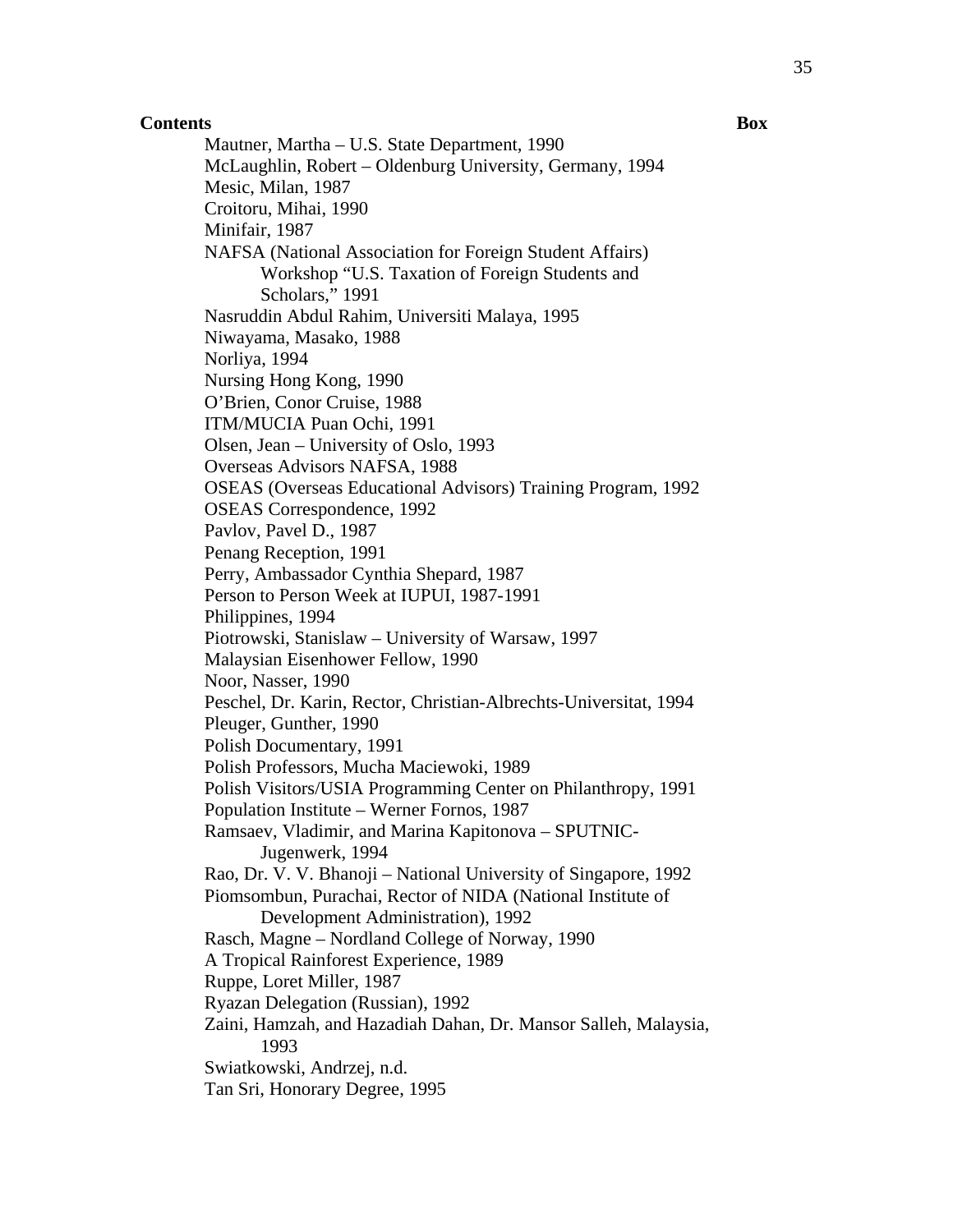Tenaga – Ikatan Start-up, 1993-1994 Russian Forum, 1996 Dean Tan Visit, 1993 Spirit of Philanthropy Luncheon with Tan Sri Ani Arope, 1997 Tenga Officials Visit, 1993 Self, Richard, 1988 Semiotics Conference – Xian-kun Li, 1989 Singapore – White Oak Elementary School, 1988 Shahrani, Enick Hj Anuar, 1991-1992 Singh, Dr. Ranjit – Universiti Malaya, 1997 Singapore Trip, 1992 Sister Cities Workshop, 1987 Sister Cities Conference, 1986-1987 Somsak, Dr. Boonsathorn – NIDA, 1995 Soviet Delegation – Indianapolis Center for Advanced Research, 1990 Stanley K. Lacy Leadership Series and Internationalism, 1992 Speakers Programs, 1985-1987 Swart, Andrew B. Visitor – South Africa, 1992 Still, Carol, 1992-1993 Taipei Youth Folk Gymnastics, 1993 Thai Night Party, 1996 Tsuda College, 1994 U.S. Workshop – Economic Educators from Ukraine, 1996 UNICEF, 1990 The Urban University in the 21<sup>st</sup> Century, 1989 U.S.-China Peoples Friendship Association, 1988 USIA (United States Information Agency) Educators, 1993 USIA Higher Education Administration Seminar, 1994-1995 USIA Seminar on U.S. Higher Education, 1993-1994 USIA Reception, 1989 **47**  U.S.-Hungarian Economic Roundtable, 1987 Varkonyi, Peter – Hungary, 1990 Kiselev, Vsevolod, 1989 Women in China – Shirley Wood, 1989 UNRIDJ, 1991 University of Evansville, 1993 Waseda University, Japan, 1993 Watana, Dr. – Dentistry at Chulalongkorn University, Thailand, 1996 Bowen, Antonio, 1997 Welcome Reception for New International Students, 1992-1997 Center for Intercultural Communication, 1997 Wendorff, Kristin University of Witwatersrand, South Africa, 1994 University of Witwatersrand University, South Africa, 1991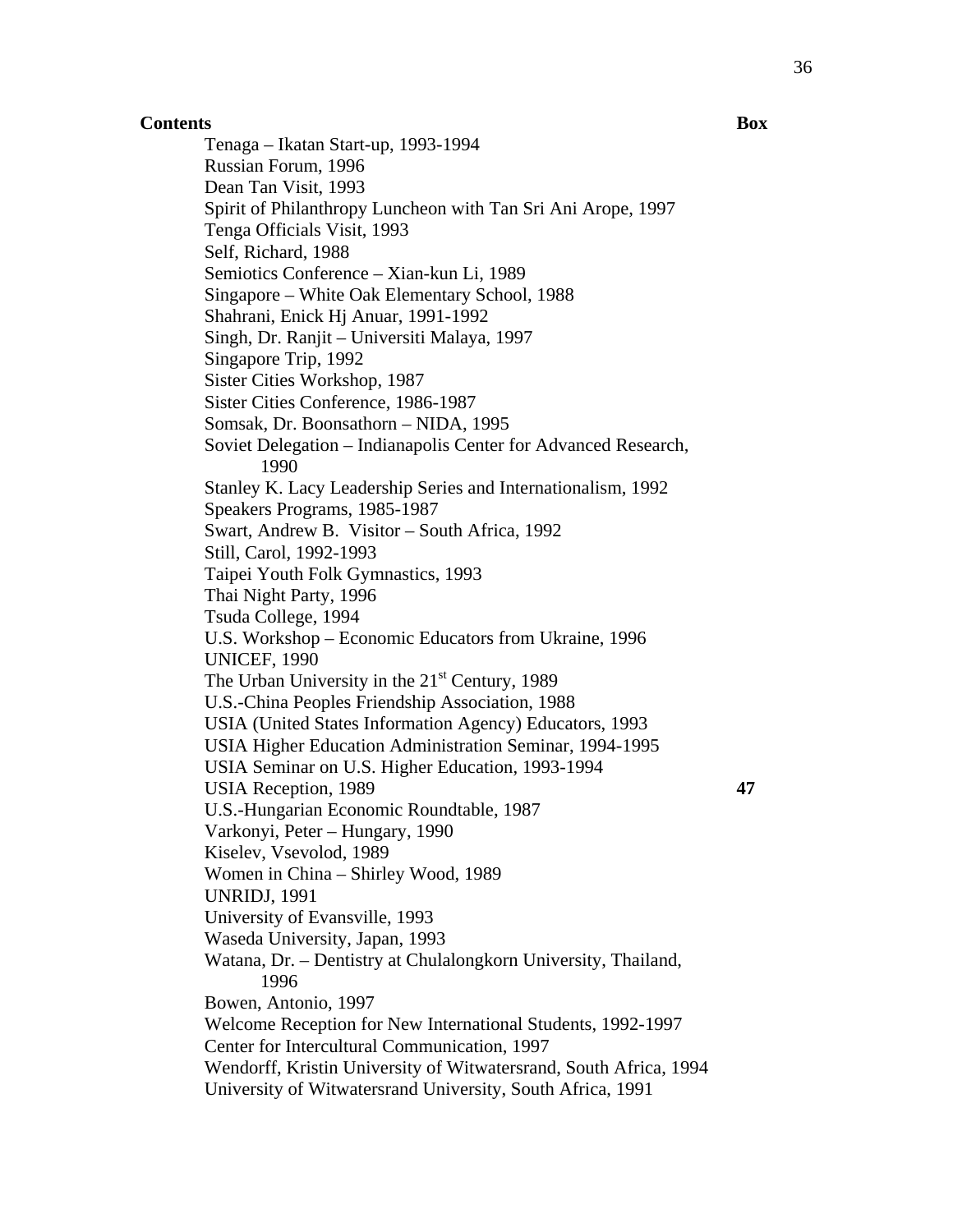**Contents** Box Worrall, Denis, 1987 Lim Chong Yah, Dr. – National University of Singapore, 1991 Zahorka, Hans-Jurgen, 1987 Zhao, Professor Jiahe, 1988 Clemens-Ziegler, Dr. Brigitte, 1995 Office of International Affairs IUPUI Files A-Z, 1981-1996 Japan Information Center, 1994 Engineering and Technology, School of, 1987-1988 ESL Program Handbook, 1995 Herron School of Art, 1985 Honors, 1991 Institute for Advanced Study, 1992 International House, 1987-1991 International House Contracts, n.d. International House Publicity, 1991 Academic Progress, 1991 Annual Enrollment Survey of Foreign Students, 1989-1990 Anthropology, 1992 Bookmark Program, 1991 Business, School of, 1986-1991 Career and Employment Services, 1991 Child Care Center, 1990 Classroom Scheduling, 1990 Continuing Studies, Division of, 1986-1990 Counseling Center, 1988 Council of Deans, 1985-1988 Crime Watch, 1991 Curriculum, International Courses and General Education Requirements, 1981-1988 Dentistry, School of, 1994 Disabled Student Services, 1991 Faculty Recipients External Awards, 1991 Faculty Senate, 1987-1989 Freshman Survey at IUPUI, 1990 Financial Management System (FMS), 1991 Pont Aven – Herron Program, 1995 IU Foundation, n.d. IUPUI – Image Study, 1993 Institute for Humanities Research, 1983 Institutional Data, 1990-1991 Integrated Technologies, 1991-1992 Intercollegiate Athletic Program, 1991 International Center Bloomington, 1986-1987 International Society Club, n.d. International House Resident Assistants, 1991-1992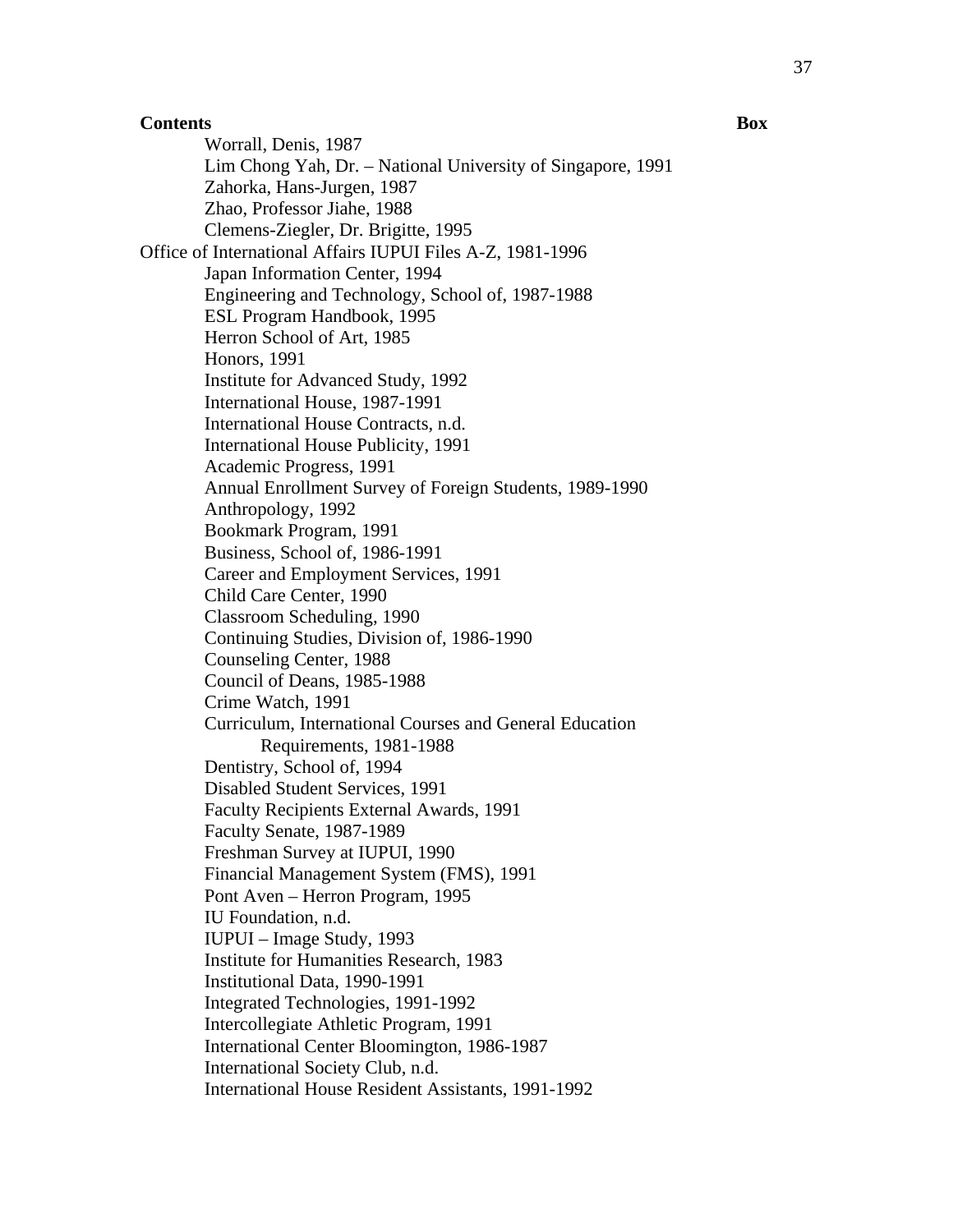International House Shuttle, 1991 International House Computer Lab, 1991 International Student ID Card Application, 1990-1994 IPS/IUPUI Alternative School, 1991 Law School, 1984-1992 Learning Technologies, n.d. Liberal Arts, School of, American Studies, 1988 Liberal Arts, School of, General, 1986-1989 Liberal Arts, School of, Economics, 1989-1990 Liberal Arts, School of, French, 1989 Liberal Arts, School of, International Directory, 1985-1989 Liberal Arts, School of, Philosophy – Pierce Project, 1985 Liberal Arts, School of, Political Science, 1984 Liberal Arts, School of, Political Science M.A. Proposal, 1987 Libraries, 1986-1991 Logos, Lettering, Samples, Etc., n.d. Malaysian Students, 1985-1990 Malaysian Students Employment Assistance, 1989 Malaysian Students, "The ITM\MUCIA Project: The Institution Present and Future," 1989 Media Relations, 1991 Medicine, School of: Research Centers, 1991-1992 Minority Issues, 1990-1991 Minority Student Services, 1988-1990 Mission Statement, 1986 Model United Nations, 1989-1992 Multicultural Course at IUPUI, 1992 Nursing School, 1986-1996 Operations Cabinet (University Administration), 1991 Philanthropy, Center on, 1995 Organizational Tables, 1996 Newspaper Clippings, 1988 Search and Screen Committee, Foreign Admissions Officer, 1990- 1991 **48**  Office Move – UN A103 and A105, 1990 Foreign Consular and Trade Offices, 1989 Altrusa Presentation, 1988 Shimizu Symposium, 1989 Newspaper Clips and Proposals, 1977-1988 General Information, 1988 Reception for International Students,1988 Costa Rica Scholarships, 1988 Project of International Programs – International Opportunities for Students, 1987-1988 Office of International Affairs Contacts, 1983-1997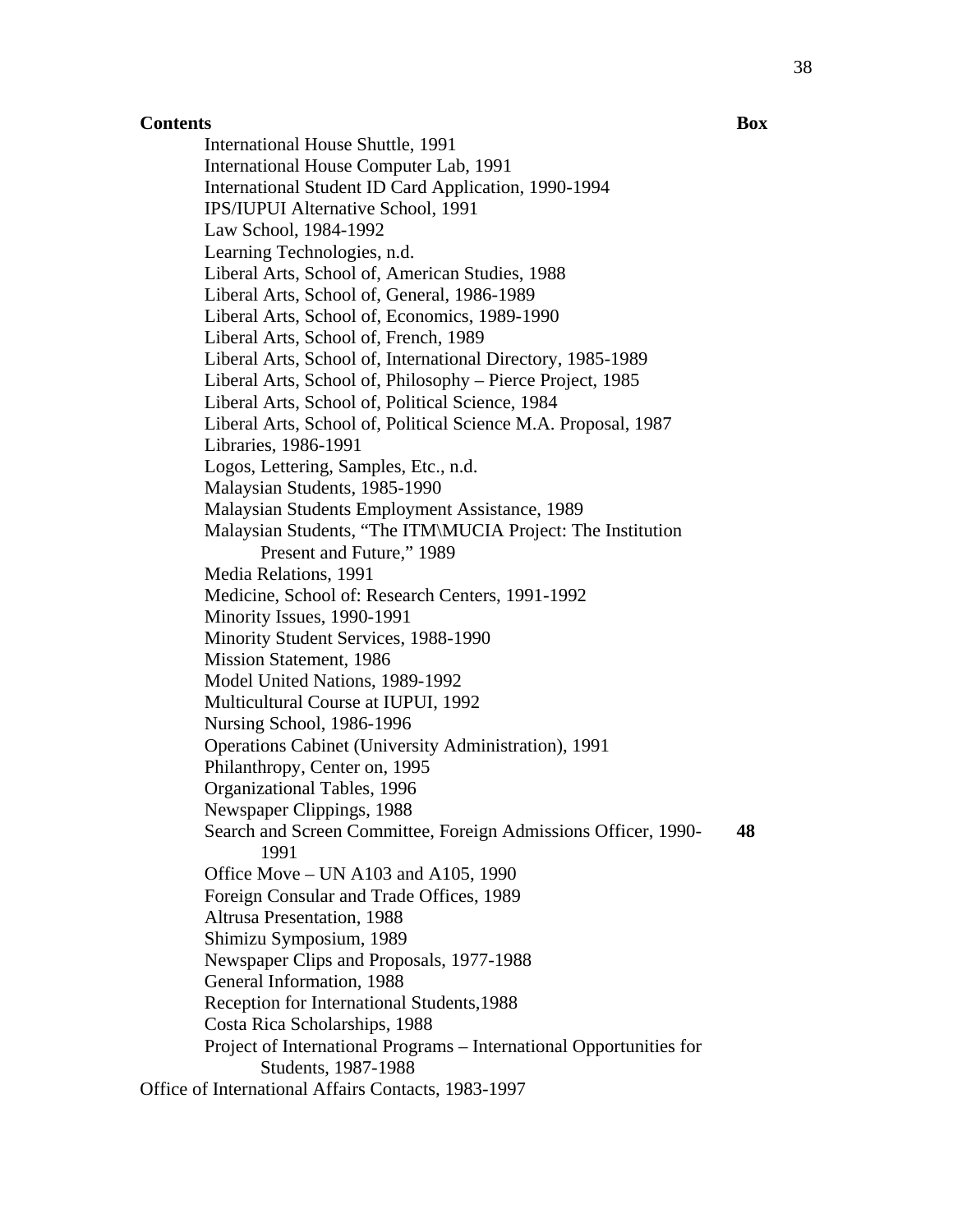Ahmed, Naseem, 1987 Baker, Connie, 1992-1996 Bein, Rick, 1993 Bepko, Gerald, 1987-1992 Binford, Kai, 1993 Boon Nga, Tay, 1993 Borast, Beth, 1992 Boschmann, Erwin, 1988 Brand, Myles, 1993 Brand, Peggy Zeglin, 1994 Brothers, Timothy, 1993 Chan, Francis Kwong-Wah, 1993 Clouse, Rosnah Yusof, 1997 Connor Ulla, 1991-1993 Cregor, Caterina, 1990 Daudu, Iyoula Dominic, 1983-1987 Dick, Robert, 1993 Dickerson, Suzanne Maria, n.d. Doherty, Dornith, 1991 Ebbert, Marvin, 1986 Ehrlich, Thomas, 1987-1988 Fallows, James, 1987 Fedynski, Natalie, 1986 Flynn, Beverly, 1993 Foo, Ming Tong, 1993 Fredland, Richard, 1984-1991 RESTRICTED Garvin, Patricia Jean, 1988 Gabel, Karen, 1988 Hamburg, Roger, 1987-1988 Hidge, Aleta S., 1991 Hill, Emita, 1991 Hmong, 1993 Hoyt, Giles R., 1993 IIE, 1990 Jafari, Ali, ca. 1994 Kasberg, Robert, Jr., 1986-1992 Koelle, Hans Martin, 1988 Jackson, Barbara, 1993 Jelcic, Barbara, 1987 Kalsi, Swadesh, 1990-1994 Kapoor, Jitendra M., 1990 Lindsey, Greg, 1993 Lombardi, John V., 1987 Luse, Keith, 1992 Lyles, Marjorie, 1992-1993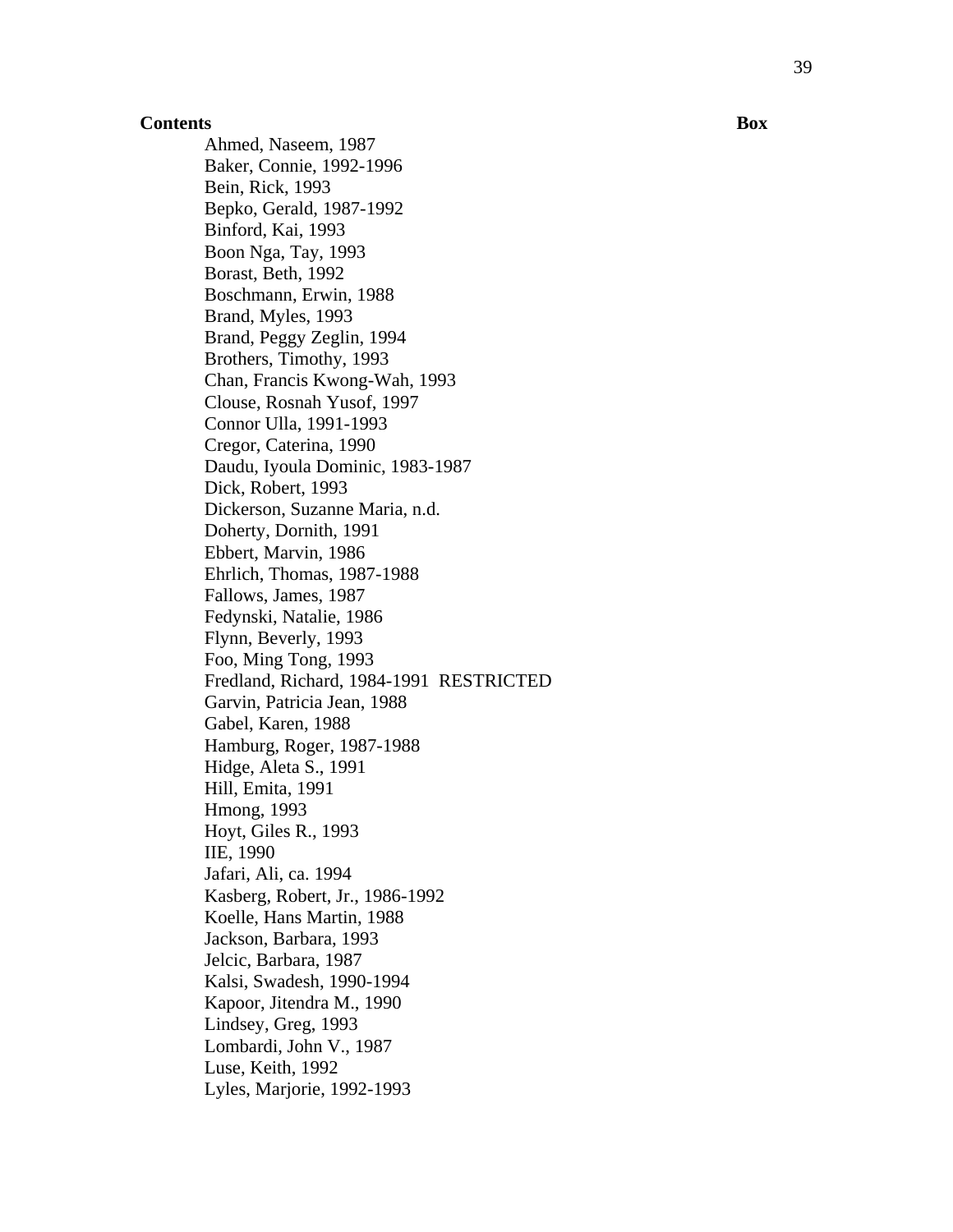Magjuka, Richard J., n.d. Merritt, Doris, 1988 Messick, James Robert, 1991-1993 Mestenhauser, Josef, 1990 NAFTA, 1994 Nagy, Paul J., 1985 Nair, Devan, 1986 Nehf, James P., n.d. Orr, Robert, 1990-1994 Papke, David, n.d. Thorelli, Hans B., 1987-1988 Tokpa, Henrique F., 1993 Razak, Ajmal, 1995-1996 Rabinowitch, Alexander, 1987 Rogers, Kenneth A., 1983 Reafsnyder, Charles, 1993 Renda, R. Bruce, 1987 Tempel, Gene, 1991-1992 Oehrle, Charles, 1988 Patterson, Richard, n.d. Pelaez-Uribe, Ramiro, 1992 Wood, Perry L., n.d. Plaskon, Brian, 1990 Politi, Ricardo Silva, n.d. Proschan, Frank, 1992-1993 Ruge, Thomas R., 1991 Sarji, Ahmad, 1985 Schultheis, Don, 1989 Sheffer, Lesle, 1992 Silk, David, 1993 Spiridonova, Emilia, 1992-1993 Singal, Radhey L., 1992-1993 Spechler, Martin, 1990 **49**  Brothers, Timothy, 1994 Tempel, Jonathan, 1994 Vonnegut, Kurt, Jr., 1991 Weber, George, 1988-1992 Weldon, Elizabeth, 1992 Wohlenberg, Earnest Harold, n.d. Yi, Gang, 1994 Youth Education Outreach Program, Pilot Program, n.d. Zeldin, Marty, 1988 Resumes, 1987-1995 SEA (Southeast Asia) Country Files, 1976-1996 Activities, 1994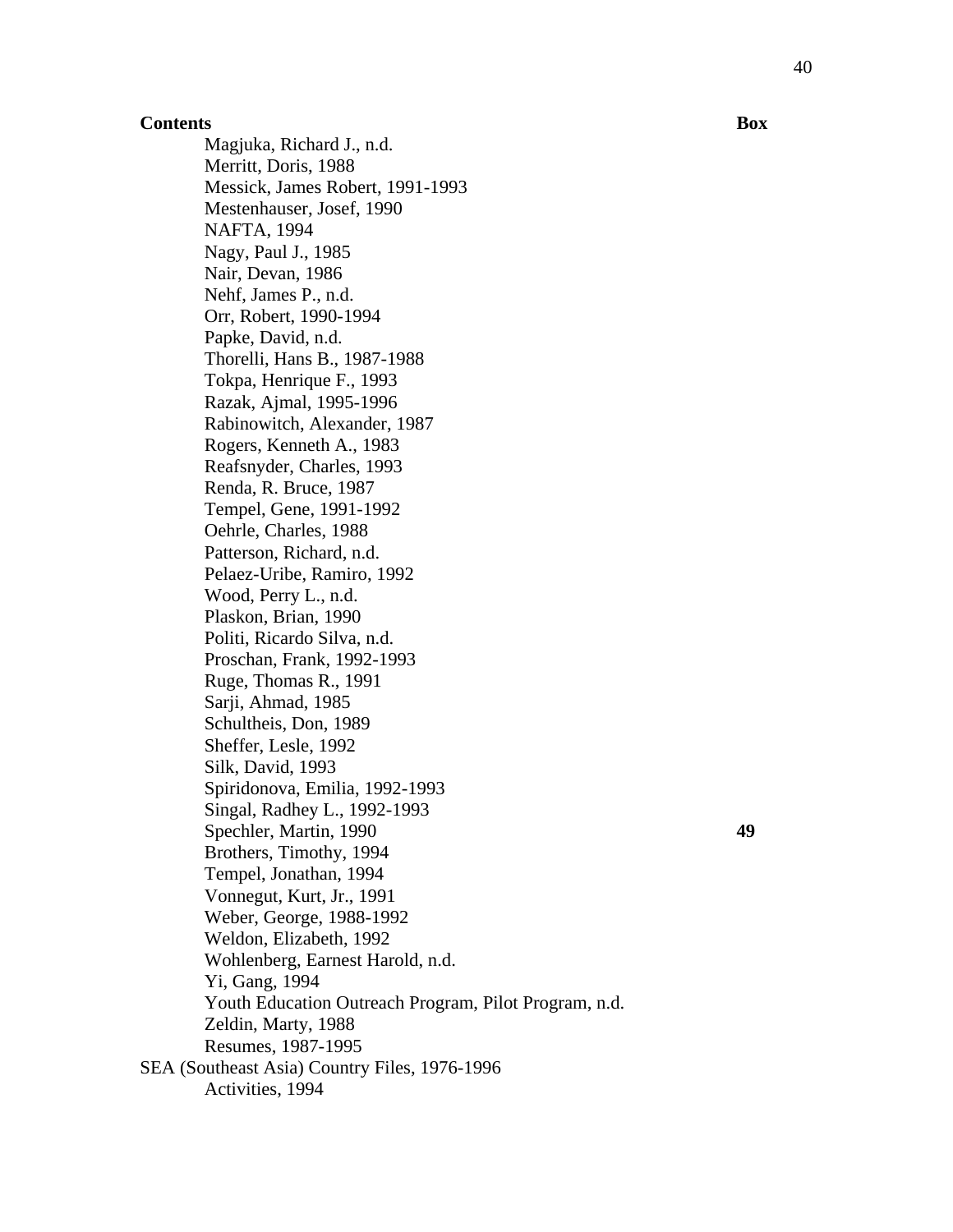**Contents** Box SEA Correspondence, 1994 Ali, Dr. Juhary Haji, Universiti Sains Malaysia Researcher, 1996 American Studies Center in Hanoi, 1994 ASEAN (Association of Southeast Asian Nations) Studies – Carlos P. Romulo Chair, Alumni Printout, 1981-1983 RESTRICTED ASEAN Studies – Carlos P. Romulo Chair Correspondence, 1983- 1984 ASEAN Studies – Carlos P. Romulo Chair, Henry Luce Foundation, 1984 ASEAN Logos, Maps, 1983-1984 ASEAN – Stats and Corps, n.d. Southeast Asia Center Steering Committee, 1993-1994 Atthakor, Dr. Wiwatchai – NIDA (National Institute of Development Administration), 1995 Bibliography, Southeast Asia, n.d. Brochure, Southeast Asia Center, 1995 Business Contacts – Indiana/ASEAN Council, Carino, 1993-1994 Business Development, Southeast Asia, 1993 Carino, Ben and Ledivina – Philippines, 1994 Center Status for Southeast Asia Program, 1994-1995 Sulaiman, Dr. Mohamed, 1994 Campus Coordinating Committee for Southeast Asia, 1996 Board of Incorporators, Southeast Asia Center, 1993 Center Development, Southeast Asia Center, 1993-1994 Sample Report for SEA Members Data Base, 1994 De La Salle University Exchange Agreement, 1994 University Kebangsaan, Malaysia, 1994 Ford Foundation, Southeast Asia Program, 1994-1995 Educational Grant, Department of Education, 1993-1994 RESTRICTED Faculty Seminar, Southeast Asia, 1993 Indonesia Group – Nursing, 1992 Indonesia, 1986-1993 Kassim, Norliya Ahmad, Malaysia, 1994 Koomsap, Petcharee, 1993-1994 Universiti Malaya Visit, 1995 University of Malaya Agreement, 1995 Universiti Pertanian, Malaysia, 1995-1996 Maps, Southeast Asia (Color), n.d. Marquardt, Frederic S., 1983-1987 Nareewan Chintakanond (NIDA), 1993 Nursing Programs in Indonesia, 1994-1995 Paun Sri Sainah, 1995 Shafie, Abdul Ghani, 1994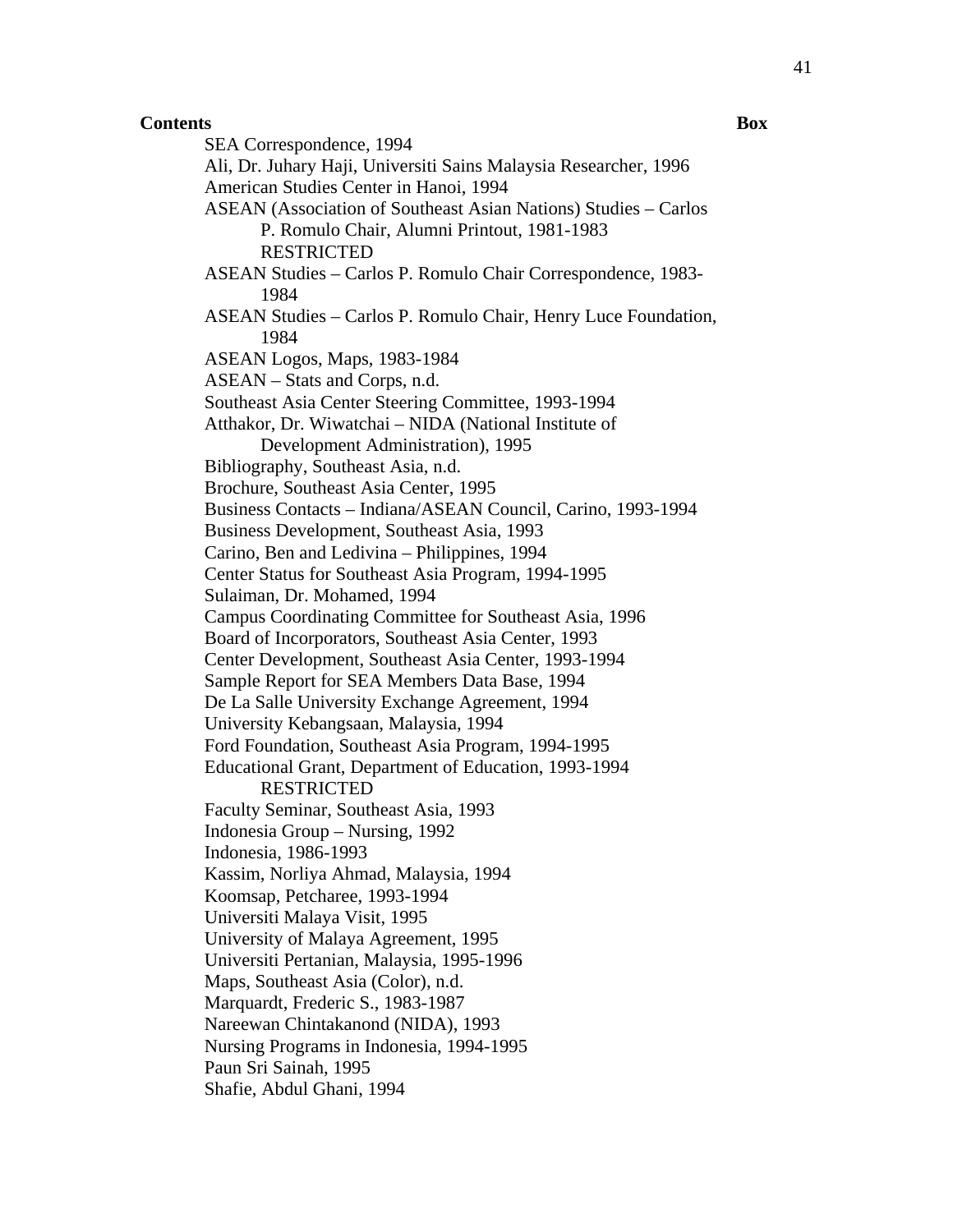Philippine Contacts, 1994 School of Nursing – Philippines, 1996 Philippines Symposium, "The Philippines in the Post-Marcos Era," 1986 Pokasamrit, Patchree (NIDA), 1994-1995 Program Committee, Southeast Asia Center, 1993 Programming-Southeast Asia, 1993 Dato' Abdul Rashid, 1995 Rosihan, Mohamed Ali, 1995 Sondhisub, Songsri, 1994 Srikalasin, Song-Sak, 1994 Steenberg, Marty, 1994 Suplico, Luz T., De La Salle University, Philippines, 1994 Thamrongthanyawong, Dr. Sombat (NIDA), 1994 USIA (United States Information Agency) Travel Management Information, 1994 Vietnam Placement Project, 1994 Vietnamese Fulbrighters, 1994 Vietnamese Translation, 1996 Vietnam Travel, 1996 Nassir, Deputy Dean Daing, Universiti Sains Malaysia, 1995 Jantan, Professor Mohamad, Universiti Sains Malaysia, 1995 Young Professionals, 1976-1994 Wafa, Syed Azizi, Universiti Sains Malaysia, 1994 Washington, D.C. Visit – Lyles et. al., 1994 Zainal Abidin Mohamed, 1994 Zarin, Rosila Bin Abu, 1996 Recent Developments in Southeast Asia, 1985 Lyles, Marjorie, Budget Reports, 1993 Zabidi Azhar Mohamed Hussin, Universiti Sains Malaysia, 1995 Annex A, n.d. ASEAN (Association of Southeast Asian Nations, 1992-1994 Brunei, 1991 Burma, n.d. Cambodia, 1990 **50**  Indonesia, 1996 Laos, 1991 Malaysia, 1991 Philippines, 1989 Singapore, 1987-1994 Thailand, 1991 TNB Business Law, 1995 Hoyt, Potvin Trip to Malaysia, Vietnam, 1993-1994 Southeast Asian Explorations, 1995 Malaysia Orientation, 1995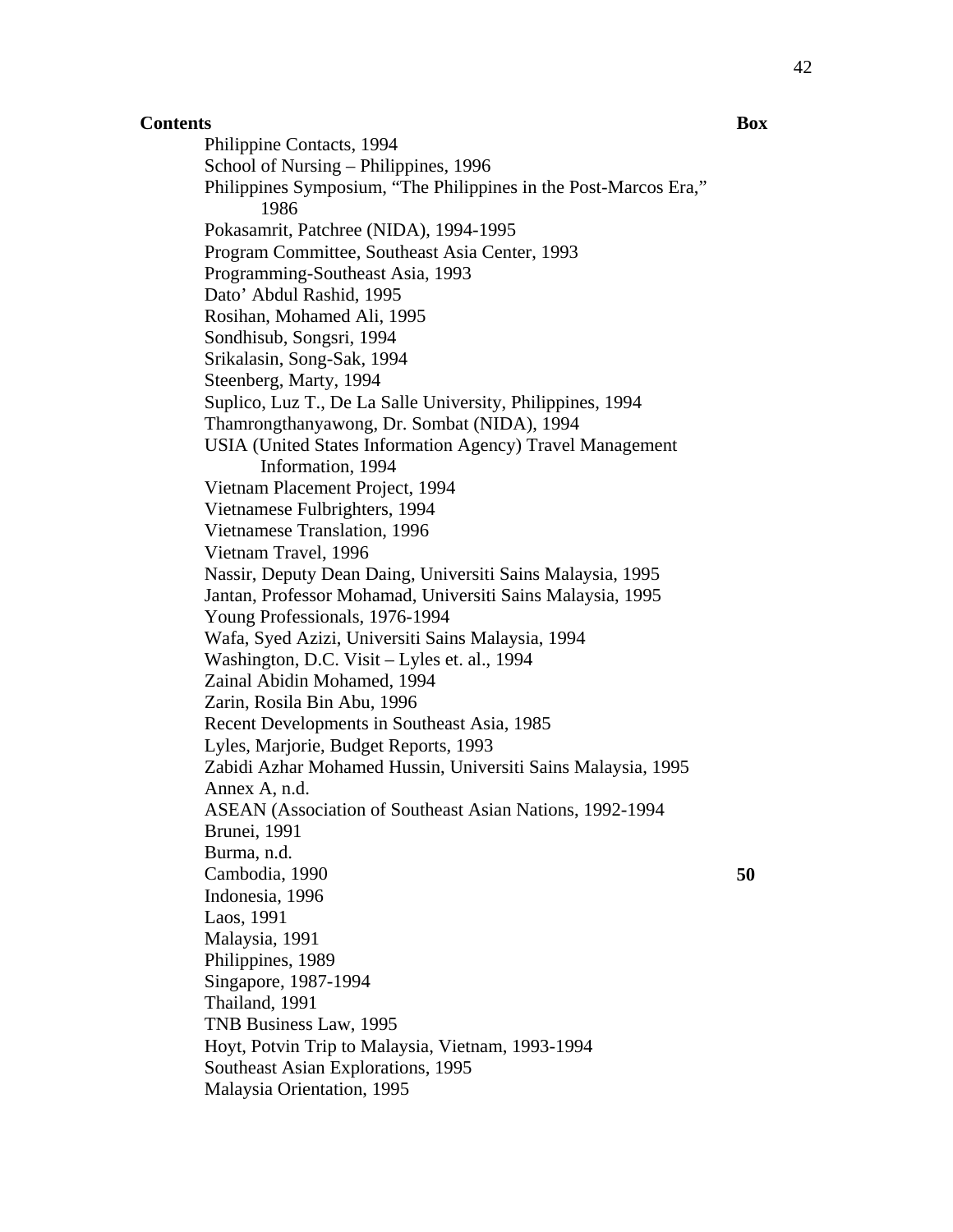Singapore Ambassador Reception, 1995 United States Information Agency, n.d. Malaysia, 1987-1993 RESTRICTED ASPIRE – Helping ASEAN Students Prepare for Employment, 1991-1992 SEACOM – ASEAN Ambassadors Visit, 1991 First Annual Southeast Asia Party, 1993 Southeast Asia Study Committee (SEACOM) Recommendations, n.d. SEACOM – Indiana ASEAN Student Association, 1991-1992 EducASIA, 1991 Institut Teknologi MARA Correspondence, 1992 Khon Kaen University Thailand Correspondence, 1992 National University of Singapore Correspondence, 1990-1992 Southeast Asia Study Committee Drafts and Originals, 1991 Center for South and Southeast Asian Studies, 1993 Southeast Asia Study Committee Minutes, 1991 Southeast Asia – Center on Philanthropy/Fund Raising School, 1992 SEACOM Draft, 1991 SEACOM Committee Meetings, 1991 SEACOM Membership and Background Notes, 1991 SEACOM -- ASEAN Ambassadors Visit Background Notes, 1991 SEACOM – ASEAN Ambassadors Visit, 1991 SEACOM – ASEAN Ambassadors Visit, Information Sheets on Ambassadors, 1991 SEACOM – ASEAN Ambassadors Visit Itineraries, 1991 SEACOM – ASEAN Ambassadors Visit Publicity, 1991 SEACOM – ASEAN Ambassadors Visit, Indiana ASEAN Student Association Reception, 1991 SEACOM – ASEAN Ambassadors Visit, Indianapolis Museum of Art Ambassador Dinner, 1991 SEACOM Funding, 1991 SEACOM, Memos to Pat Biddinger from James Robinson and Marjorie Lyles, 1991 SEACOM – ASEAN Ambassadors Visit, Ambassadors Contact Information, 1991 SEACOM – Memo from Plater and Rabinowitch, 1991 "CAI in Singapore: Key to an Economic Plan," 1991-1992 SEACOM Status Report and Recommendations, 1991 Southeast Asia Program, 1990-1993 Southeast Asia/Singapore, 1992 Plater/Southeast Asia Malaysian – ITM Mucia, 1990 Plater/Southeast Asia Malaysian – University of Malaysia, 1990 Plater/Southeast Asia Malaysia – Miscellaneous, 1990-1992

Plater/Schaller Southeast Asian Trip, 1990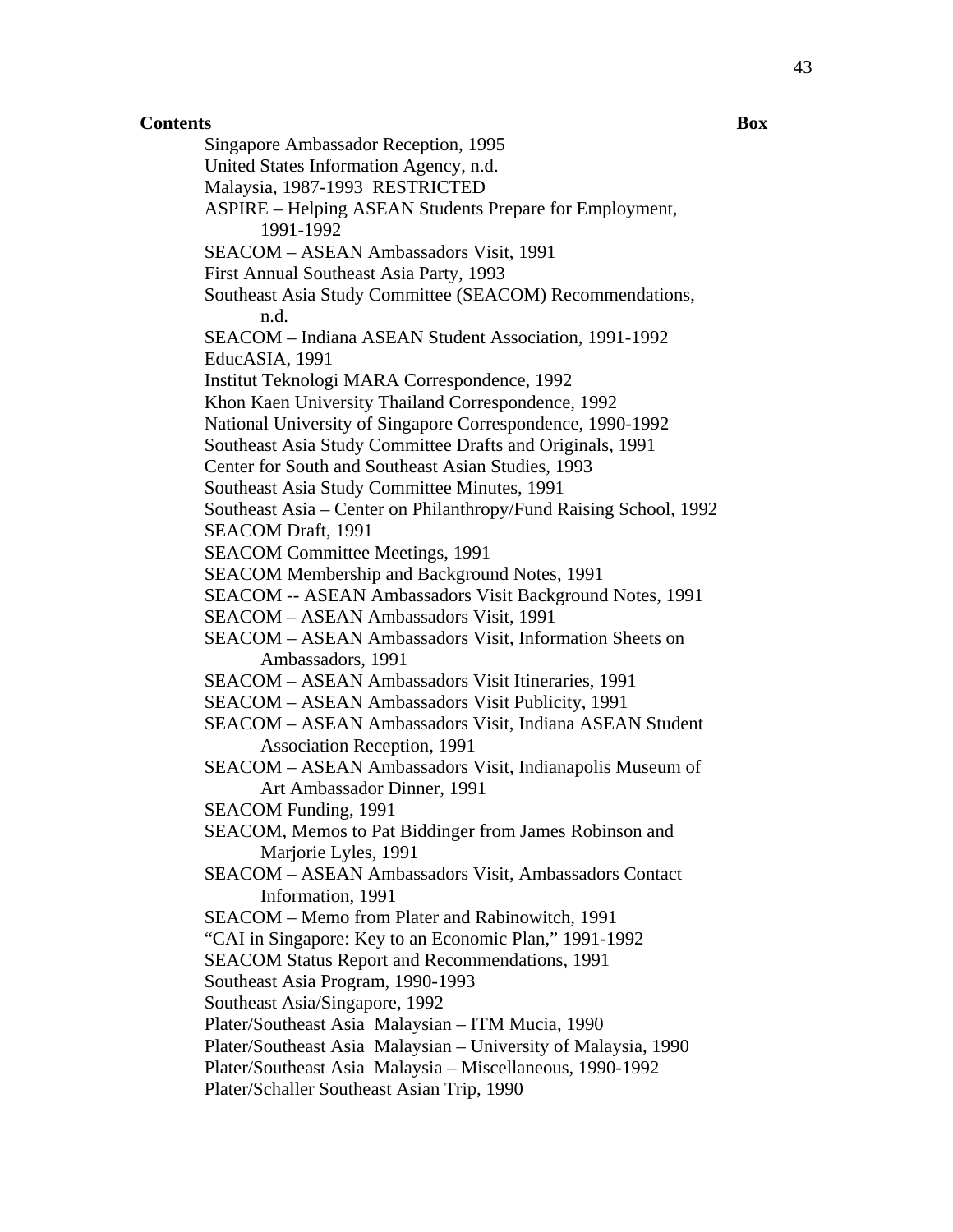Plater/Southeast Asia Foundation, 1990 Plater/Southeast Asia Singapore – Ambassador Orr, 1991 Plater/Southeast Asia Trip Report, 1990 Plater/Southeast Asia Marjorie A. Lyles, 1990 Southeast Asia Study Committee Miscellaneous, 1992 Universiti Sains Malaysia Correspondence and Grant Proposal, 1992 Plater/Southeast Asia Malaysia – Universiti Sains Malaysia, 1990 Plater/Southeast Asia Singapore – Institute of Management, 1990 Plater/Southeast Asia Singapore – Miscellaneous, 1990-1991 Plater/Southeast Asia Thailand – Chulalongkorn University, 1990 Plater/Southeast Asia Thailand – Miscellaneous, 1990-1991 Research: University of Oregon, 1991 Research: University of Washington, 1991-1992 Research: University of Wisconsin, 1990 Southeast Asia Study Committee Annex A, 1991 Research: Faculty Information Surveys and Cover Letters, 1991 Research: Completed Faculty Information Surveys, 1991 Research: John F. Johnston Society, n.d. Research: IU Alumni in Southeast Asia, 1991 Research: Purdue Alumni in Southeast Asia, 1991 Southeast Asia Universities by William Plater, 1992 Southeast Asia Study Committee – Joe Waldman's Trip to Southeast Asia, 1991 Southeast Asia Various Correspondence, Plater and Bepko, 1992 Southeast Asia Study Committee – Notes on Singapore Trip (Lyles), **51**  1990-1992 Articles: Indiana Exports, 1991 Articles: US/ASEAN Relations, 1991 Articles: US Exports and US Midwest Expansion, 1991 Articles: SEA/Asian Publications Applications, 1991 Research: Possible Funding for Southeast Asia Center, 1991 Research: National Southeast Centers Summaries, 1991 Research: Arizona State University, 1990-1991 Research: University of California, 1990-1991 Research: University of Hawaii, 1990-1991 Research: University of Michigan, 1992 Research: Northern Illinois University, 1988 Research: Ohio University, 1991 Southeast Asia – Recommendations, 1992 Lilly ASEAN, 1993 Southeast Asia Study Committee, 1991 Southeast Asia – Briefing Paper, 1993 Southeast Asia – Annex A, n.d. Office of International Affairs University Files, 1985-1998

Ani Arope, 1992-1996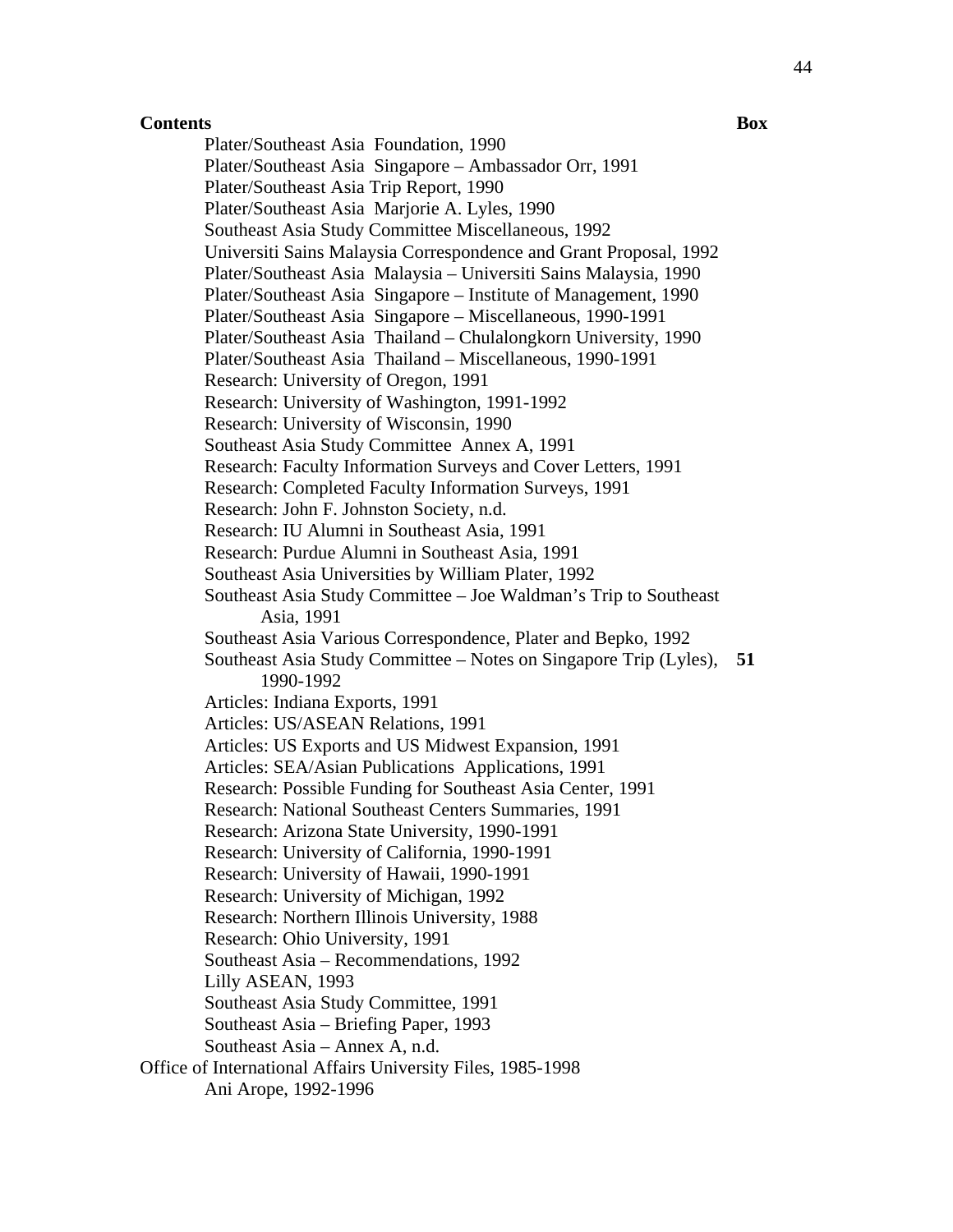Ani Arope and Puan Sri Sainah Visit Information, 1996 Bepko Correspondence, 1994-1996 Bein, Frederick, 1996 Center for Southeast Asia Summer Course, 1996 Center for Research and Development of Ethnomedicinal Plants (CREDEP) – Vietnam, 1996 Chulalongkorn University – Nursing, Thailand, 1990-1996 Correspondence (Lyles), 1994-1996 Data Base, 1996 Eli Lilly and Company, 1995-1996 Farouk Ahmed, Abdul, 1996-1998 Hanoi Open University, Vietnam, 1996 Ho Chi Minh City University, Vietnam, 1995-1996 Howard Schaller Correspondence, 1993-1995 Indiana Humanities Council, 1995-1996 Indonesia Correspondence, 1994-1996 Indonesia Higher Education Seminar, 1996 Institute of Social Sciences in Ho Chi Minh City, Vietnam, 1995- 1996 Khon Kaen University, Thailand, 1996 Kulim Technology Park Corporation, Malaysia, 1996 Lyles Travel, 1995-1996 Marjorie Lyles Vita, 1995 Malaysia: Alumni Association, 1994-1996 Malaysian Students Department, Evanston, Illinois (Mid-West Region), 1996 NIDA (National Institute of Development Administration) Exchange – Wallihan, 1995-1996 NIDA – Thailand, 1992-1996 Nanyang Technological University, Singapore, 1994-1995 Nguyen Cuong Hanoi, Vietnam, 1996 Nguyen Van Dao, Vietnam National University, 1996 Ngoan, Hoang Van, 1997 Philippines – MUCIA, 1996 Project ASPIRE NAFSA: Association of International Educators, 1995-1996 Reafsnyder Correspondence, 1996 Rozailan Visit, 1996 Ryan, John W., 1994-1995 SDI (Strategic Directions Implementation) Proposal for Distance Education, 1996 Seminar on Management of Higher Education Institutions, Malaysia, 1996 School of Education/Center for Southeast Asia, 1996-1997 Stamford College Berhad, Malaysia, 1996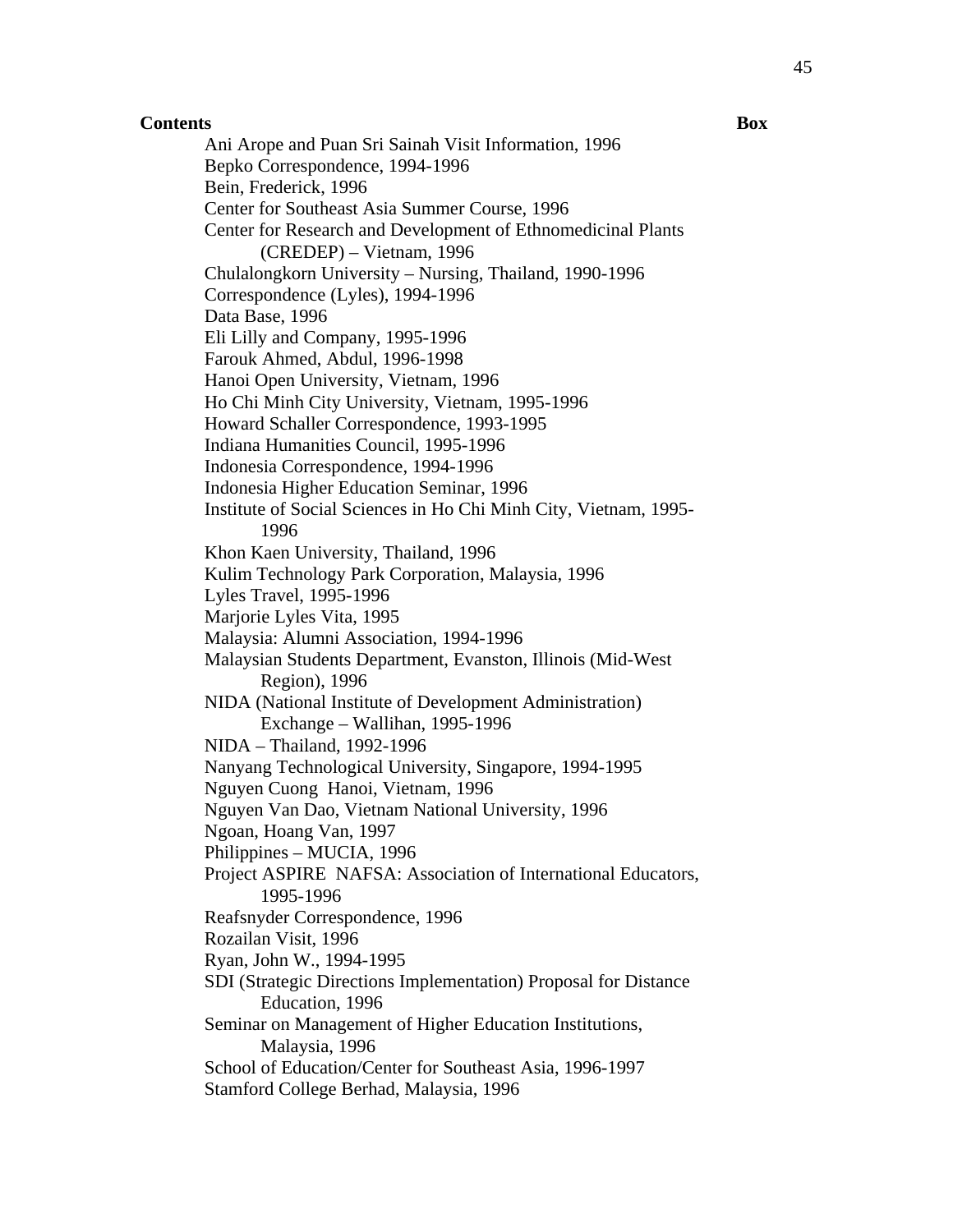Thai Delegation – Dental School, 1996 Thailand Correspondence, 1996 Thammasat University, Thailand, 1994-1996 USIA (United States Information Agency) Grants, 1992-1996 USM (Universiti Sains Malaysia) Scholars for USIA, 1996 Ubon Ratchatahni University, Thailand, 1996 University Pertanian, Malaysia, 1995-1996 Vietnam Conference, 1995-1996 Vietnam Conference, 1996 **52**  Vietnam National University, Hanoi, 1996 US-Indochina Reconciliation Project, 1996 Nathan Visit (Singapore Ambassador), 1995 Mirkin, Alexander Trip to Southeast Asia, 1995 Ani bin Arope Visit, 1995 APEC (Asia-Pacific Economic Cooperation), 1995 Asia Foundation, Thailand, 1995 Banking Proposals, State Bank of Vietnam, 1995 Burma – Open Society Conference, 1995 CVs, Plater, Ryan, Arnove, 1995 Central Institute for Economic Management (CIEM), Hanoi, Vietnam, 1994-1995 Conference on Vietnam, 1995 Ford Foundation in Philippines, 1994-1995 Ho Chi Minh City University of Economics, Vietnam, 1995 Hanoi Medical School, Vietnam, 1995 Hanoi University, Vietnam, 1995 Hashim Al-Edrus, 1995 Ho Chi Minh City Polytechnic University, Vietnam, 1994 Ho Chi Minh Open University, Vietnam, 1994 Ho Chi Minh City University of Technology, Vietnam, 1995 Hong Kong, 1995 Hospital Administration Proposal – Malaysia, 1995 IU Kokomo, 1995 Indonesia - Education, 1993-1994 Indonesia, 1994 Indonesia – Nursing, 1995 International Park, Indianapolis, 1995 Junior Achievement Vietnam, 1994-1995 Marjorie Lyles Indonesia-Malaysia Trip, 1995 MIDA (Malaysian Industrial Development Authority), Chicago, 1995 MASTIC (Malaysian Science and Technology Information Centre), 1995 Malay Language Course, 1995 Malaysia Trip, 1992-1994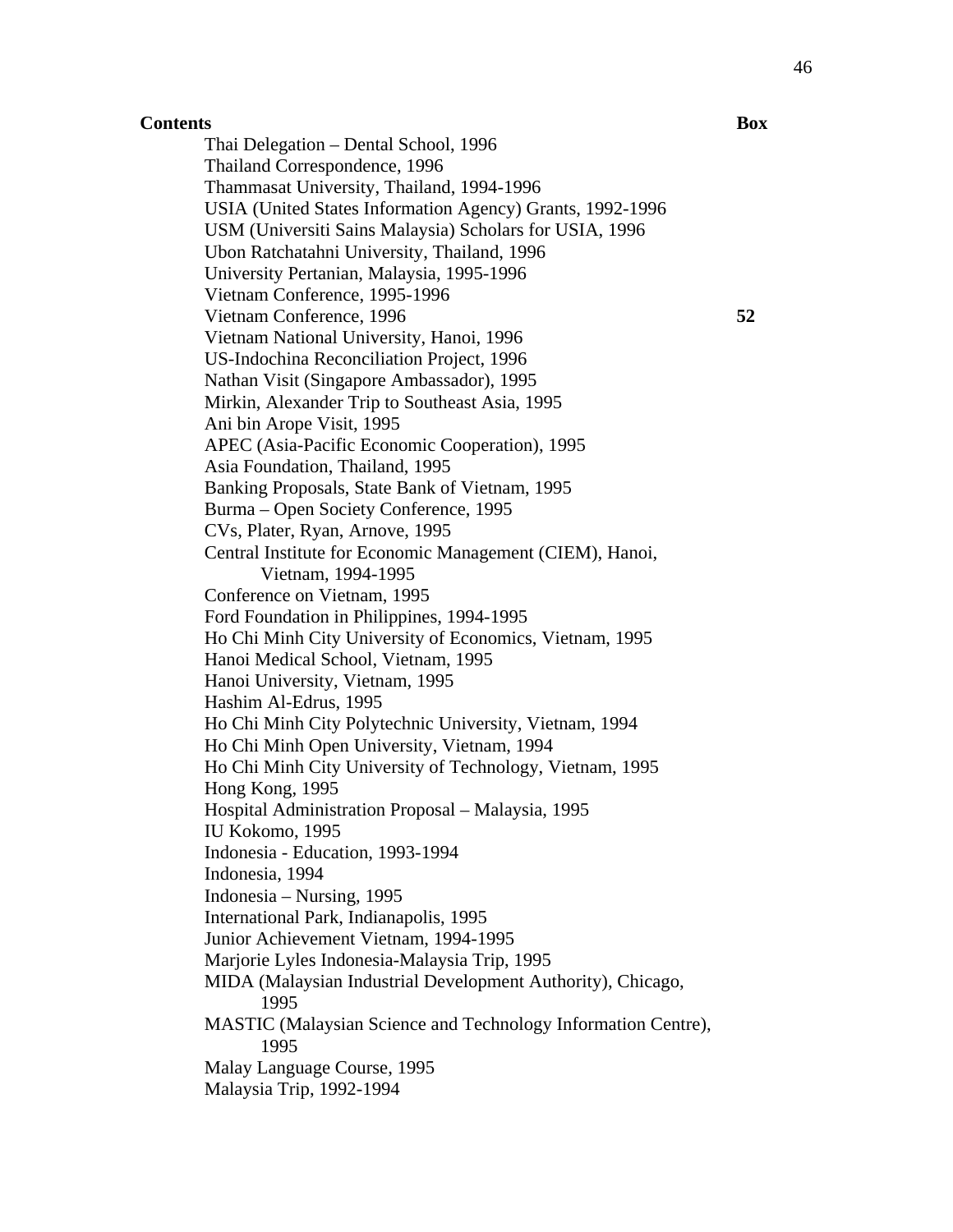Malaysia ITM (Institute of Technology MARA), Plater Correspondence, 1995 Malaysia – Contacts, 1995 Malaysia Correspondence, 1995 Malaysia Sime Darby, 1995 Ministry of Education and Training, Vietnam, 1993-1995 Plater Trip Notes, 1995 Prasetiya Mulya – Indonesia Graduate School of Management, 1995 Price Waterhouse, Philippines, 1995 Proposal to Establish the Crooked Creek-Lake Sullivan Research and Education Station, 1995 Sigma Theta Tau International, 1995 Stevenson, Senator Adlai E., SCM International Ltd., 1995 Singapore Correspondence, 1994-1995 State Bank of Vietnam, 1995 Technology Park Malaysia, Ministry of Science, Technology and Environment, 1995 Thailand – Alumni, Plater Speech, 1995 Thai Phung Me, Minister of Energy, Vietnam, Biography, 1995 Thailand Correspondence, 1995 **53**  Thammasat University, Thailand, 1994-1995 US Department of Commerce, 1995 University of the Philippines, 1994-1995 Ministry of Health, Vietnam, 1995 Motorola Malaysia, 1995 MUCIA (Midwest Universities Consortium for International Activities) Indonesia, 1993-1995 National Economics University, Hanoi, Vietnam, 1995 National University of Singapore, 1994-1995 Norcote, Inc., Norm Walcott, 1993-1995 National Securities Education Proposal, 1995 Ohio University, Tun Abdul Razak Conference, 1995 Philippines, 1993-1995 Philippines Correspondence, 1995 Vietnam Correspondence, 1995 Vietnam Conference, 1995 Universitas Sumatera Utara, Indonesia, 1995 Vietnam - MUCIA, 1995 Vietnam and the United States: Forging a Peacetime Friendship Conference, 1995 Vietnam State Bank, 1994-1995 Vietnam Chamber of Commerce, 1993-1996 Vo Quy, 1995 Vu Ngoc Tu, 1995 Ahmad Zaidee Laidin, 1994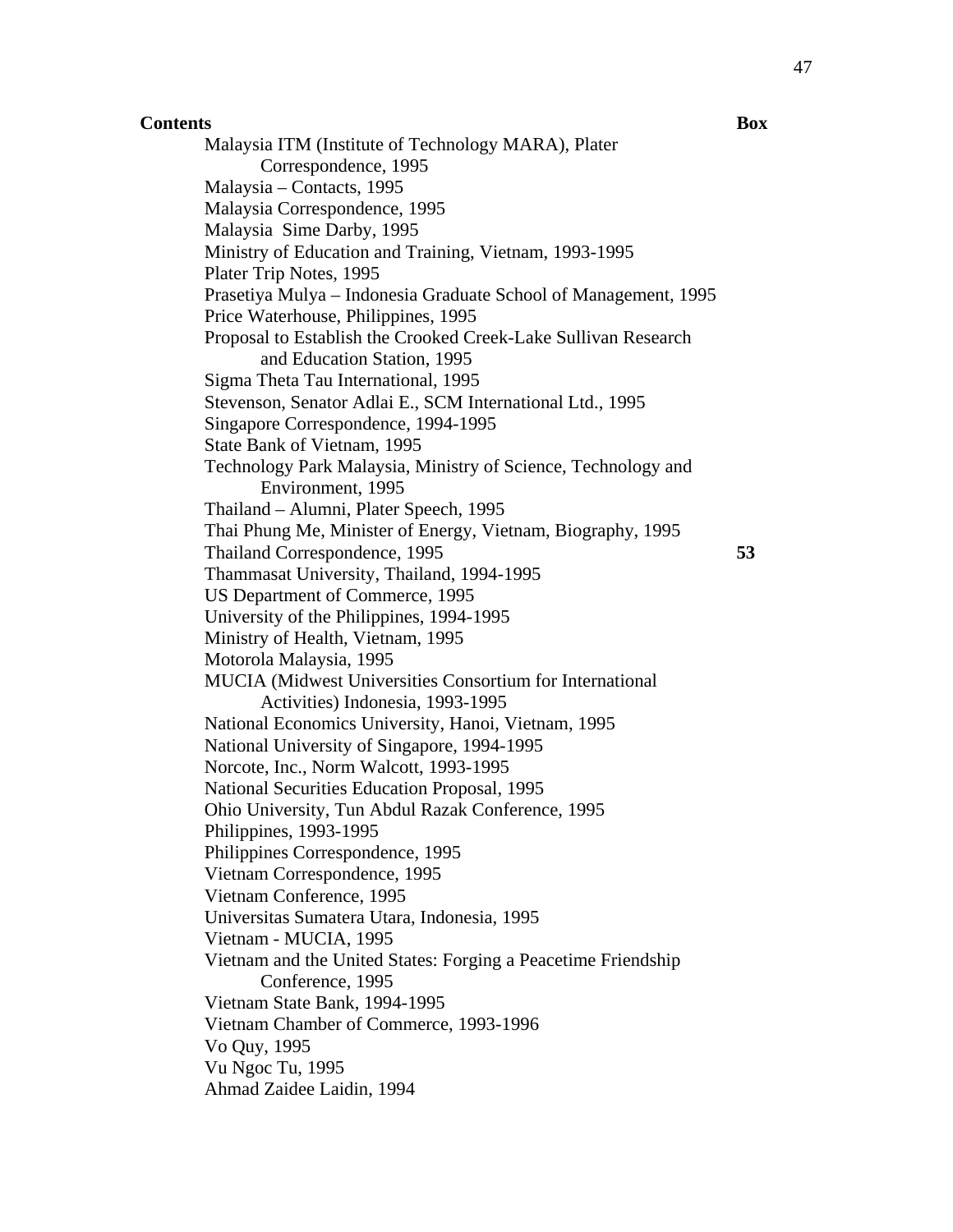Asia Development Bank, Philippines, 1994 Asian Institute on Management, 1994 Australia, 1994 Australian National Internships Program, 1996 Bahasa-Malaysia Language Course, 1993-1995 Ball State University, 1994 CESET (Center for Support to Education and Training) Vietnam Proposal, 1994 Center for Southeast Asia-Students-Indonesian, 1994 Center for Support to Education and Training (CESET) Vietnam, 1994 Chiang Mai University, Thailand, 1994 Dental Deans from Thailand, 1994 Ford Foundation, Thailand, 1993-1994 Governor's International Center, 1994 Howard Schaller Correspondence, 1993 Indonesia, 1992-1993 Indonesia-Sumatra Universities-Rectors, 1994 INPENS College, 1994 Law Related Materials – Vietnam, 1987-1994 Limthongkul Foundation, ca. 1994 Mohamad bin Sulaiman, Universiti Sains Malaysia, 1994 Motorola University Conference, 1994 Nor, Shaari bin Md., 1994 Singapore, 1994 Sripatum University, Thailand, 1994 Southeast Asia Notes, the Philippines, 1994-1995 Syiah Kuala University, Indonesia, 1994 St. Vincent Proposal: International Consultancies, 1994 University of the Philippines Visitors Benjamin and Ledivina Carino, 1994 Thailand, 1994 US ASEAN Ambassadors Tour, 1994 US-ASEAN Council for Business and Technology, 1994 USAID (United States Agency for International Development) Philippines, 1993-1994 Vietnam Conference at Purdue-Calumet,1994 Vietnam Correspondence, 1993-1994 Vietnam Trip, Lyles, 1994 Boonthong Poochareon, 1993 HEDS (Higher Education Development Support) Indonesia, 1993 HEDS (Higher Education Development Support) Indonesia, 1993- 1996 Howard Schaller Trip to D.C., Ford Foundation, 1993 Laos, 1993

**54**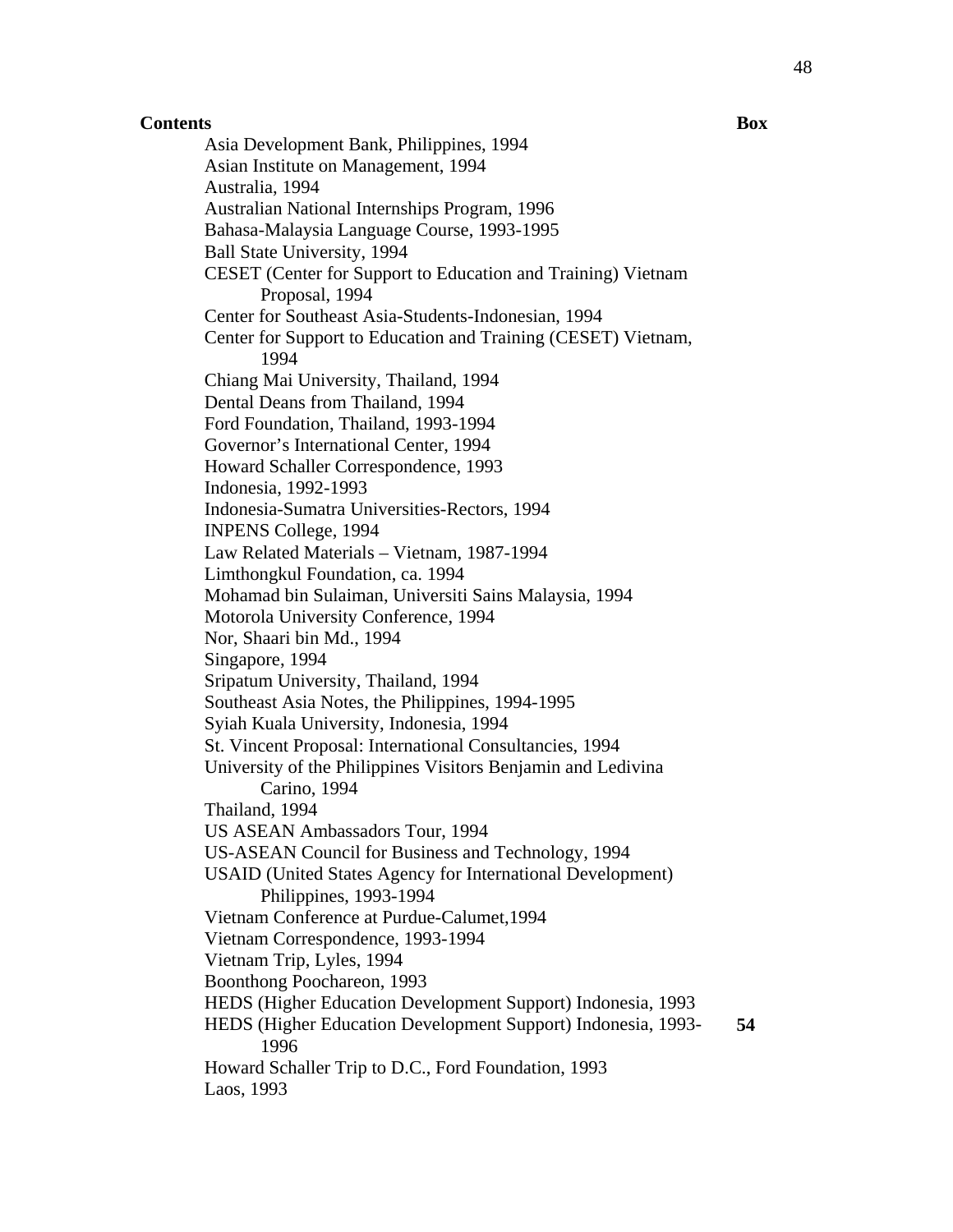Malaysia, 1993-1994 Malaysia – Conference on Pacific Partnerships, 1993 Merdeka University Malang, Indonesia, 1992 Sriwijaye University Job Placement Center, Indinesia, 1992 Srinakharinwirot University, Thailand, 1991-1993 Thailand, 1993 Universitas Bengkulu, Indonesia, 1992 Universitas Lampung, Indonesia, n.d. Universitas Riau, Indonesia, 1995 Indiana ASEAN, 1988-1992 Minister of Education – Malaysia, 1992 Southeast Asia, 1992 Thailand, 1992 Othman, Abdul Halim, Universiti Kebangsaan, Malaysia, 1991 ASEAN Ambassadors, 1991 Singapore Institute of Management, 1990 ASEAN Students Organization IUB, 1988 IDF (International Development Fund), 1997 International Student List, 1997-1998 RESTRICTED Herron School of Art, 1997 High Technology Task Force, 1997 Jim Hehf Travel File, 1997 Springston, Jeff, 1997 Nagy, Paul, 1997 Joseph Weinstock, 1997 McBride, Angela, School of Nursing, 1997 Bradley, Mark, 1997 McRobbie, Michael, 1997 Pat Biddinger Travel, 1997 Rosman, Dr. Marina, 1997 School of Nursing, 1998 McIsaac, Steve, 1997 Morrall, Steve, 1996-1997 Sukalaya Intarakaroonvej (Kenworthy), 1997 Tony Sherrill and David Papke Go to Vietnam, 1997 Vietnam Course, 1997 Tzu-Chin Rejoice Chou, 1997 RESTRICTED Indiana University-South Bend, 1997 Uniten Taxes, 1997-1998 WenLiang Wang, 1997 Mott, William H., IV, 1997 Zhong Zhu Ding, 1997 Aiken, Biddinger Asia Trip, 1998 Anthropology Department, 1998 Asia Student Financial Crisis, 1997-1998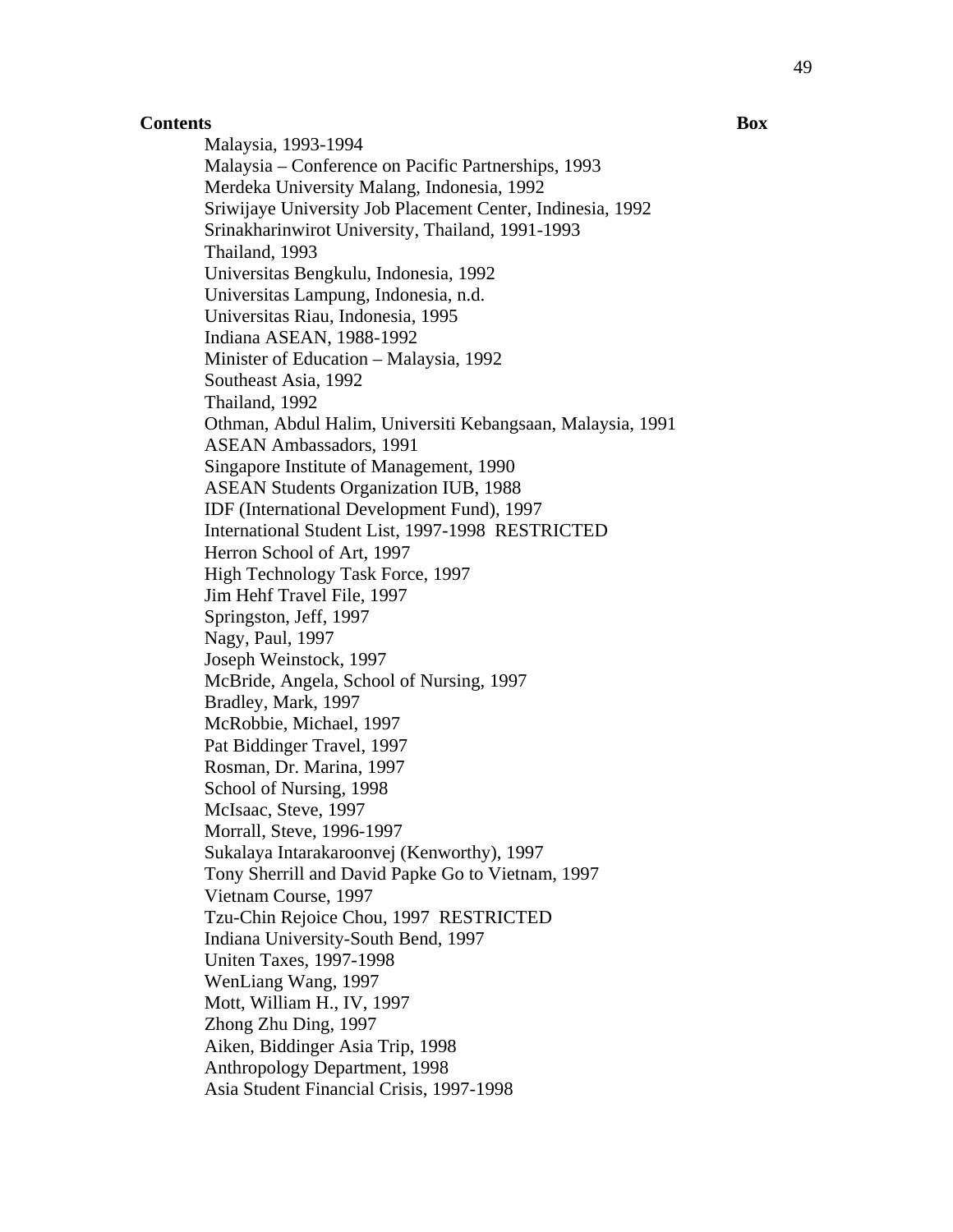Business Writing Course, 1997 Center for Southeast Asia Fellows, 1995 Chit Swe, 1997 RESTRICTED Copyright Course, 1998 Distance Education at Indiana University, 1997 Eddy, Pam, International Alumni Relations, 1997 Edwards, George, 1997 Fulbright Applications, 1998 Gaylord, Wendy, 1997-1998 Indiana University East, 1996 James Robinson, Indianapolis Museum of Art, 1997 Devan, Janamitra, 1997 RESTRICTED Grzelak, Dr. Janusz, 1997 Weinstock, Dr. Joseph, 1997 RESTRICTED Ranasinghe, Dr. K. L., 1997 RESTRICTED Nadeau, Dr. Kathy, 1997 RESTRICTED Lindio-McGovern, Ligaya, 1997 Rottmann, Larry, 1997 RESTRICTED Cowen, Matthew I., 1997 RESTRICTED Yusoff, Mohammed, 1997 RESTRICTED Moore, Rashid, 1997 RESTRICTED Betz, Russell, 1997 RESTRICTED Owen, Norman G., 1997 RESTRICTED Search File: Center for Southeast Asia, 1996-1997 RESTRICTED Maisrikrod, Surin, 1997 RESTRICTED Wyatt, Thomas A., 1997 RESTRICTED Hudak, Tom, 1997 RESTRICTED Ryan's Trip, 1994 Sakinah Ani Arope, 1997 Sayyid M. Syeed, Islamic Society of America, 1997 Sherratt, Della, and Steven West, University of the West of England, 1997 Somporn Fuangchan, 1997 Thanh, To Ngoc, and Ngo Duc Thinh, 1997-1998 Tinh, Mai Van, 1998 Toai Dinh Nguyen, 1996 Yusuf A. Nur, 1997 Zabidi Hussin, 1997 Center on Southeast Asia Search Committee-Affirmative Action Materials, 1997 RESTRICTED **55**  CSEA Director Search, 1997 RESTRICTED Trocki, Carl A., 1997 RESTRICTED Beaupre, Charles, 1997 Newman, David, 1997 RESTRICTED Papke, David, 1997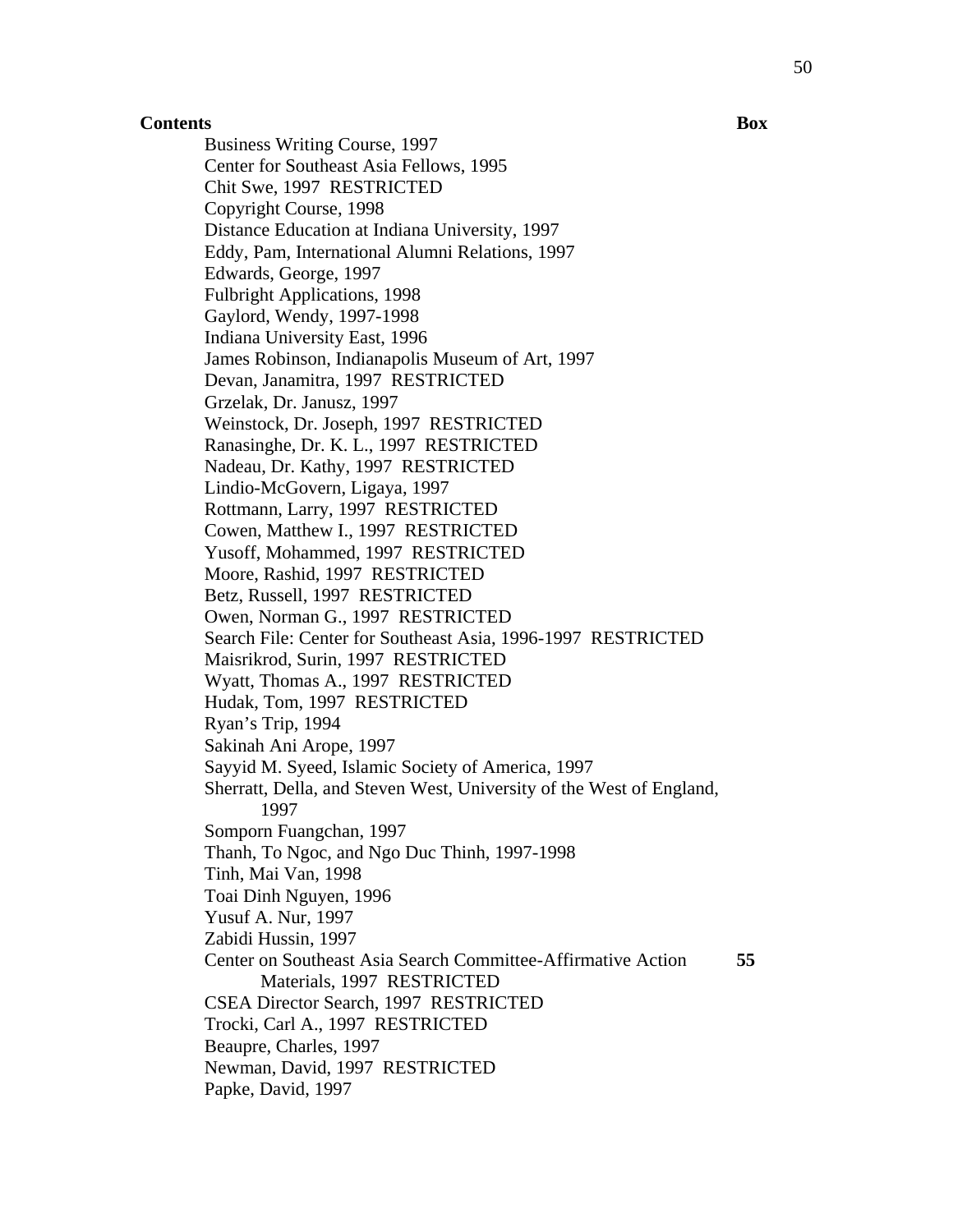Donahue, Dennis, 1997 RESTRICTED Ray, Dennis, 1997 RESTRICTED Boehnker, Donald M., 1997 RESTRICTED Kellerman, Edmund, 1997 RESTRICTED Blackwood, Evelyn, 1997 RESTRICTED Proschan, Frank, 1997 RESTRICTED Lindsey, Greg, 1997 Siapno, Jacqueline, 1997 RESTRICTED Hafner, James A., 1997 RESTRICTED Abdul Kabir and Mrs. Widjajanti, 1997 Aiken Trip, 1997-1998 Amiruddin Alias, Encik, 1997 Ani Arope and Puan Sri Sainah, 1997 Aziz, Eddy, 1997 Dr. Bunga Watana, 1998 Cambodian Visitors, 1997-1998 Chien, Huynh Dinh, 1997 Dr. Chin Gek Liew, 1997-1998 Dato' Professor Mustaffa Embong, 1997 Farouk Ahmed, Abdul, 1997 Galhos, Isabel, 1997 Gandhi, Arun, 1997 Haiphong, 1998 Hue University Visitors, 1997 Imtiaz Ahmad, Dr. Syed, 1997 Dr. Juree Vichit-Vadakan, 1994-1998 Jim Nehf Trip to Southeast Asia, 1997 Khairuddin Mohd. Nor and Afsa Abdollah, 1996-1998 Khairuddin Ibrahim, Dato', 1997 Kim, Judge Sathavy (Cambodia), 1997-1998 Le Thanh Binh, 1997 Lee, Foo-Sang, MIDA (Malaysian Industrial Development Authority) Chicago, 1998 Librero, Lex, 1997 Lugar, Todd R., Global Crossroad Foundation, 1998 Lugar, Sen. Richard, 1997 Dr. Mai Trong Nhuan, 1998 Malaysian Library Delegation, 1997 Mansor Md. Isa Visit, 1998 Medical Visitors, 1997 Dr. Mohd. Amin bin Mohd. Sura, 1997 Myles Brand Trip, 1997 Nor Aini Abdullah, 1998 Pres. Pavich Tongroach, Mahasarakham University, Thailand, 1997 President's Visit Southeast Asia, 1997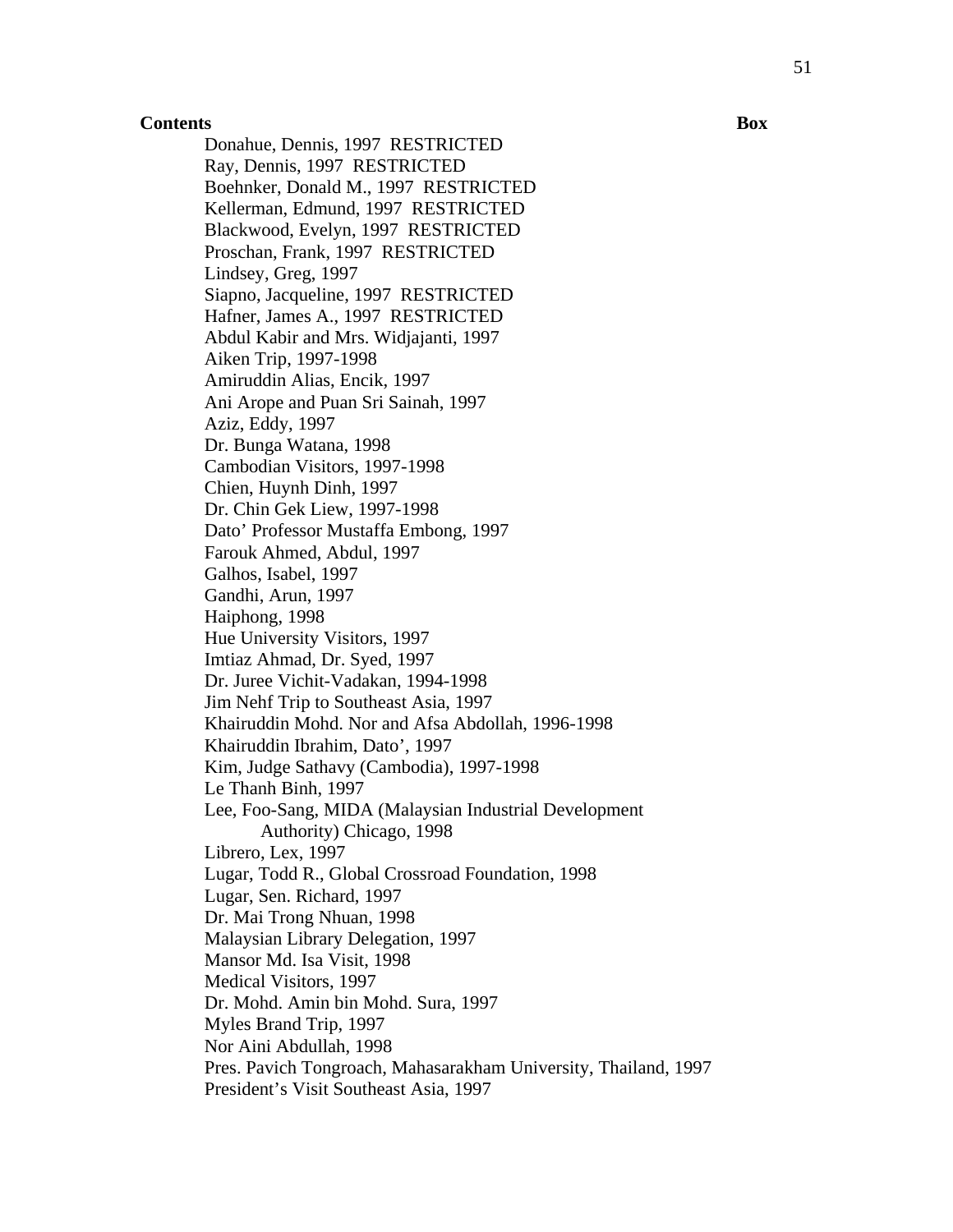Puangtip Chaiphibalsarisdi, 1997-1998 Quang, Le Van, Vietnam National University, Ho Chi Minh City, 1998 State of the Campus, 1997 State University of New York Vietnam Roundtable, 1997 VCCI (Vietnam Chamber of Commerce and Industry), 1997 Vitae, 1991-1994 Working Paper Series, 1991-1996 Visa Applications, 1998 Statement of Account Budget Information, Southeast Asia Center, 1994-1998 Dowling Award Materials, 1995 Global Exchange, 1997-1998 Gift Brochure, 1998 Jakarta Education Expo, 1997 Job Search Materials, n.d. IUPUI Library Resources, 1997 MISIC Preparations, 1998 Logos, n.d. New Years Cards, 1998 Office of International Affairs Retreat, 1997 **56**  Programs, 1997 Publications 1995-1996 Rebecca Aiken Southeast Asia Trip, 1998 Senior Speaker Series, 1994-1996 Speaker's Program, 1997-1998 Global Business Network Information Service, 1993-1998 Aiken Press Release, 1997 Asia's Economic Future, 1998 Asia Meltdown Conference, 1997 Asia Workshop, 1998 Artz (?), 1996 Articles of Interest, 1995-1997 Asia – Higher Education, 1997 Asia Pacific Council of Kentucky, 1998 CD Rom, 1998 Center for Southeast Asia Brochure, n.d. Center for Southeast Asia Faculty Seminar Series, 1998 Catering, 1997 Conference on Vietnam Transcript, 1996 Doing Business in Asia, 1998 Director Recruit, 1997 RESTRICTED Dr. John Ryan, Center on Southeast Asia General Office Information, 1995 Ernest, Christopher J., Center on Southeast Asia, 1995-1996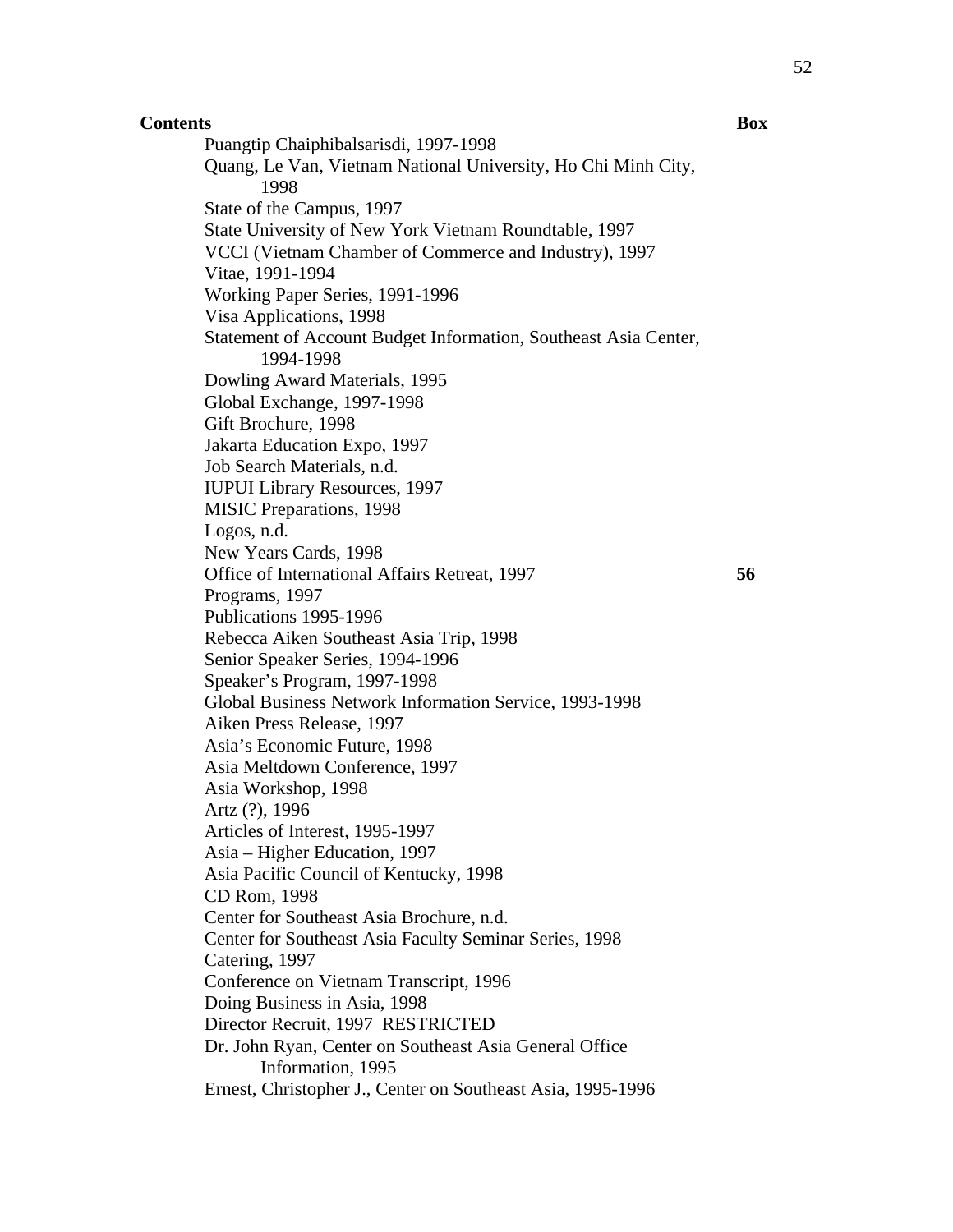RESTRICTED General Correspondence, 1994-1995 Grant Accounts, 1993-1994 Payroll Records, 1995-1996 RESTRICTED Malaysian Taxes, 1998 Medical Illustration Prices, 1997 Programming Costs Southeast Asia Program, 1994 Ropkey Graphics Prices, n.d. Steering Committees, 1994-1998 Supplies and Expenses, 1993-1994 South East Asia Committee, 1997 Supplies and Expenses, 1994-1995 Shields, Donald, Center on Southeast Asia, 1995-1996 RESTRICTED Travel Guide, 1997-1998 Travel for Southeast Asia, 1994 Travel Management, 1998 Data Base, 1990-1996 RESTRICTED Statements of Account and Budget Information, 1995-1996 **57**  Address Update Data Base, n.d. Annual Report, 1994-1997 Budget Information, 1994-1998 Tenaga, 1993-1994 Tenaga Nasional Berhad, 1994-1998 TENHEA Conference, 1998 Thai Scholarship Proposal, 1997-1998 Title IV Conference, 1998 Trisakti University, Indonesia, 1997-1998 Tun Abdul Razak Conference, 1997 University Malaya/Indiana University Joint Course Delivery, n.d. UNIMAS (Universiti Malaysia Sarawak), 1998 Universiti Sains Malaysia, 1990-1998 University of Malaya, 1995-1997 Universiti Malaya Proposal, 1997-1998 US Vietnam Trade Council, 1996-1997 USIA (United States Information Agency) Grant, 1997 Vietnam National University, Ho Chi Minh City, 1996-1998 Video Conference, 1997-1998 Vietnam Banking Proposal, n.d. Vietnam Conference, 1996 Web Pages – Need New Links, 1998 WebLab, 1997 Mahasarakham University, 1997-1998 Malaysian Internships, 1997 Malaysian Multimedia Supercorridor, 1997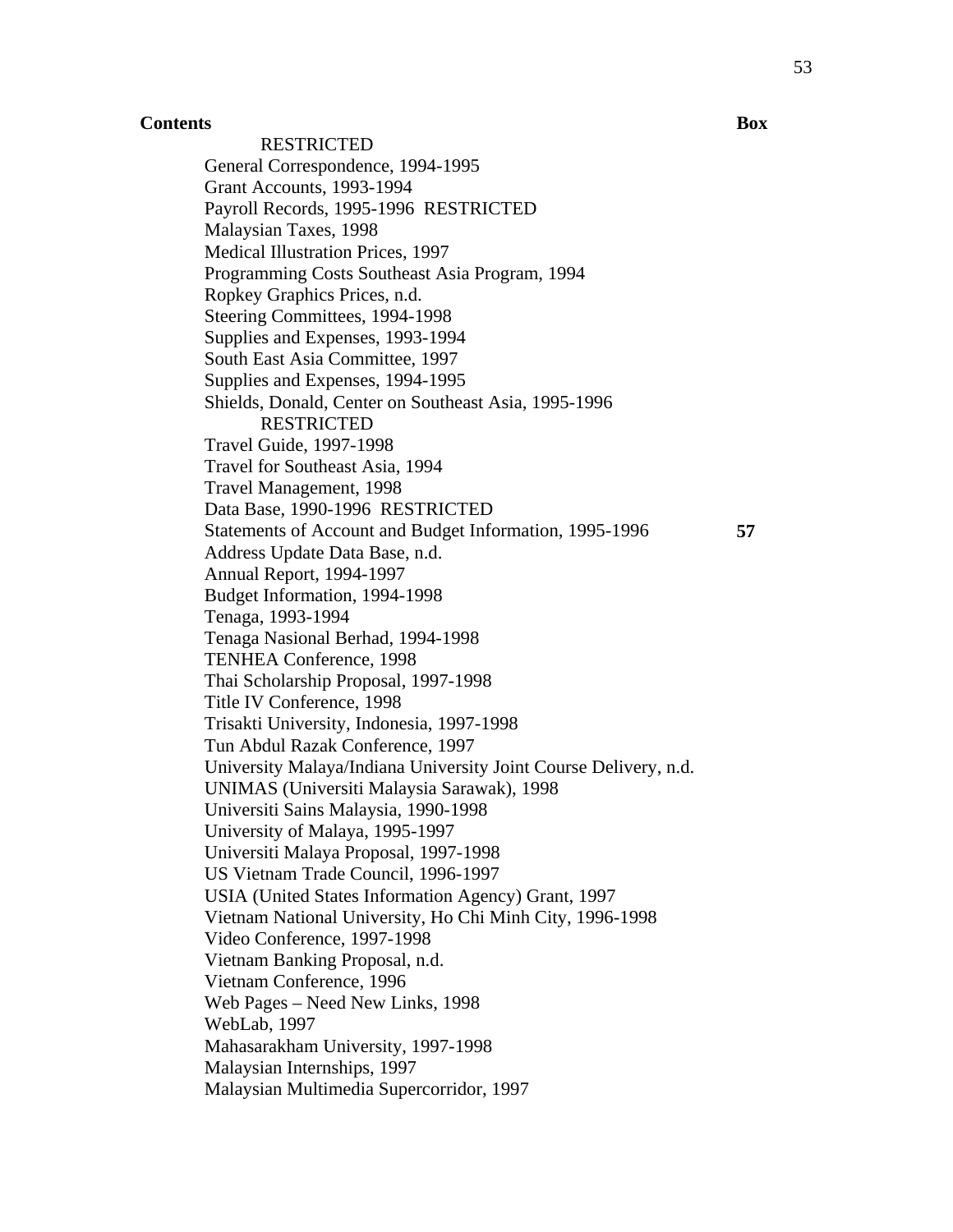Medical Humanities in Research Grants, 1998 NAFSA, 1998 NIDA – Southeast Asia Exchange, 1990 NASUIGC (National Association of State Universities and Land-Grant Colleges), 1998 National Trade Data Bank, n.d. National University of Singapore Library, 1996 Ohio University – Abdul Razak Conference, 1995-1997 SIMCO, 1998 School of Dentistry, 1997 School of Education Project in Vietnam, 1997 Singapore Student Office, Boston, 1996 Sunway College, Malaysia, n.d. Foreign Contracts Exchange Committee, 1997 Hai Phong Construction Engineering, 1997 Haiphong Delegation, 1998 Hanoi Conference, 1998 Hanoi University of Technology, 1998 Harmony, Ltd., n.d. Hue Conference, 1998 Hue Memorandum of Understanding, 1996 Hue University, 1998 IIUM, 1997 Indiana Department of Commerce, 1995-1997 **58**  Indiana Chamber of Commerce, 1996 Indonesia Request for Application (RFA), 1998 Indonesia Private Schools, 1998 Institut Teknologi MARA, 1997 International Interest Group in Distance Education, 1996 International Islamic University, Malaysia Memorandum of Understanding, 1998 International Affairs Program Committee, 1997 Institute of Southeast Asian Studies, Singapore, 1997 Islam, 1986-1997 Islamic Computer Conference, 1998 Islamic Course, 1998 Japan International Cooperative Agency, n.d. Khon Kaen University, Thailand, 1997 Memorandum of Understanding Sample, 1998 MOET, 1998 Laos-Vietnam Language Project, n.d. MUCIA (Midwest Universities Consortium for International Activities), 1997 MUCIA World Congress, Manila, 1997 Academy for Educational Development, 1994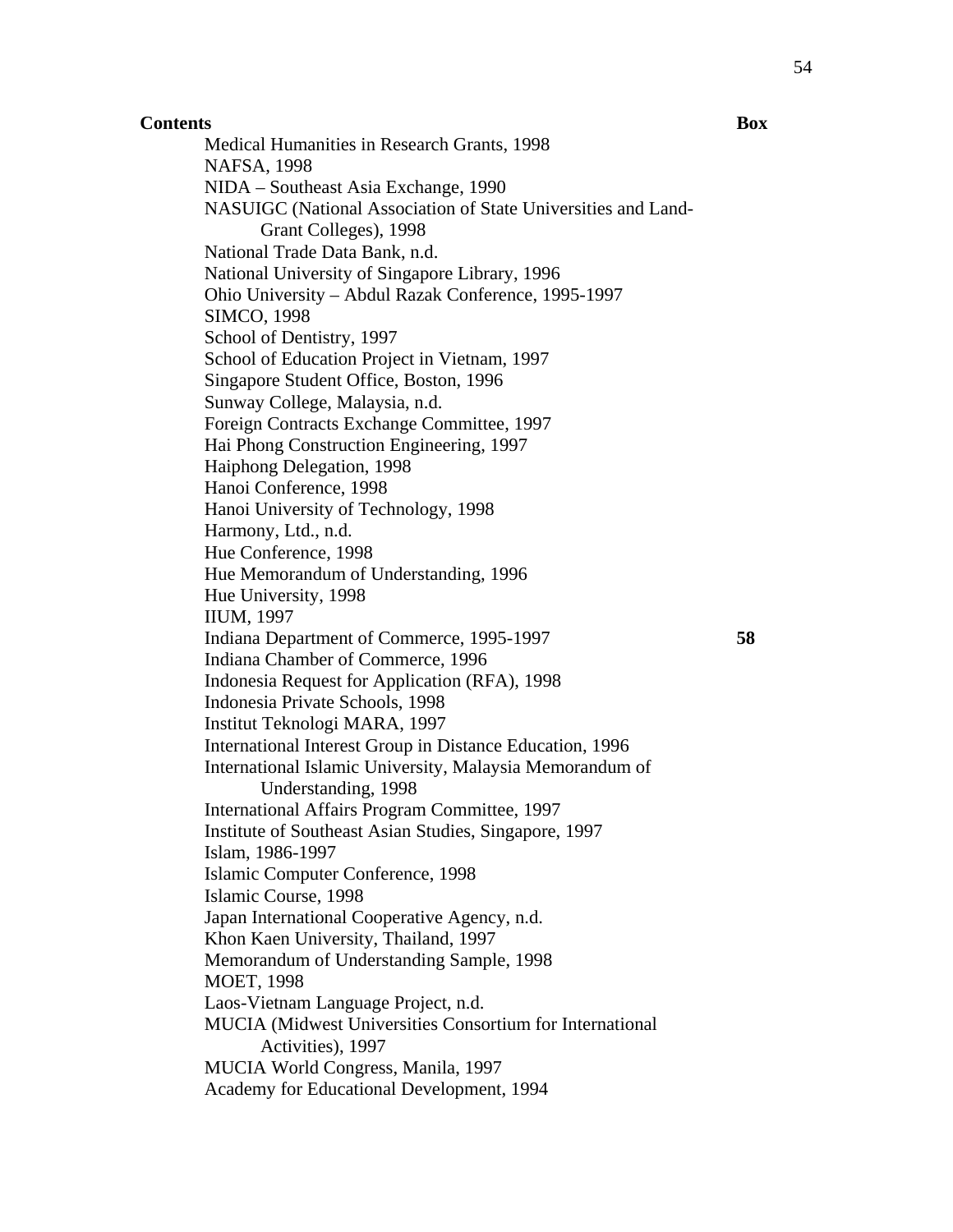Advanced Research and Technology Institute, 1997 American Institute of Arts and Sciences, 1997 Asian Development Bank, 1995-1998 Burmese Student Program, 1997-1998 RESTRICTED Center for Southeast Asia Project/Activity Information Sheet, 1996- 1997 Campus Interrelations – Asian Experience and Asian Programming, 1997 Cempaka College, 1998 Center for Educational Excellence with Vietnam, 1997 Certificate Programs, 1997-1998 DIMDS (Digital Interactive Multimedia Distribution System) Contract, 1996 DIMDS Projects, 1996 East Asian Studies Center, 1998 Elise Papke, 1997 Southeast Asia Center Application, 1994 World Health Organization Fellowship, 1998 Southeast Asia Trip Report, 1998 Pham Minh Hac, 1998 Southeast Asia Center Proposal, 1994 University of Southern California International Programming, 1998 IU School of Nursing, 1995 IUPUI Nursing, 1994 School of Nursing Memorandum of Understanding, 1998 Duong Van Thanh, Hanoi University, 1994-1998 Higher Education Seminar, Indonesia, 1997 Center on Southeast Asia Publications, 1996 Seminar on Management of Faculties in Higher Education Institutions, 1996 Office of International Affairs Information, 1993-1995 Audiotapes, Conference on Vietnam, 1996 **59**  Videotape, "Understanding the Asia Meltdown" Conference, 1997 Office of International Affairs Notebook, 1994 Southeast Asia Country Information Notebook, 1995 Proposal for East Asian Studies Center, 1993 Miscellaneous Notes, n.d. International Resource Center, 1997 International Business Communications Group, 1997 IU Center for International Education (CIEDA – Center for International Education and Development Assistance), 1994 IUPUI Center on Philanthropy, 1994-1995 Southeast Asia Data Base Friends, 1994-1995 Center on Southeast Asia Annual Report, 1994-1997 Center on Southeast Asia Interim Director, 1996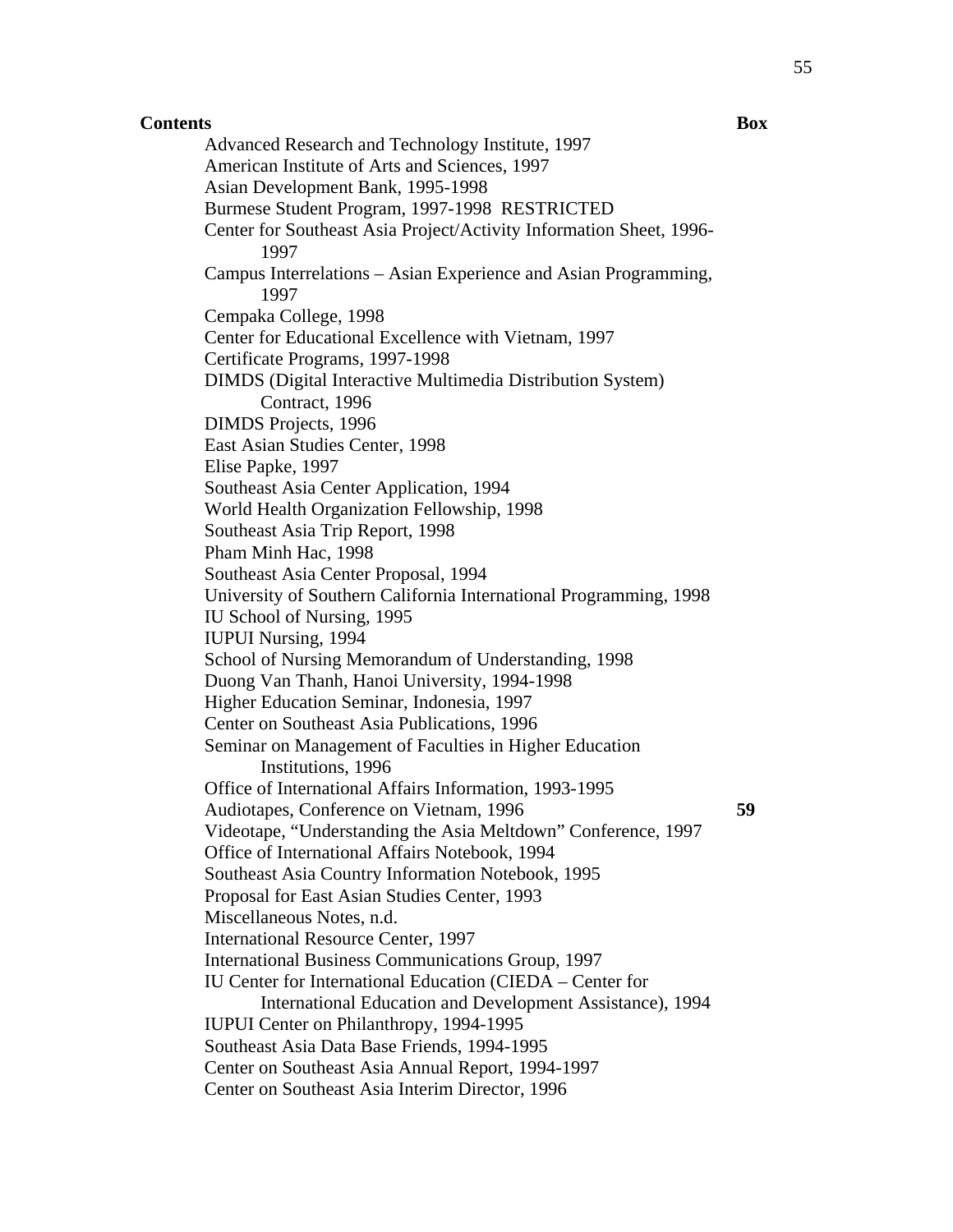IU Industrial Liaison Office, 1994-1995 IU School of Business, 1994-1995 Indiana Business Research Center, Indiana University School of Business, 1995 School of Business Grants, 1994-1995 Southeast Asia Visitors, 1994-1995 IU Communications and Public Relations, 1996 Course Development: Honors Program, n.d. Course Development: IUPUI Political Science, 1994-1995 Deans and Chairs Retreat, 1996 IU Foundation, 1995-1996 Global Business Information Network, 1996-1998 Department of History, 1994 Indiana University International Program: Reafsnyder, 1995 Indiana International Human Rights Bulletin, 1997 IU Foreign Students, 1994-1995 RESTRICTED **60**  IU School of Public and Environmental Affairs, 1995 Center on Southeast Asia: Promotion, 1994 Center on Southeast Asia: Recruitment, 1997 Center on Southeast Asia Report, 1993-1995 Center on Southeast Asia – Publications, Articles about the Center, 1994-1996 Center on Southeast Asia – Presentation, n.d. Southeast Asia Notes, Marjorie Lyles, 1994 Newsletter, 1994 Newsclippings on Center for Southeast Asia, 1995-1996 Malaysia: IKATAN, 1995-1996 Center on Southeast Asia: Library, Faculty, and Curriculum, 1993- 1994 IU Global Coverage, 1995 International Advisory Council, Indiana University, 1995 International Affairs, 1995-1996 Indiana University Malaysian ITM Faculty List, 1994 University Information Technology Services, 1997 School of New Media, 1997 Department of Political Science, 1994 School of Science, 1992-1993 IUPUI Scholarship, 1995 RESTRICTED Correspondence, Alex – Marjorie, 1995 DeLisa, 1994 Faculty Resource Sheet, 1994 Graphic Reproduction Job, 1995-1996 Faculty Development Erwin Boschmann/Giles Hoyt, 1993-1994 Faculty Exchange, 1994 Faculty Exchange, Ray Russo, 1994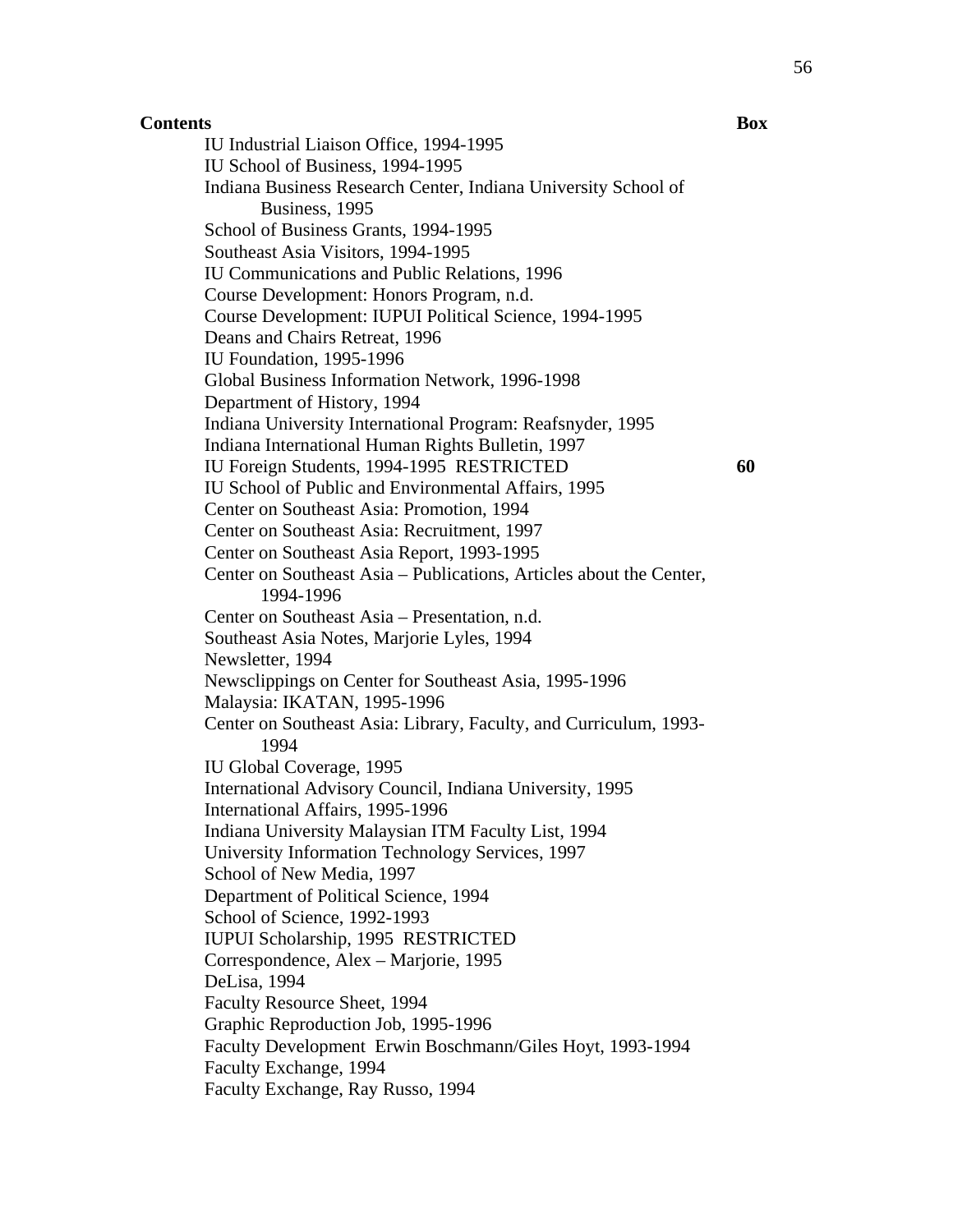Fulbright Visiting Scholar, 1995 Catering, 1996 IU Bloomington Indonesian Student Organization, 1995 IU Faculty Council, 1995 Fund Raising, 1994-1995 Center on Southeast Asia – Human Resources, 1994 CVs – Internship at Center on Southeast Asia, 1994-1995 Center on Southeast Asia Internships, 1994 Center on Southeast Asia Invitation Lists, 1994 Library, 1994-1995 Southeast Asia – Friends/Resource Faculty, 1994 Friends, 1993-1994 Center on Southeast Asia Faculty Seminar Series, 1997 Center on Southeast Asia – Form Letters, 1994 Alumni Conference, 1993-1995 Southeast Asia – Alumni, 1987-1996 Campus Liaisons for Center on Southeast Asia, 1994-1996 Center Proposal, 1994-1995 Center on Southeast Asia Associates, n.d. Briefing on Southeast Asia "Southeast Asia: Can the Miracle Be Sustained?" 1996 Background Information, 1994 Bibliography on Southeast Asia by Jim Wallihan, 1996 Bibliography on Economic Reform in Indochina by Ronald Bruce St. John, 1994 Southeast Asia Board of Advisors, n.d. Southeast Asia Program – Activities, n.d. Southeast Asia Program – Brochure, 1995 Briefing on Southeast Asia, 1995 Center on Southeast Asia Correspondence, 1991-1993 Center on Southeast Asia Business Contacts, 1994-1995 Center on Southeast Asia – Contacts, 1993 Business Advisory Committee, 1993 Brochure, 1995 Center on Southeast Asia Budget, 1995-1996 Center on Southeast Asia Brochure (Mission Statement) and Lyles 1-page vita, n.d. Center on Southeast Asia Correspondence, 1994 Center on Southeast Asia Correspondence, 1994 **61**  Curriculum, 1993-1995 Southeast Asia Courses, 1995 Southeast Asia Course Development, 1994-1995 Southeast Asia – Curriculum Honors, 1994 Curriculum: Vietnam Course, 1994 Southeast Asia – Distance Learning, 1995

57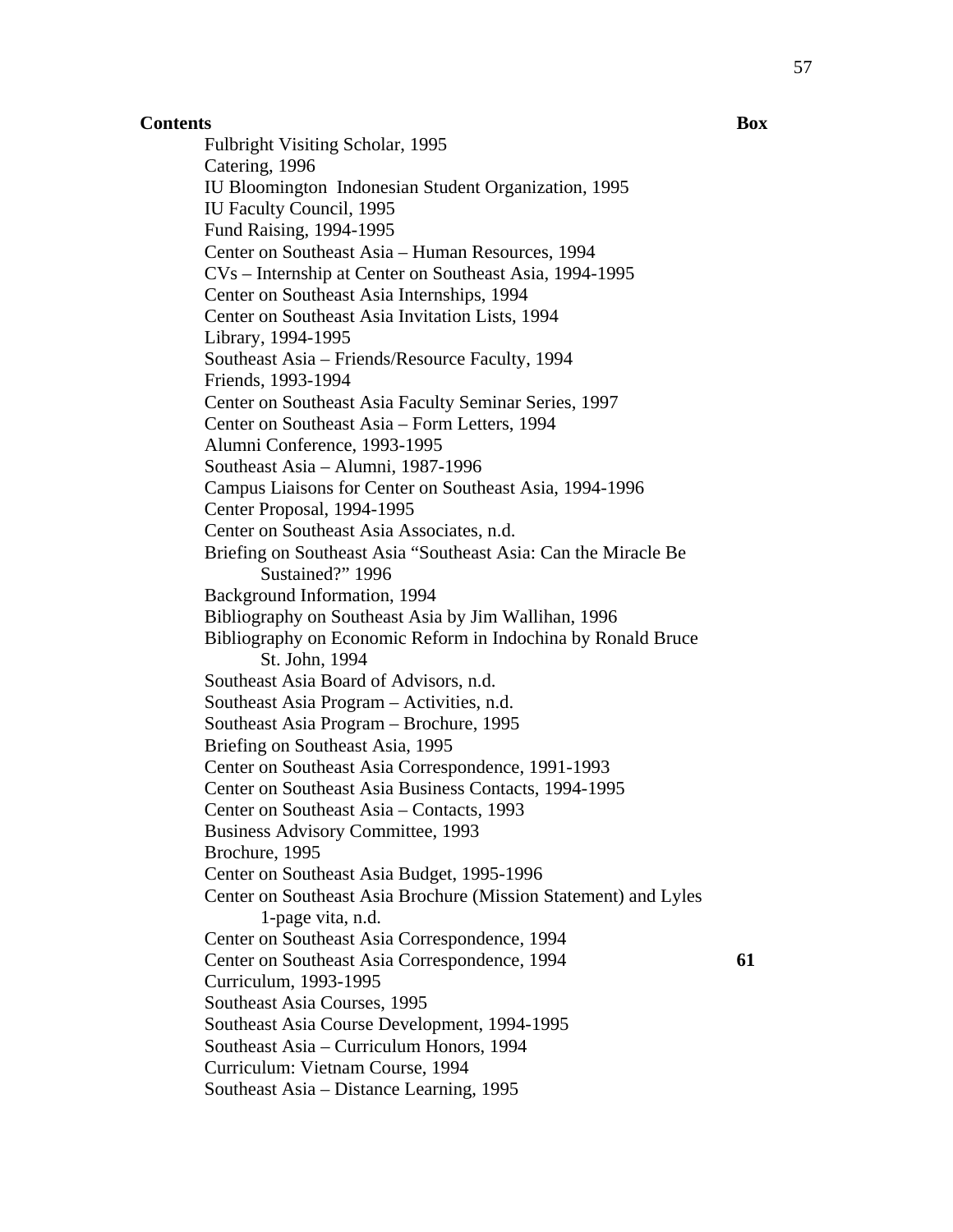Center on Southeast Asia E-mail, 1995 Center on Southeast Asia Examples, 1994 Brochure, 1995 Budget – Brochure, 1995-1996 DIMDS, 1997 School of Engineering and Technology, 1994-1995 School of Law, 1996 School of Liberal Arts, 1994-1995 Library, 1995 School of Medicine, 1995-1996 Philanthropy – Proposal, 1997 IU Correspondence, 1994-1995 IU Course Development, 1995 Research Project, 1995 Center on Southeast Asia Brown Bag Speaker Series Related Material, 1994 Center on Southeast Asia US and Indiana Contacts, 1996 University Committees: International Affairs Program Committee, 1994 Faculty Associated with Center on Southeast Asia, n.d. Center on Southeast Asia Faculty Liaison, 1994-1995 Campus Coordinating Committee for Southeast Asia, IUPUI, 1996 SEA Steering Committee, 1993-1994 India Studies, 1996 Academic Affairs, 1997 IU Administration Trudy Banta, n.d. University Administrators Program – Reafsnyder, 1995 Department of Anthropology, 1995 International Programs – Higher Education, 1995 Center on Southeast Asia Publications, 1995-1996 Office of International Affairs Notes, 1996-1998 Ho Chi Minh City Open University, Vietnam, 1995-1997 Medical School, 1995-1997 VNU (Vietnam National University), Hanoi, 1995 Ho Chi Minh City University, 1995 Ho Chi Minh City Polytechnic University, 1995 Agreement of Friendships and Cooperation, 1985-1995 Explorations, 1995 Law – TNB (Tenaga Nasional Berhad), 1996 Center on Southeast Asia Publications, 1996-1997 NAFSA, 1998 Publications on International Topics, 1995-1998 University Department of Environmental Health and Safety (DEHS)/Canadian Centre for Occupational Health and Safety (CCOHS), 1998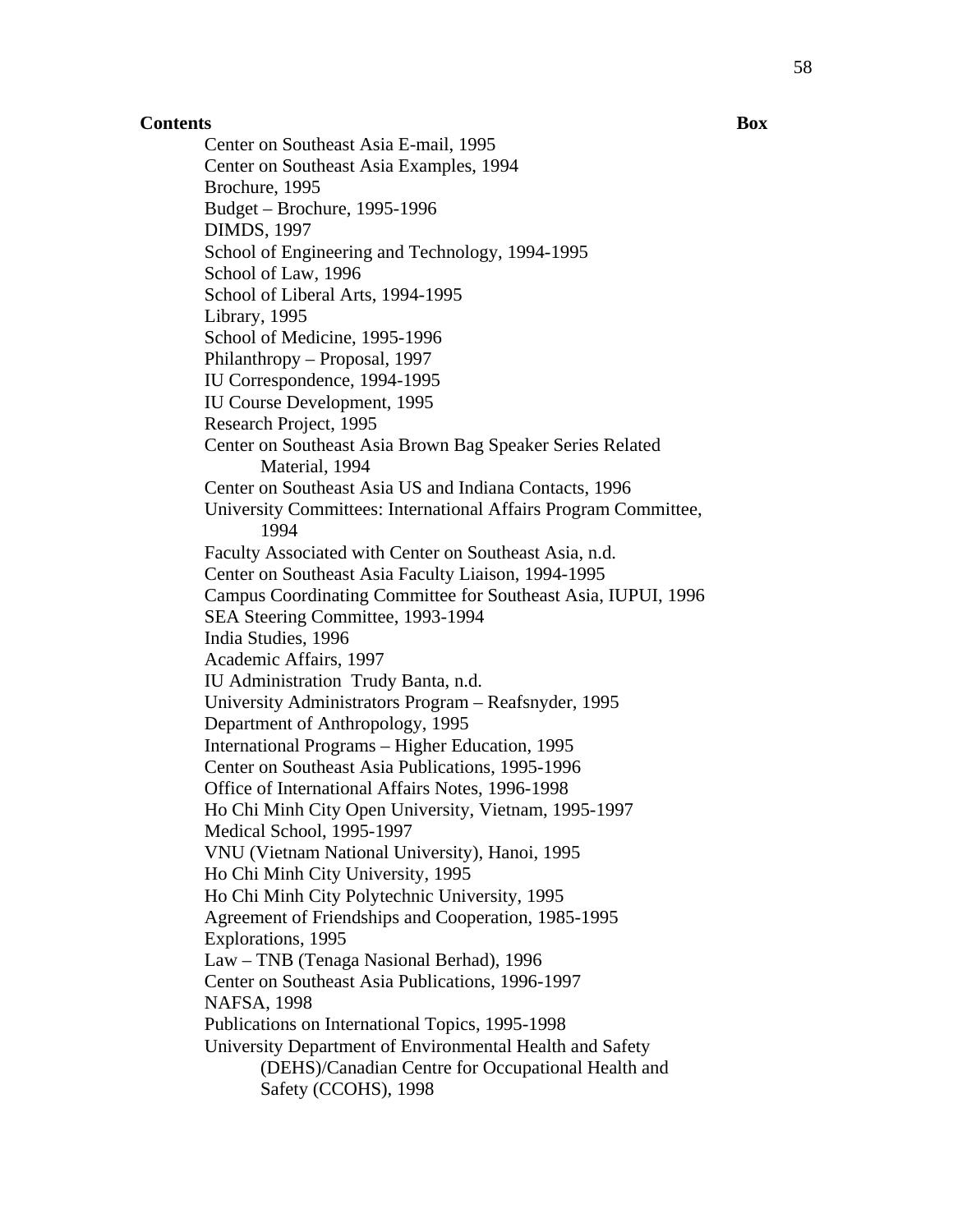IUPUI Music Academy, n.d. Thammasat University, 1994-1996 Branom Rodcumdee Independent Study in Nursing, 1995 Plater et al. Trip to Southeast Asia, 1995 Yeoh/Plater Edmonton, 1994-1995 Universiti Malaya Distance Learning and Technology, 1995-1998 JNH Management, 1997-1998 Underground Urban Construction Conference (Dr. Cuong), 1998 International Conference On Applying Multidisciplinary University Models, 1998 Haiphong Delegations, 1998 Thailand New University Report, 1996 Vietnam, 1993-1994 University Kebanggaan, Malaysia, 1994-1995 Thailand, 1991 Pacific Neighborhood Consortium, 1995 Indiana University-Indianapolis Universiti Sains Malaysia "Business Information Development in Malaysia and the U.S." Final Report, 1997 Vietnam, 1994 **62**  Southeast Asia Studies, 1994 University of Iowa Proposal for an International Study and Foreign Language Project, 1991 Southeast Asia Scholar Report, 1996 MUCIA Global Education Group, Inc., 1997 MUCIA (Midwest Universities Consortium for International Activities), 1996 Publications from Asian Universities, 1994 Baker and McKenzie Hong Kong, 1995 Office of International Programs Newsletter, 1998 Vickie Burcham Notes, 1997 Pilot Program on the High-Risk Malaysian Students at IUPUI, n.d. University of Malaya Visitors – Osman Bakar and Mansor Md. Isa, 1995 Center for Southeast Asia – Vietnam – American Studies, 1994- 1995 Center for Southeast Asia Staff Meeting, 1995 Grant for Journalists, 1994 Country Report – Vietnam, 1994 De La Salle University – Philippines, 1994 NSEP (National Security Education Program), 1994 Philippines, 1994 MUCIA (Midwest Universities Consortium for International Activities), 1995 University of Hue Conference, 1998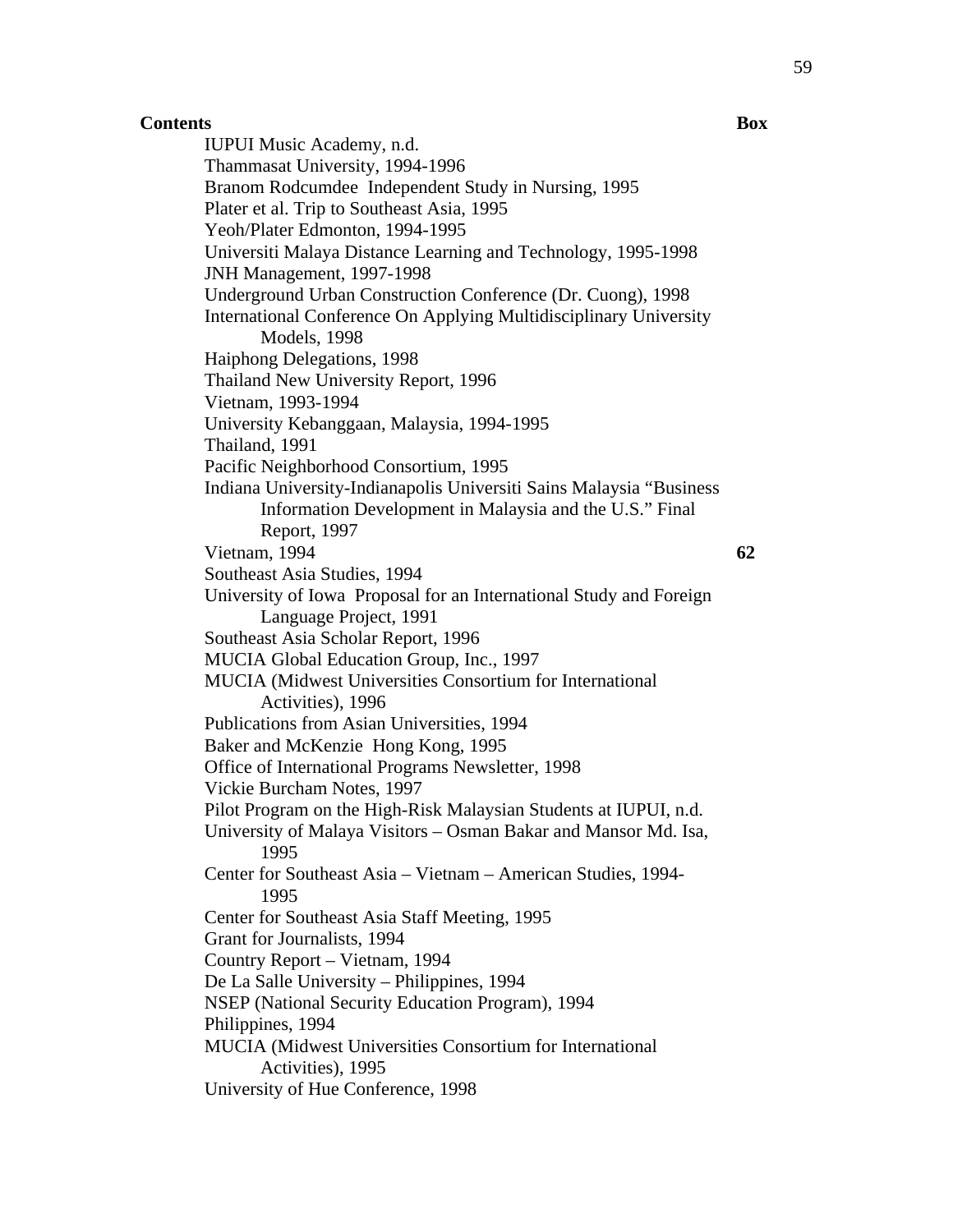**Contents** Box University of Hue, 1995-1997 Malaysia Program Restructuring, 1991 Vietnam-U.S. Studies Proposal, 1994-1995 Vietnam Committee for Social Sciences, 1989 Schaller, Howard, 1995 Brochures from Vietnamese Universities, 1996 ASEAN at Indiana University, 1988 "Telecommunications Training Needs Assessment in the Philippines, Indonesia, and Thailand", 1993 SEASPAN – Northwest Regional Consortium for Southeast Asian Studies, 1997 USIA (United States Information Agency) – Budget, 1993-1996 USIA Grant Proposal, 1993 USIA Grant Library Acquisitions, 1994 Center for International Education, 1994 ASEAN (Association of Southeast Asian Nations), 1989-1994 Grants, 1993-1994 NIDA (National Institute of Development Administration) Exchange Agreement, 1992-1996 School of Nursing – Chulalongkorn, 1991-1998 Office of International Affairs Correspondence, 1997-1998 United States-Indonesia Society Brochure, 1998 Trip to Vietnam, 1998 Hoyt, Giles, 1994 Plan for the Development of the Southeast Asia Center, 1993-1994 Southeast Asia – SEACOM, 1991 Center for Southeast Asia – Outreach, 1994 Center for Southeast Asia – Request for Center Status, 1994 Southeast Asia – 1-Year Plan, 1994 Vietnam Universities Presidents Visit, 1996 **63**  Southeast Asia Courses, 1996 Vietnam National University Proposed American Studies, 1996 SDC (Strategic Directions Charter) Distributed Learning, 1996 Tran Cong Khanh, 1996 Trans-Tec Vietnam, 1997 USIEEEP (U.S.-Indochina Educational Exchange Enhancement Program) Program Vietnam, 1997 American Chamber of Commerce Vietnam, 1994-1996 Patrick O'Meara, International Programs, Bloomington, 1994-1995 Jim Nehf, Fulbright, 1996 Singapore: Institute of Southeast Asian Studies, n.d. Annex A, n.d. USIA University Affiliations Program Directory of Grants, 1982- 1993 Grant Proposal, 1993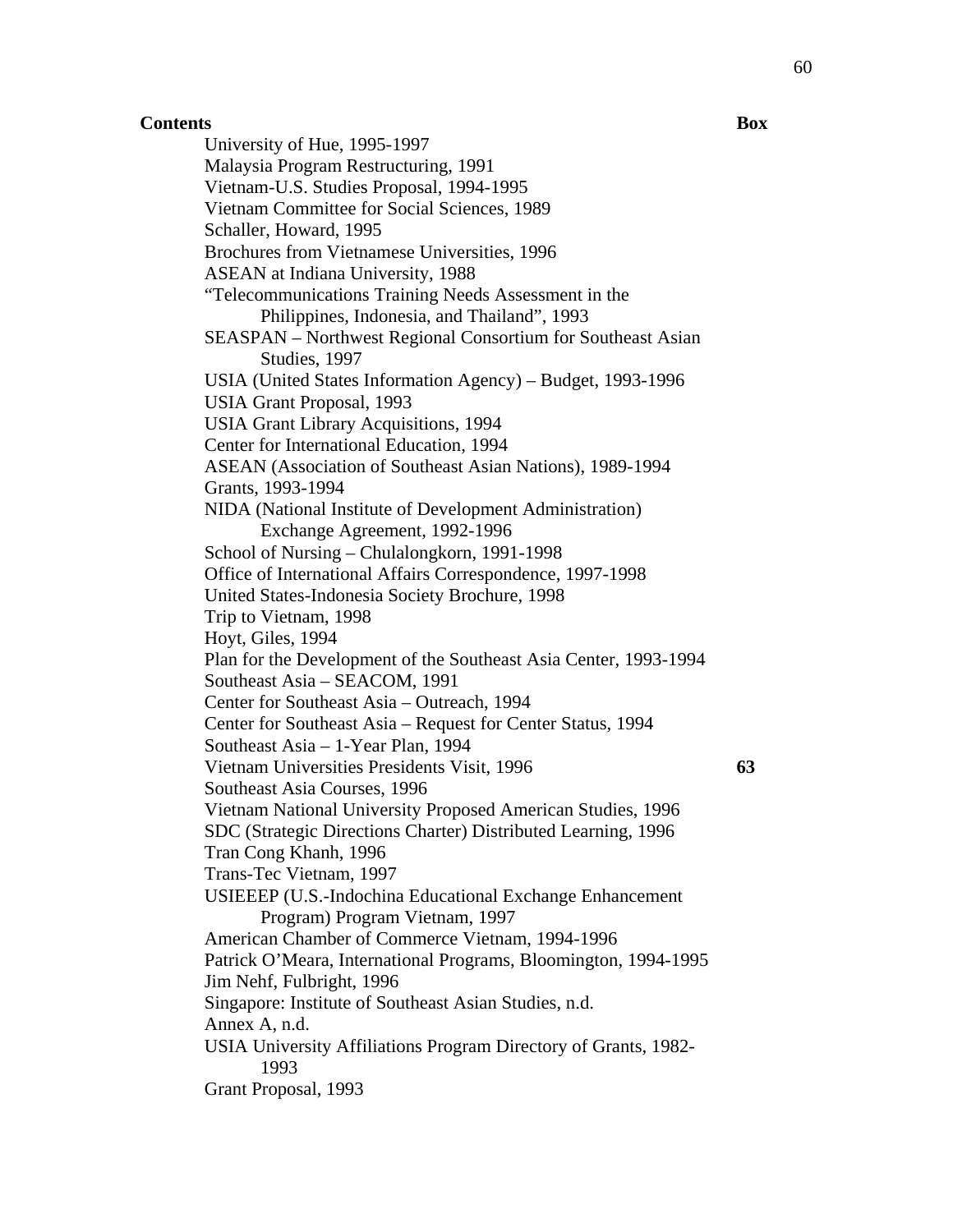Center on Southeast Asia Faculty List, n.d. MIER (Malaysian Institute of Economic Research) National Outlook Conference, 1994 USAID (U.S. Agency for International Development), 1992-1995 Title VI Grant, 1994 Southeast Asia Study Abroad Program, 1995 State Bank of Vietnam Proposal, 1995 School of Engineering and Technology Bulletin, 1996 Asia IN US, 1997 Center on Southeast Asia Correspondence, 1998 Guidelines on International Affiliations/IU Register of International Affiliations, 1994-1995 Certificates of Attendance, 1998 Center on Southeast Asia Correspondence, 1997-1998 Assumption University, Thailand, 1997-1998 UCR (University of Costa Rica) Orientation, 1992-1995 **64**  Costa Rica – Agreement, 1992-1995 UCR Correspondence, 1992-1993 Costa Rica Flyer and Instructions, 1988-1998 Costa Rica, 1995-1996 Costa Rica Syllabi, 1994 UCR Award Letter, 1995 UCR Financial Aid, 1993-1997 UCR Budget, 1992-1998 Costa Rica Competition, 1994-1995 Contact List for UCR Program, n.d. Costa Rica Selection Process, 1992 UCR Planning, 1992-1995 UCR Interviews, 1995 UCR, 1997-1998 Course Equivalents UCR-IUPUI, 1994 Costa Rica/IUPUI, 1993-1998 UCR – Out Correspondence, 1994-1998 UCR Exchange Program Student Handbook, 1993-1997 UCR Orientation, 1993 Costa Rica Environmental Studies Opportunities, 1990-1993 Latin/Central America History Scholarship, 1988-1989 Central American Scholarship Advisory Committee, 1988-1993 Central American Scholarship, 1988 Trademark Royalties – Costa Rica, 1993 Costa Rica Correspondence, 1991-1994 Central American Scholarship – Alejandra Maria Zuniga-Vega, 1988-1990 UCR Orientation Handouts, 1993 Costa Rica, 1991